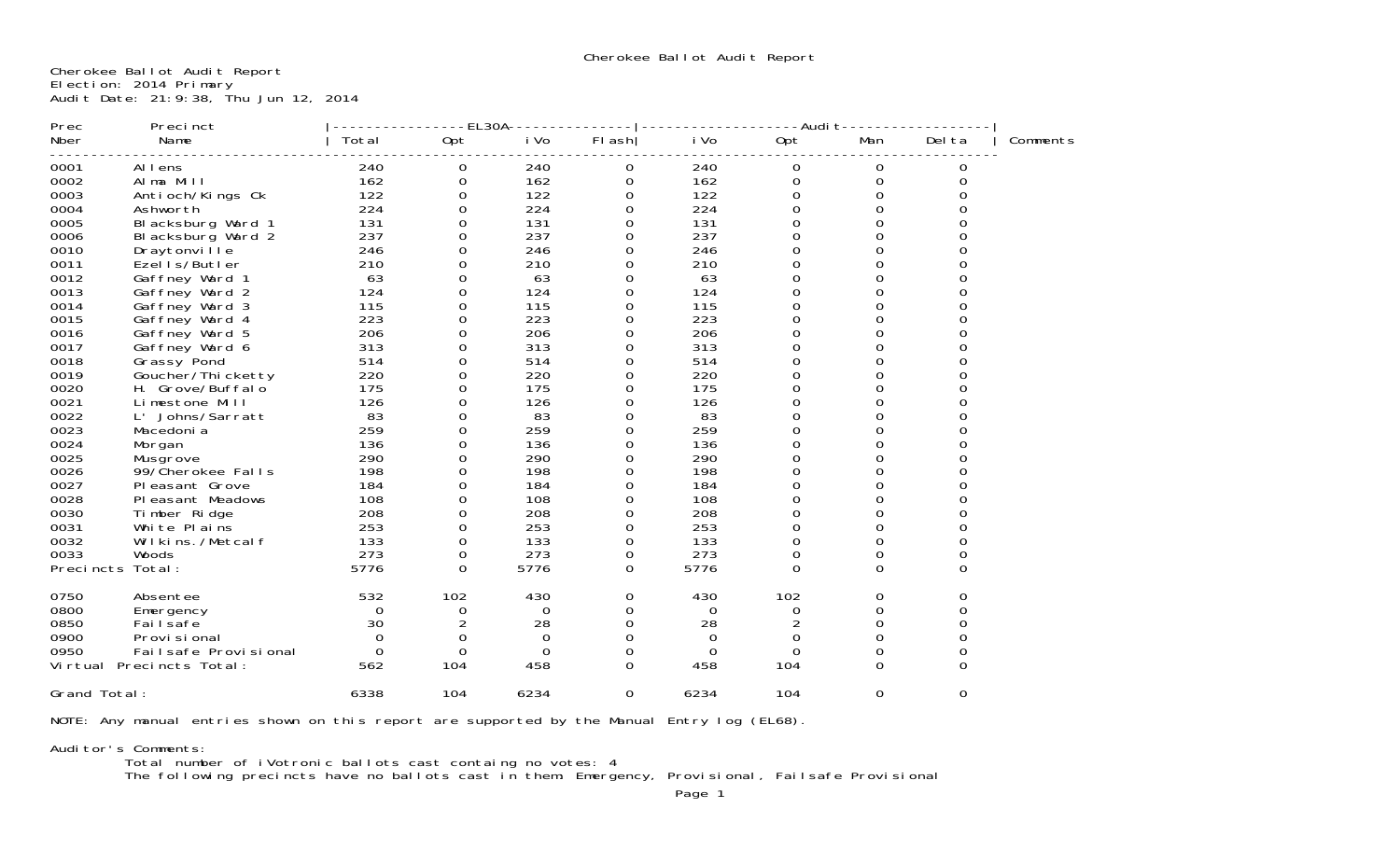This audit is complete and has no exceptions.

EL30A iVo to EL155 to EL152 Cross Check and Cancelled Ballots.

| EL30A Ivo Ballots        | EL155 Ballots   EL152 Ballots                                                                                          |           |                                                                                               |
|--------------------------|------------------------------------------------------------------------------------------------------------------------|-----------|-----------------------------------------------------------------------------------------------|
| 6234<br>Delta from EL30A | 6234<br>Delta from EL155                                                                                               | 6234      |                                                                                               |
|                          | Cast By Voter<br>Cast By Poll Wkr<br>Blank Cast by PW                                                                  | 6228<br>n |                                                                                               |
|                          | Cancelled Ballots                                                                                                      | 36        |                                                                                               |
|                          | Wrong Ballot<br>Voter Left AB<br>Voter Left BB<br>Voter Request<br>Printer Problem<br>Terminal Problem<br>Other Reason | 16<br>0   | (AB = After ballot selected by poll worker.)<br>(BB = Before ballot selected by poll worker.) |

Note: The following machines(s) have audit records but no ballots were cast on them: 5127181 Because they do not have ballots cast, they cannot be matched to a precinct. This is not an issue as long as the EL30A Ivo Ballots, the EL155 Ballots and the EL152 Ballots match in the table immdiately above.

How to read this report.

This is the ballot level report. It compares the number of ballots cast in the tabulation report, the EL30A with the number of ballots cast in the audit data.

The values read from the EL30A report are reported in four categories; Total, Optical (Opt), iVotronic (iVo) and Flash. None of these values on each line are calculated but parsed from the actual report. The total lines are the calculated sums of the individual precince line values.

The Opt totals are the total number of ballots cast on paper ballots that were scanned into the optical<br>scanner and transferred to the tabulation computer via memory stick or ZipDisk (depending on the type of device, M100 or M650 used to scan the ballots.) Optical totals should exist only in some but not all of the Virtual Precincts at the bottom of the table.

The iVo totals are the results gathered from the PEBs (Personal Electronic Ballot) which are used to open and close an iVotronic voting machine and, after the polls have closed, gather the ballots cast for transmission to the tabulation system.

The Flash totals are the totals that are read from the flash cards in the rare event that the ballots cannot be copied from the machine to the PEB or from the PEB to the tabulating machine.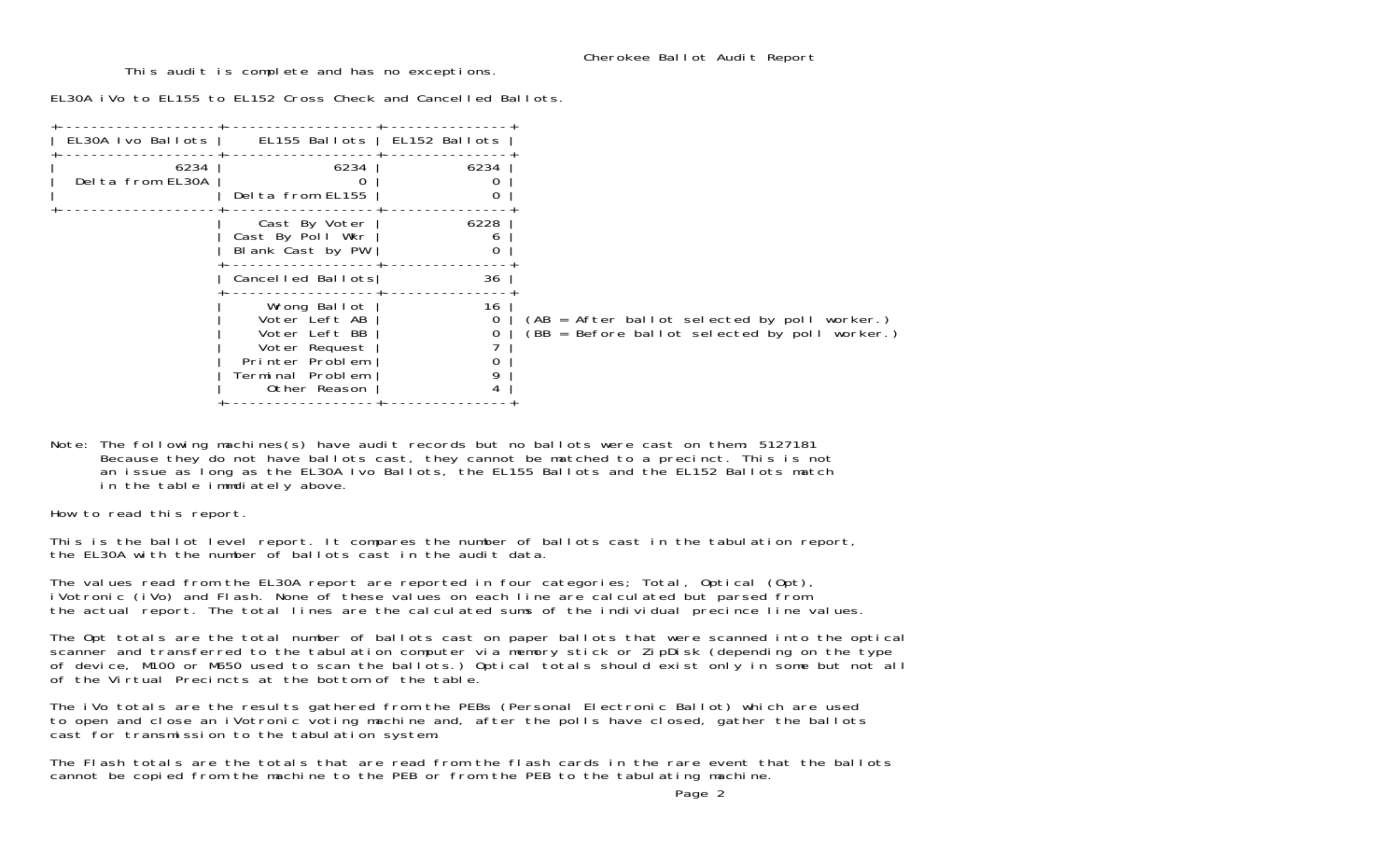The values on the Audit side come from the iVotronic audit data that is read from the flash cards as part of the audit process. That process combines the individual machine data into two master audit files, the EL155 Vote image log and the EL152 iVotronic event log.

The EL155 contains a record of all the votes cast on a ballot. The vote images indicate the machine 0counting the number of asterisks in a precint we get the number of ballots cast in that precinct. That number should always match the number in the iVo column on the EL30A side of the report.

Optical ballots do not have electonically readable audit files. So if the audit data iVotronic total does not match the EL30A Total value, the auditor is prompted to read the paper report from the optical scanner and enter the total ballots cast into the auditing program.

If the sum of the audit iVotronic and Optical ballots cast still do not match the EL30A total value, then the audit software reads the EL68 Manual Entry log for any changes made in that precinct to either the iVo or Opt totals by the CEC staff. It displays any manual entries to the auditor for inclusion into the totals. If accepted by the auditor these entries are automatically added to the Man column from the Manual Entry log.

Finally, the audit software calculates the Delta value which should be zero unless the sum of the iVo, the Opt and the Man do not match the EL30A Total column. If the Delta is greater than zero then audit data is missing. A comment will be placed on that line in the report indicating missing audit data. If the Delta value is less than zero then there are more ballots in the audit data than there are in the tabulated data and a comment will be placed on that line in the report.

Wherever possible, the audit system will attempt to indicate where the difference is by displaying the iVotronic machine numbers and the number of ballots cast on that machine that exist in the audit data.In the case of missing tabulated data, it might be possible to identify a machine that has the same number of ballots cast as the delta value and that number and ballot count will be highlited with a  $\lt$  sign. If there is a non zero Delta value there will be an entry by the auditor explaining the variance.

Finally, there is a EL30A iVo to EL155 to EL152 Cross Check and Cancelled Ballots table in the report This table should indicate that the nubmer ballots cast in the EL30A match the numbers in the EL155 and the EL152 report. Then there are some statistics pulled from the EL152 repor that indicate how many ballots were cast by the voter and the number cast by the poll worker. Lastly the number of ballots that were cancelled and the reason they were cancelled. It should be noted that the reason cancelled is chosen from a pull down menu presented to the poll worker when a ballot is cancelled, there is no way to validate the poll worker's choice.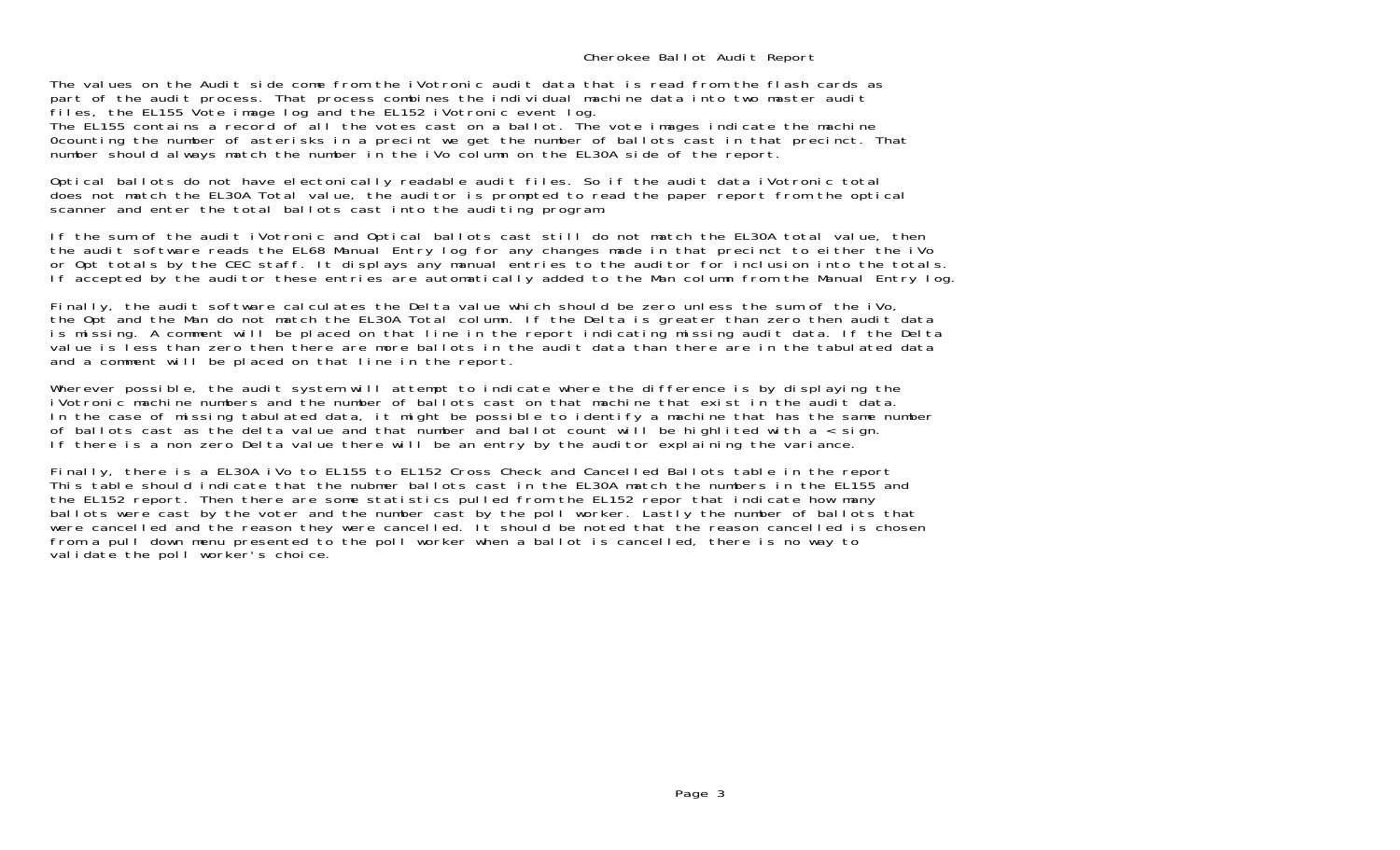Cherokee Vote Audi t

#### Cherokee Vote Level Audit Report Election: 2014 Primary Audit Date: 21:10:9, Thu Jun 12, 2014

| Precinct Number / Name                                                             |                                    |       |             | -------------------EL30A---------------- -----Audi                          t------- |                |               |                |          |                                 |
|------------------------------------------------------------------------------------|------------------------------------|-------|-------------|--------------------------------------------------------------------------------------|----------------|---------------|----------------|----------|---------------------------------|
| Office                                                                             | Candi date                         | Party |             | Total Optical                                                                        | i Vo           | Fl ash        | i Vo           | $Del$ ta | Comments                        |
| 0001 Allens                                                                        |                                    |       |             |                                                                                      |                |               |                |          |                                 |
| DEM - State Superintendent of Education                                            | Montrio M Belton Sr                |       |             | 0                                                                                    |                | 0             |                | 0        |                                 |
| DEM - State Superintendent of Education                                            | Sheila C Gallagher                 |       |             | $\mathbf 0$                                                                          |                | $\Omega$      |                | $\Omega$ |                                 |
| DEM - State Superintendent of Education                                            | Jerry Govan                        |       |             | $\Omega$                                                                             |                | 0             |                |          |                                 |
| DEM - State Superintendent of Education                                            | Tom Thompson                       |       |             | 0                                                                                    | 3              | 0             | 3              |          |                                 |
| DEM - U.S. Senate                                                                  | Brad Hutto                         |       |             | 0                                                                                    | 3              | O             |                |          |                                 |
| DEM - U.S. Senate                                                                  | Jay Stamper                        |       |             | ∩                                                                                    |                | ∩             |                |          |                                 |
| DEM - U.S. Senate (Unexpired Term)                                                 | Joyce Dickerson                    |       |             | 0                                                                                    |                | ∩             |                |          |                                 |
| DEM - U.S. Senate (Unexpired Term)                                                 | Si dney Moore                      |       |             | 0                                                                                    |                | ∩             |                |          |                                 |
| DEM - U.S. Senate (Unexpired Term)                                                 | Harry Pavilack                     |       |             | O                                                                                    | $\overline{2}$ |               | 2              |          |                                 |
| REP - Lieutenant Governor                                                          | Mike Campbell                      |       | 60          | 0                                                                                    | 60             | O             | 60             |          |                                 |
| REP - Lieutenant Governor                                                          | Pat McKinney                       |       | 62          | $\Omega$                                                                             | 62             | $\Omega$      | 62             |          |                                 |
| REP - Lieutenant Governor                                                          | Henry McMaster                     |       | 97          | 0                                                                                    | 97             | 0             | 97             |          |                                 |
| REP - Lieutenant Governor                                                          | Ray Moore                          |       |             | $\Omega$                                                                             | 5              | 0             | 5              |          |                                 |
| REP - State Treasurer                                                              | Brian Adams                        |       | 108         | 0<br>$\Omega$                                                                        | 108            | 0<br>$\Omega$ | 108            |          |                                 |
| REP - State Treasurer                                                              | Curtis Loftis                      |       | 106<br>41   | 0                                                                                    | 106<br>41      | 0             | 106<br>41      |          |                                 |
| REP - State Superintendent of Education                                            | Sally Atwater                      |       | 52          | 0                                                                                    | 52             | $\Omega$      | 52             |          |                                 |
| REP - State Superintendent of Education<br>REP - State Superintendent of Education | Gary Burgess<br>Meka Bosket Childs |       | 8           | $\Omega$                                                                             | -8             | 0             | 8              |          |                                 |
| REP - State Superintendent of Education                                            | Amy Cofield                        |       | 11          | 0                                                                                    | 11             | 0             | 11             |          |                                 |
| REP - State Superintendent of Education                                            | Sheri Few                          |       | 21          | $\Omega$                                                                             | 21             | $\Omega$      | 21             |          |                                 |
| REP - State Superintendent of Education                                            | Don Jordan                         |       | 14          | 0                                                                                    | 14             | 0             | 14             |          |                                 |
| REP - State Superintendent of Education                                            | Elizabeth Moffly                   |       | 14          | $\Omega$                                                                             | 14             | $\Omega$      | 14             |          |                                 |
| REP - State Superintendent of Education                                            | Molly Mitchell Spearman            |       | 59          | 0                                                                                    | 59             | 0             | 59             |          |                                 |
| REP - Adjutant General                                                             | James Breazeale                    |       | 70          | $\Omega$                                                                             | 70             | 0             | 70             |          |                                 |
| REP - Adjutant General                                                             | Bob Livingston                     |       | 151         | 0                                                                                    | 151            | 0             | 151            |          |                                 |
| REP - Commissioner of Agriculture                                                  | Joe Farmer                         |       | 98          | $\Omega$                                                                             | 98             | $\Omega$      | 98             |          |                                 |
| REP - Commissioner of Agriculture                                                  | Hugh E Weathers                    |       | 123         | $\Omega$                                                                             | 123            | $\Omega$      | 123            |          |                                 |
| REP - U.S. Senate                                                                  | Det Bowers                         |       | 22          | $\Omega$                                                                             | 22             | 0             | 22             |          |                                 |
| REP - U.S. Senate                                                                  | Lee Bright                         |       | 54          | 0                                                                                    | 54             | 0             | 54             |          |                                 |
| REP - U.S. Senate                                                                  | Ri chard Cash                      |       | 21          | $\Omega$                                                                             | 21             | 0             | 21             |          |                                 |
| REP - U.S. Senate                                                                  | Bill Connor                        |       | 8           | 0                                                                                    | 8              | 0             | 8              |          |                                 |
| REP - U.S. Senate                                                                  | Benjamin Dunn                      |       | $\mathbf 0$ | 0                                                                                    | 0              | 0             |                |          | No Audit Data expected or found |
| REP - U.S. Senate                                                                  | Lindsey Graham                     |       | 117         | $\Omega$                                                                             | 117            | 0             | 117            |          |                                 |
| REP - U.S. Senate                                                                  | Nancy Mace                         |       | 8           | 0                                                                                    | -8             | 0             | 8              |          |                                 |
| REP - U.S. Senate (Unexpired Term)                                                 | Tim Scott                          |       | 193         | 0                                                                                    | 193            | 0             | 193            |          |                                 |
| REP - U.S. Senate (Unexpired Term)                                                 | Randal I Young                     |       | 32          | 0                                                                                    | 32             | 0             | 32             |          |                                 |
| REP - Sheriff                                                                      | Steven Mueller                     |       | 122         | 0                                                                                    | 122            | 0             | 122            |          |                                 |
| REP - Sheriff                                                                      | Greg A Phillips                    |       | 110         | $\Omega$                                                                             | 110            | 0             | 110            |          |                                 |
| REP - County Council District 5                                                    | Charles Mathis                     |       | 66          | $\Omega$                                                                             | 66             | 0             | 66             |          |                                 |
| REP - County Council District 5                                                    | Phillip McHam                      |       | 36          | $\Omega$                                                                             | 36             | $\Omega$      | 36             |          |                                 |
| DEM - DEMOCRATIC QUESTION 1                                                        | Yes                                |       |             | $\Omega$                                                                             |                | $\Omega$      |                |          |                                 |
| DEM - DEMOCRATIC QUESTION 1                                                        | No                                 |       |             | 0                                                                                    |                | 0             | $\overline{2}$ |          |                                 |
| DEM - DEMOCRATIC OUFSTION 2                                                        | Yes                                |       |             | 0                                                                                    |                | $\Omega$      |                |          |                                 |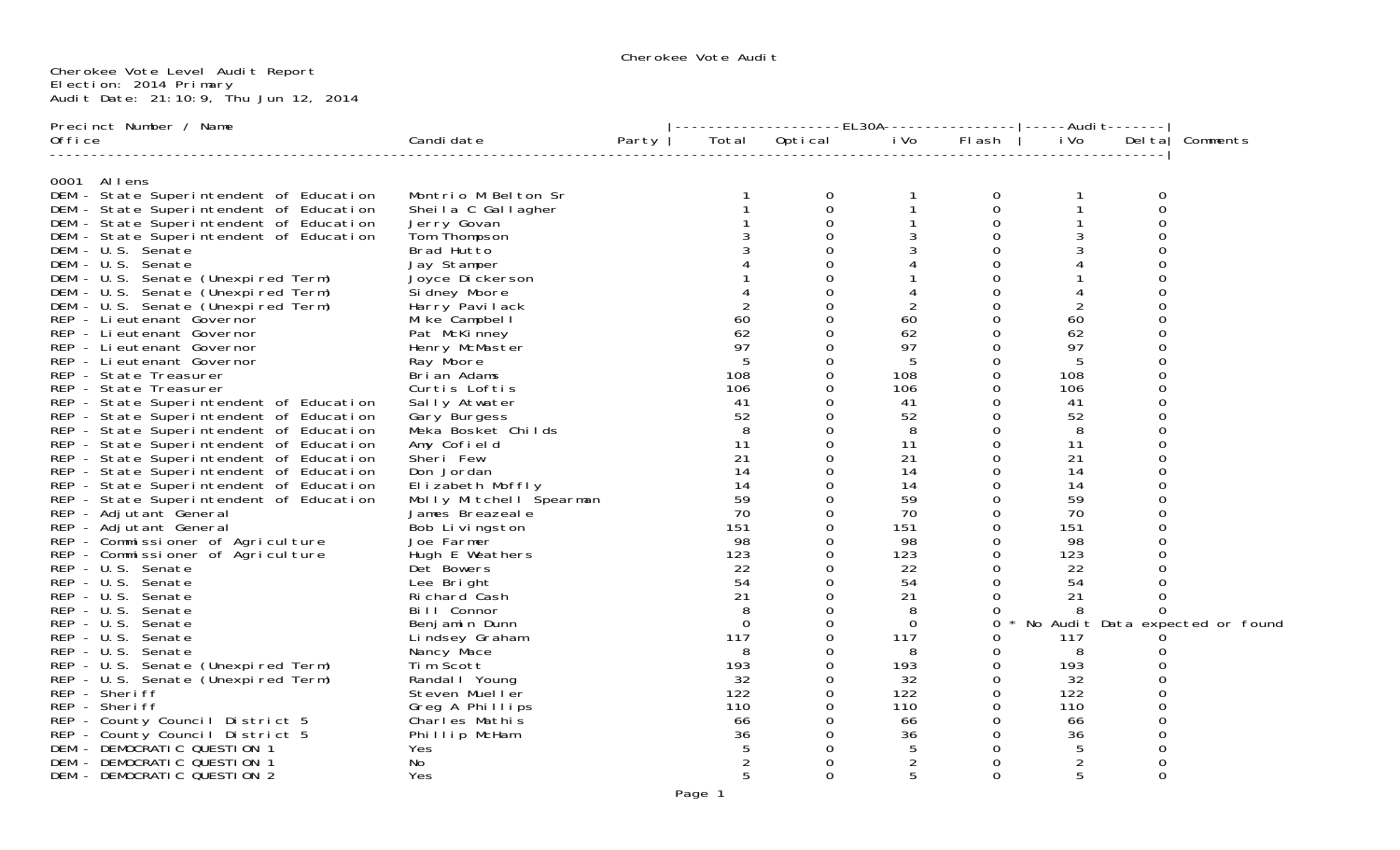|                                                                                                                                                                                                                                                                                                                                                                                                                                                                                                                                                                                                                                                                                                                                                                                                                                                                                                                                                                                                                                                                                                                                                                                                                                                                                                                                                                                                                 |                                                                                                                                                                                                                                                                                                                                                                                                                                                                                                                                                                                                                                                                                             | Cherokee Vote Audit                                                                                                                  |                                                                                                   |                                                                                                                                                                              |                                                                                                  |                                                                                                                                                               |                                      |
|-----------------------------------------------------------------------------------------------------------------------------------------------------------------------------------------------------------------------------------------------------------------------------------------------------------------------------------------------------------------------------------------------------------------------------------------------------------------------------------------------------------------------------------------------------------------------------------------------------------------------------------------------------------------------------------------------------------------------------------------------------------------------------------------------------------------------------------------------------------------------------------------------------------------------------------------------------------------------------------------------------------------------------------------------------------------------------------------------------------------------------------------------------------------------------------------------------------------------------------------------------------------------------------------------------------------------------------------------------------------------------------------------------------------|---------------------------------------------------------------------------------------------------------------------------------------------------------------------------------------------------------------------------------------------------------------------------------------------------------------------------------------------------------------------------------------------------------------------------------------------------------------------------------------------------------------------------------------------------------------------------------------------------------------------------------------------------------------------------------------------|--------------------------------------------------------------------------------------------------------------------------------------|---------------------------------------------------------------------------------------------------|------------------------------------------------------------------------------------------------------------------------------------------------------------------------------|--------------------------------------------------------------------------------------------------|---------------------------------------------------------------------------------------------------------------------------------------------------------------|--------------------------------------|
| DEM - DEMOCRATIC QUESTION 2<br>DEM - DEMOCRATIC QUESTION 3<br>DEM - DEMOCRATIC QUESTION 3<br>REP - REPUBLICAN QUESTION 1<br>REP - REPUBLICAN QUESTION 1<br>REP - REPUBLICAN QUESTION 2<br>REP - REPUBLICAN QUESTION 2                                                                                                                                                                                                                                                                                                                                                                                                                                                                                                                                                                                                                                                                                                                                                                                                                                                                                                                                                                                                                                                                                                                                                                                           | No<br>Yes<br>No<br>Yes<br>No<br>Yes<br>No                                                                                                                                                                                                                                                                                                                                                                                                                                                                                                                                                                                                                                                   | 6<br>202<br>23<br>198<br>31                                                                                                          | 0<br>0<br>0<br>0<br>0<br>0<br>0                                                                   | 2<br>6<br>202<br>23<br>198<br>31                                                                                                                                             | 0<br>0<br>0<br>0<br>0<br>0<br>0                                                                  | 2<br>6<br>202<br>23<br>198<br>31                                                                                                                              | 0<br>O<br>0                          |
| 0002 Alma Mill<br>DEM - State Superintendent of Education<br>DEM - State Superintendent of Education<br>DEM - State Superintendent of Education<br>DEM - State Superintendent of Education<br>DEM - U.S. Senate<br>DEM - U.S. Senate<br>DEM - U.S. Senate (Unexpired Term)<br>DEM - U.S. Senate (Unexpired Term)<br>DEM - U.S. Senate (Unexpired Term)<br>REP - Lieutenant Governor<br>REP - Lieutenant Governor<br>REP - Lieutenant Governor<br>REP - Lieutenant Governor<br>REP - State Treasurer<br>REP - State Treasurer<br>REP - State Superintendent of Education<br>REP - State Superintendent of Education<br>REP - State Superintendent of Education<br>REP - State Superintendent of Education<br>REP - State Superintendent of Education<br>REP - State Superintendent of Education<br>REP - State Superintendent of Education<br>REP - State Superintendent of Education<br>REP - Adjutant General<br>REP - Adjutant General<br>REP - Commissioner of Agriculture<br>REP - Commissioner of Agriculture<br>REP - U.S. Senate<br>REP - U.S. Senate<br>REP - U.S. Senate<br>REP - U.S. Senate<br>REP - U.S. Senate<br>REP - U.S. Senate<br>REP - U.S. Senate<br>REP - U.S. Senate (Unexpired Term)<br>REP - U.S. Senate (Unexpired Term)<br>REP - Sheriff<br>REP - Sheriff<br>DEM - DEMOCRATIC QUESTION 1<br>DEM - DEMOCRATIC QUESTION 1<br>DEM - DEMOCRATIC QUESTION 2<br>DEM - DEMOCRATIC QUESTION 2 | Montrio M Belton Sr<br>Sheila C Gallagher<br>Jerry Govan<br>Tom Thompson<br>Brad Hutto<br>Jay Stamper<br>Joyce Dickerson<br>Si dney Moore<br>Harry Pavilack<br>Mike Campbell<br>Pat McKinney<br>Henry McMaster<br>Ray Moore<br>Brian Adams<br>Curtis Loftis<br>Sally Atwater<br>Gary Burgess<br>Meka Bosket Childs<br>Amy Cofield<br>Sheri Few<br>Don Jordan<br>Elizabeth Moffly<br>Molly Mitchell Spearman<br>James Breazeale<br>Bob Livingston<br>Joe Farmer<br>Hugh E Weathers<br>Det Bowers<br>Lee Bright<br>Richard Cash<br>Bill Connor<br>Benjamin Dunn<br>Lindsey Graham<br>Nancy Mace<br>Tim Scott<br>Randal I Young<br>Steven Mueller<br>Greg A Phillips<br>Yes<br>No<br>Yes<br>No | 0<br>39<br>22<br>59<br>8<br>57<br>63<br>22<br>27<br>14<br>28<br>30<br>91<br>57<br>66<br>26<br>18<br>73<br>6<br>96<br>32<br>112<br>36 | 0<br>0<br>0<br>0<br>0<br>0<br>0<br>0<br><sup>o</sup><br>0<br>0<br>0<br>0<br>0<br>Ω<br>∩<br>0<br>O | 0<br>9<br>39<br>22<br>59<br>8<br>57<br>63<br>22<br>27<br>14<br>6<br>9<br>9<br>28<br>30<br>91<br>57<br>66<br>5<br>26<br>18<br>4<br>73<br>6<br>96<br>32<br>112<br>36<br>6<br>4 | 0<br>O<br>0<br>Ω<br>O<br>Ω<br>0<br>0<br>0<br>0<br>Ω<br>O<br>O<br>O<br>Ω<br>0<br>O<br>∩<br>0<br>Ω | 39<br>22<br>59<br>8<br>57<br>63<br>22<br>27<br>14<br>6<br>9<br>9<br>7<br>28<br>30<br>91<br>57<br>66<br>5<br>26<br>18<br>4<br>73<br>6<br>96<br>32<br>112<br>36 | No Audit Data expected or found<br>0 |
| DEM - DEMOCRATIC QUESTION 3                                                                                                                                                                                                                                                                                                                                                                                                                                                                                                                                                                                                                                                                                                                                                                                                                                                                                                                                                                                                                                                                                                                                                                                                                                                                                                                                                                                     | Yes                                                                                                                                                                                                                                                                                                                                                                                                                                                                                                                                                                                                                                                                                         | 4<br>9                                                                                                                               | O<br>0                                                                                            | 9                                                                                                                                                                            | 0<br>0                                                                                           | $\mathsf Q$                                                                                                                                                   | 0                                    |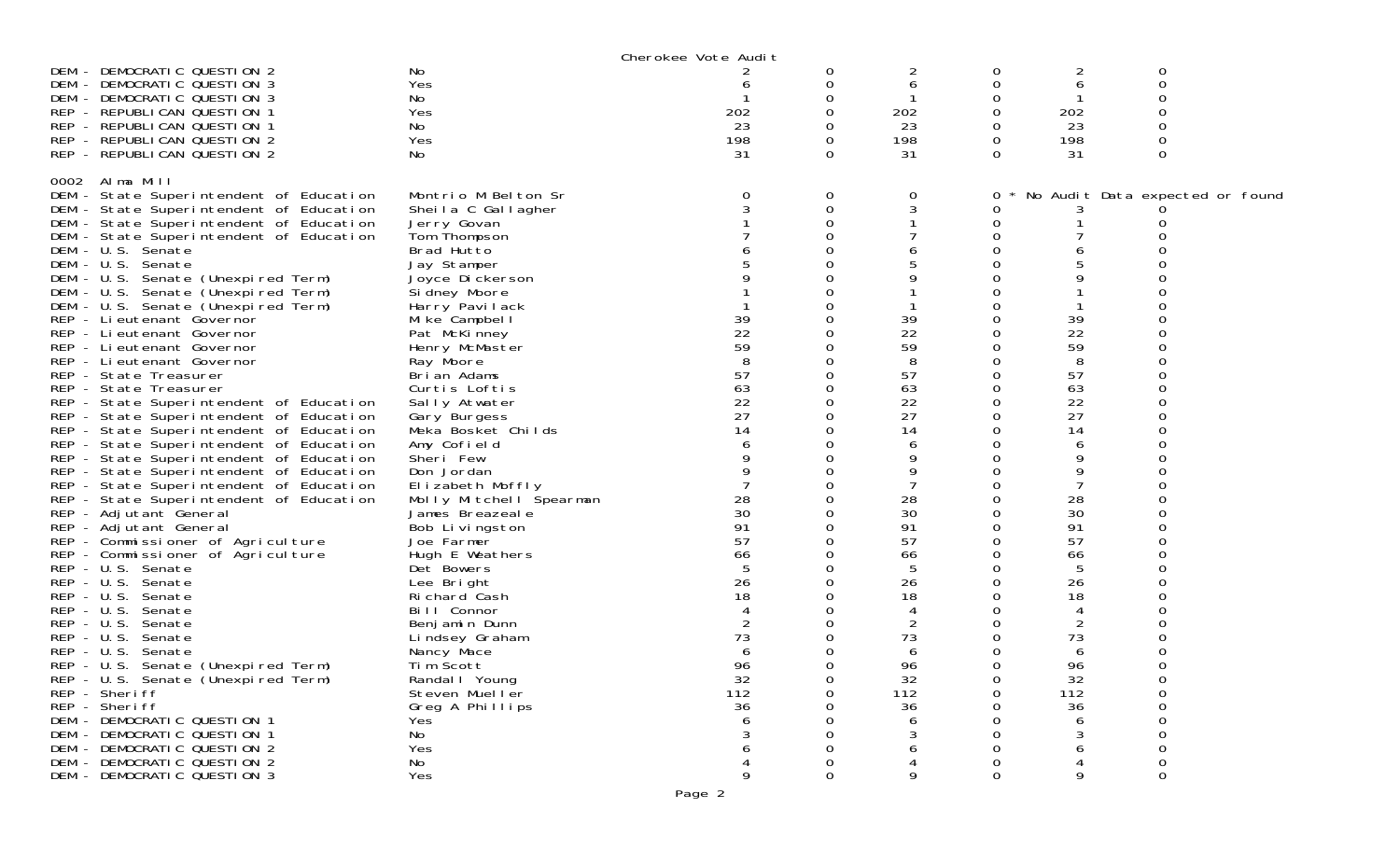|                                                                                                                                                                                                                                                                   |                                                                                                                           | Cherokee Vote Audit                   |                            |                                       |                       |                                       |                                      |
|-------------------------------------------------------------------------------------------------------------------------------------------------------------------------------------------------------------------------------------------------------------------|---------------------------------------------------------------------------------------------------------------------------|---------------------------------------|----------------------------|---------------------------------------|-----------------------|---------------------------------------|--------------------------------------|
| DEM - DEMOCRATIC QUESTION 3<br>REP - REPUBLICAN QUESTION 1<br>REP - REPUBLICAN QUESTION 1<br>REP - REPUBLICAN QUESTION 2<br>REP - REPUBLICAN QUESTION 2                                                                                                           | No<br>Yes<br>No<br><b>Yes</b><br>No                                                                                       | 2<br>113<br>16<br>93<br>30            | 0<br>0<br>0<br>0<br>0      | 2<br>113<br>16<br>93<br>30            | 0<br>0<br>0<br>0<br>0 | 2<br>113<br>16<br>93<br>30            | $\mathbf 0$<br>0                     |
| 0003 Antioch/Kings Ck<br>DEM - State Superintendent of Education<br>DEM - State Superintendent of Education<br>DEM - State Superintendent of Education<br>DEM - State Superintendent of Education<br>DEM - U.S. Senate                                            | Montrio M Belton Sr<br>Sheila C Gallagher<br>Jerry Govan<br>Tom Thompson<br>Brad Hutto                                    |                                       | 0<br>0<br>Ω<br>Ω           | 0<br>8                                | $\mathbf{O}$<br>0     |                                       | 0<br>No Audit Data expected or found |
| DEM - U.S. Senate<br>DEM - U.S. Senate (Unexpired Term)<br>DEM - U.S. Senate (Unexpired Term)<br>DEM - U.S. Senate (Unexpired Term)<br>REP - Lieutenant Governor<br>REP - Lieutenant Governor<br>REP - Lieutenant Governor                                        | Jay Stamper<br>Joyce Dickerson<br>Sidney Moore<br>Harry Pavilack<br>Mike Campbell<br>Pat McKinney<br>Henry McMaster       | 25<br>19<br>51                        | 0<br>Ω<br>Ω<br>Ω<br>0      | 25<br>19<br>51                        |                       | 3<br>25<br>19<br>51                   |                                      |
| REP - Lieutenant Governor<br>REP - State Treasurer<br>REP - State Treasurer<br>REP - State Superintendent of Education<br>REP - State Superintendent of Education<br>REP - State Superintendent of Education<br>REP - State Superintendent of Education           | Ray Moore<br>Brian Adams<br>Curtis Loftis<br>Sally Atwater<br>Gary Burgess<br>Meka Bosket Childs<br>Amy Cofield           | 55<br>43<br>19<br>28<br>6             | O<br>0<br>Ω<br>Ω<br>0<br>0 | 7<br>55<br>43<br>19<br>28<br>-1<br>6  |                       | 55<br>43<br>19<br>28<br>6             |                                      |
| REP - State Superintendent of Education<br>REP - State Superintendent of Education<br>REP - State Superintendent of Education<br>REP - State Superintendent of Education<br>REP - Adjutant General<br>REP - Adjutant General<br>REP - Commissioner of Agriculture | Sheri Few<br>Don Jordan<br>Elizabeth Moffly<br>Molly Mitchell Spearman<br>James Breazeale<br>Bob Livingston<br>Joe Farmer | 10<br>12<br>6<br>17<br>21<br>75<br>39 | 0<br>0<br>0<br>Ω<br>O<br>0 | 10<br>12<br>6<br>17<br>21<br>75<br>39 |                       | 10<br>12<br>6<br>17<br>21<br>75<br>39 |                                      |
| REP - Commissioner of Agriculture<br>REP - U.S. Senate<br>REP - U.S. Senate<br>REP - U.S. Senate<br>$REP - U.S.$<br>Senate<br>$REP - U.S.$<br>Senate<br>REP - U.S. Senate                                                                                         | Hugh E Weathers<br>Det Bowers<br>Lee Bright<br>Richard Cash<br>Bill Connor<br>Benjamin Dunn<br>Lindsey Graham             | 64<br>6<br>19<br>3<br>73              | Ω<br>Ω<br>Ω<br>0<br>0      | 64<br>6<br>19<br>6<br>4<br>3<br>73    |                       | 64<br>6<br>19<br>3<br>73              |                                      |
| REP - U.S. Senate<br>REP - U.S. Senate (Unexpired Term)<br>REP - U.S. Senate (Unexpired Term)<br>REP - Sheriff<br>REP - Sheriff<br>DEM - DEMOCRATIC QUESTION 1                                                                                                    | Nancy Mace<br>Tim Scott<br>Randal I Young<br>Steven Mueller<br>Greg A Phillips<br>Yes                                     | 85<br>22<br>79<br>32                  | Ω<br>Ω<br>∩<br>Ω           | 85<br>22<br>79<br>32                  | O<br>∩                | 85<br>22<br>79<br>32                  |                                      |
| DEM - DEMOCRATIC QUESTION 1<br>DEM - DEMOCRATIC QUESTION 2<br>DEM - DEMOCRATIC QUESTION 2<br>DEM - DEMOCRATIC QUESTION 3<br>DEM - DEMOCRATIC QUESTION 3<br>REP - REPUBLICAN QUESTION 1                                                                            | No<br>Yes<br>No<br>Yes<br>No<br>Yes                                                                                       | 90                                    | 0                          | 90                                    | 0                     | 90                                    | 0                                    |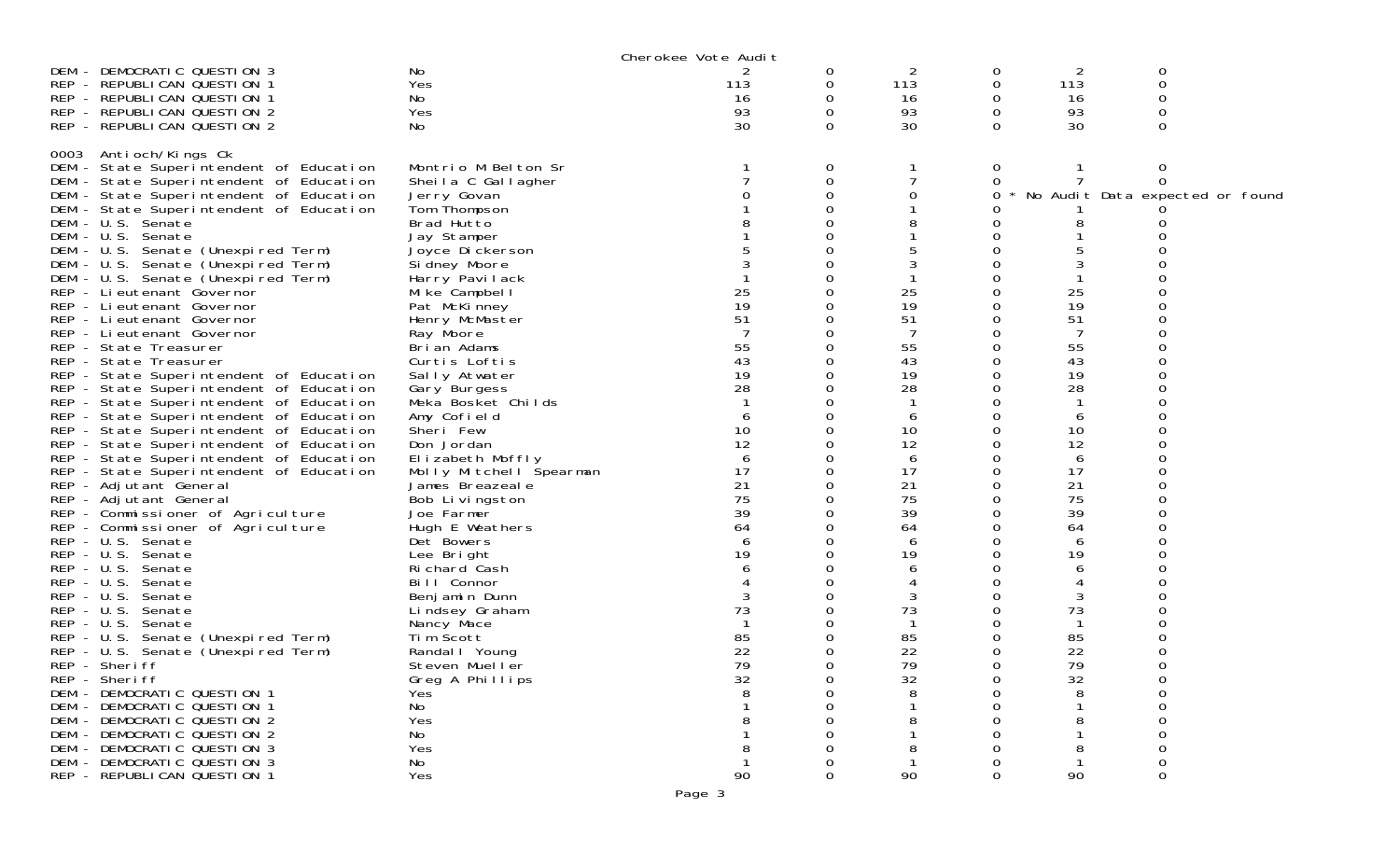|     |                                                            |                            | Cherokee Vote Audit |             |               |          |     |                                   |  |
|-----|------------------------------------------------------------|----------------------------|---------------------|-------------|---------------|----------|-----|-----------------------------------|--|
|     | REP - REPUBLICAN QUESTION 1                                | No                         | 15                  | 0           | 15            | 0        | 15  | 0                                 |  |
|     | REP - REPUBLICAN QUESTION 2                                | Yes                        | 82                  | 0           | 82            | 0        | 82  | 0                                 |  |
|     | REP - REPUBLICAN QUESTION 2                                | No                         | 26                  | $\Omega$    | 26            | $\Omega$ | 26  | $\Omega$                          |  |
|     |                                                            |                            |                     |             |               |          |     |                                   |  |
|     | 0004 Ashworth                                              |                            |                     |             |               |          |     |                                   |  |
|     | DEM - State Superintendent of Education                    | Montrio M Belton Sr        | 0                   | 0           | 0             | $\sigma$ |     | * No Audit Data expected or found |  |
|     | DEM - State Superintendent of Education                    | Sheila C Gallagher         |                     | $\mathbf 0$ | 2<br>$\Omega$ |          |     |                                   |  |
|     | DEM - State Superintendent of Education                    | Jerry Govan                |                     |             |               |          |     | No Audit Data expected or found   |  |
|     | DEM - State Superintendent of Education<br>- U.S. Senate   | Tom Thompson<br>Brad Hutto |                     |             |               |          |     |                                   |  |
| DEM | DEM - U.S. Senate                                          | Jay Stamper                |                     |             |               |          |     |                                   |  |
|     | DEM - U.S. Senate (Unexpired Term)                         | Joyce Dickerson            |                     |             |               |          |     |                                   |  |
|     | DEM - U.S. Senate (Unexpired Term)                         | Si dney Moore              |                     |             |               |          |     |                                   |  |
|     | DEM - U.S. Senate (Unexpired Term)                         | Harry Pavilack             | $\Omega$            |             | $\Omega$      |          |     | No Audit Data expected or found   |  |
|     | REP - Li eutenant Governor                                 | Mike Campbel I             | 69                  |             | 69            |          | 69  |                                   |  |
|     | REP - Lieutenant Governor                                  | Pat McKinney               | 39                  |             | 39            |          | 39  |                                   |  |
|     | REP - Lieutenant Governor                                  | Henry McMaster             | 89                  |             | 89            |          | 89  |                                   |  |
|     | REP - Lieutenant Governor                                  | Ray Moore                  | 10                  |             | 10            |          | 10  |                                   |  |
|     | REP - State Treasurer                                      | Brian Adams                | 88                  |             | 88            |          | 88  |                                   |  |
|     | REP - State Treasurer                                      | Curtis Loftis              | 109                 |             | 109           |          | 109 |                                   |  |
|     | REP - State Superintendent of Education                    | Sally Atwater              | 56                  |             | 56            |          | 56  |                                   |  |
|     | REP - State Superintendent of Education                    | Gary Burgess               | 32                  |             | 32            |          | 32  |                                   |  |
|     | REP - State Superintendent of Education                    | Meka Bosket Childs         |                     |             |               |          |     |                                   |  |
|     | REP - State Superintendent of Education                    | Amy Cofield                | 8                   |             | 8             |          | 8   |                                   |  |
|     | REP - State Superintendent of Education                    | Sheri Few                  | 33                  |             | 33            |          | 33  |                                   |  |
|     | REP - State Superintendent of Education                    | Don Jordan                 | 17                  |             | 17            |          | 17  |                                   |  |
|     | REP - State Superintendent of Education                    | Elizabeth Moffly           | 9                   |             | 9             |          | 9   |                                   |  |
|     | REP - State Superintendent of Education                    | Molly Mitchell Spearman    | 36                  |             | 36            |          | 36  |                                   |  |
|     | REP - Adjutant General                                     | James Breazeale            | 64                  |             | 64            |          | 64  |                                   |  |
|     | REP - Adjutant General                                     | Bob Livingston             | 126                 |             | 126           |          | 126 |                                   |  |
|     | REP - Commissioner of Agriculture                          | Joe Farmer                 | 83                  |             | 83            |          | 83  |                                   |  |
|     | REP - Commissioner of Agriculture                          | Hugh E Weathers            | 111                 |             | 111           |          | 111 |                                   |  |
|     | REP - U.S. Senate                                          | Det Bowers                 | 18                  |             | 18            |          | 18  |                                   |  |
|     | REP - U.S. Senate                                          | Lee Bright                 | 64                  |             | 64            |          | 64  |                                   |  |
|     | REP - U.S. Senate                                          | Richard Cash               | 30                  |             | 30            |          | 30  |                                   |  |
|     | REP - U.S. Senate                                          | Bill Connor                | 8                   |             | 8             |          | 8   |                                   |  |
|     | REP - U.S. Senate                                          | Benjamin Dunn              | $\Omega$            |             | $\Omega$      |          |     | No Audit Data expected or found   |  |
|     | REP - U.S. Senate                                          | Lindsey Graham             | 93                  |             | 93            |          | 93  |                                   |  |
|     | REP - U.S. Senate                                          | Nancy Mace                 | 3                   |             | 3             |          | 3   |                                   |  |
|     | REP - U.S. Senate (Unexpired Term)                         | Tim Scott                  | 181                 |             | 181           |          | 181 |                                   |  |
|     | REP - U.S. Senate (Unexpired Term)                         | Randal I Young             | 25                  |             | 25            |          | 25  |                                   |  |
|     | REP - Sheriff                                              | Steven Mueller             | 147                 |             | 147           |          | 147 |                                   |  |
|     | REP - Sheriff                                              | Greg A Phillips            | 72                  |             | 72            |          | 72  |                                   |  |
|     | DEM - DEMOCRATIC QUESTION 1                                | Yes                        |                     |             |               |          |     |                                   |  |
|     | DEM - DEMOCRATIC QUESTION 1                                | No                         |                     |             |               |          | 2   |                                   |  |
|     | DEM - DEMOCRATIC QUESTION 2                                | Yes                        |                     |             |               |          |     |                                   |  |
|     | DEM - DEMOCRATIC QUESTION 2                                | No                         |                     |             |               |          |     | No Audit Data expected or found   |  |
| DEM | - DEMOCRATIC QUESTION 3                                    | Yes                        |                     |             |               |          | 4   |                                   |  |
|     | DEM - DEMOCRATIC QUESTION 3                                | No.                        | ∩                   |             |               |          |     | No Audit Data expected or found   |  |
|     | REP - REPUBLICAN QUESTION 1                                | Yes                        | 180                 |             | 180           |          | 180 |                                   |  |
|     | REP - REPUBLICAN QUESTION 1<br>REP - REPUBLICAN QUESTION 2 | No                         | 32<br>173           | ∩           | 32            |          | 32  | $\mathbf 0$                       |  |
|     |                                                            | Yes                        |                     |             | 173           |          | 173 |                                   |  |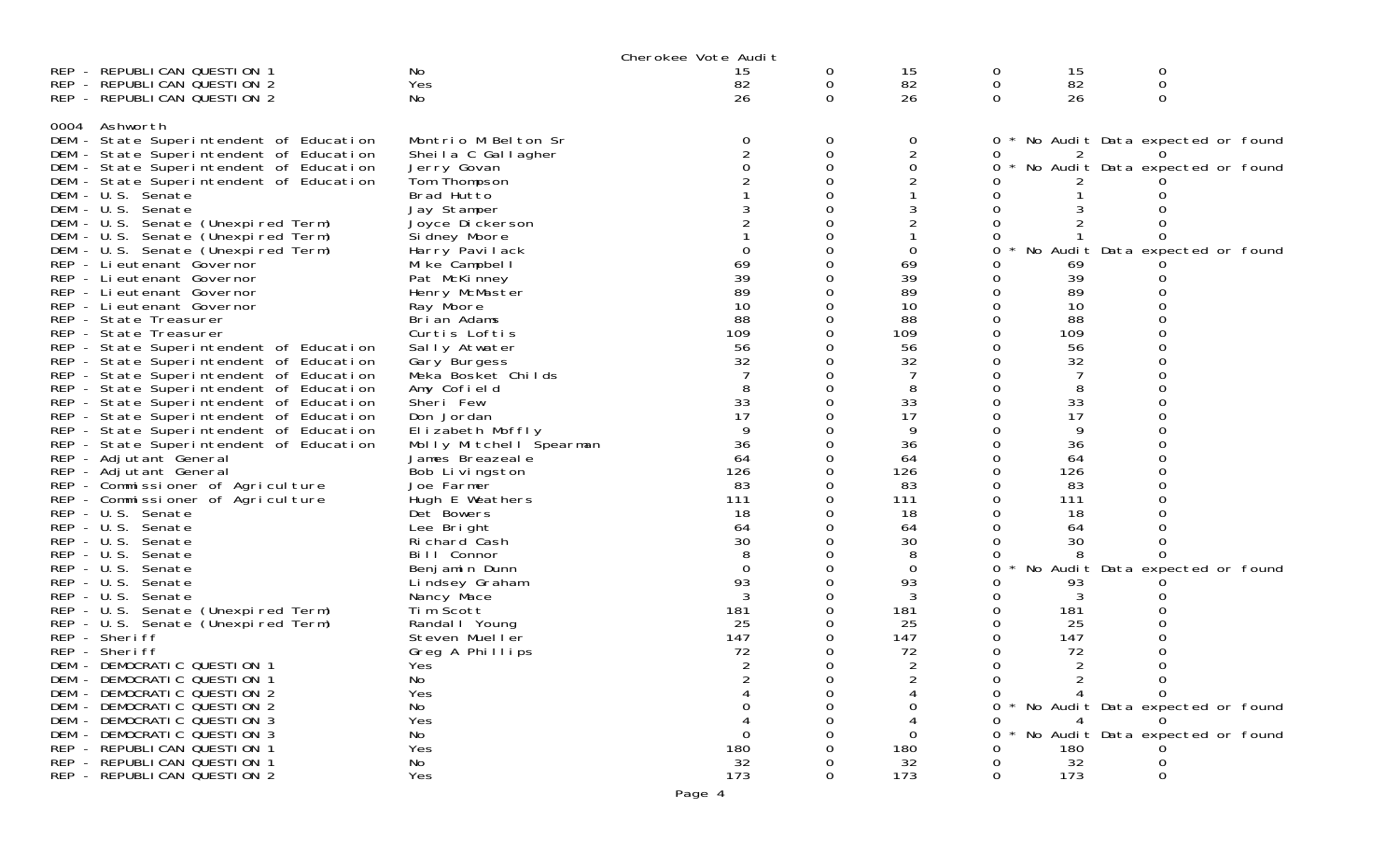|              |                                         |                         | Cherokee Vote Audit    |             |                |          |                |                                 |
|--------------|-----------------------------------------|-------------------------|------------------------|-------------|----------------|----------|----------------|---------------------------------|
|              | REP - REPUBLICAN QUESTION 2             | No                      | 38                     | 0           | 38             | 0        | 38             | 0                               |
| 0005         | Blacksburg Ward 1                       |                         |                        |             |                |          |                |                                 |
|              | DEM - State Superintendent of Education | Montrio M Belton Sr     |                        | 0           | 1              | $\Omega$ |                | $\Omega$                        |
|              | DEM - State Superintendent of Education | Sheila C Gallagher      |                        | $\mathbf 0$ | $\overline{7}$ | $\Omega$ | 7              | $\overline{0}$                  |
|              | DEM - State Superintendent of Education | Jerry Govan             |                        | 0           | 1              | $\Omega$ | 1              | $\Omega$                        |
|              | DEM - State Superintendent of Education | Tom Thompson            |                        | 0           | 2              | $\Omega$ | 2              |                                 |
|              | DEM - U.S. Senate                       | Brad Hutto              |                        | O           | 4              | O        | 4              |                                 |
|              | DEM - U.S. Senate                       | Jay Stamper             | 8                      | 0           | 8              | O        | 8              |                                 |
|              | DEM - U.S. Senate (Unexpired Term)      | Joyce Dickerson         |                        | O           |                | ∩        |                |                                 |
|              | DEM - U.S. Senate (Unexpired Term)      | Si dney Moore           |                        | Ω           |                | ∩        |                |                                 |
|              | DEM - U.S. Senate (Unexpired Term)      | Harry Pavilack          |                        | 0           |                | $\Omega$ |                |                                 |
|              | REP - Lieutenant Governor               | Mike Campbel I          | 30                     | 0           | 30             | ∩        | 30             |                                 |
|              | REP - Lieutenant Governor               | Pat McKinney            | 23                     | 0           | 23             | O        | 23             |                                 |
|              | REP - Lieutenant Governor               | Henry McMaster          | 48                     | 0           | 48             | $\Omega$ | 48             |                                 |
|              | REP - Lieutenant Governor               | Ray Moore               |                        | 0           | 3              | ∩        | 3              |                                 |
|              | REP - State Treasurer                   | Brian Adams             | 43                     | $\Omega$    | 43             | ∩        | 43             |                                 |
|              | REP - State Treasurer                   | Curtis Loftis           | 52                     | 0           | 52             | O        | 52             |                                 |
|              | REP - State Superintendent of Education | Sally Atwater           | 21                     | 0           | 21             | $\Omega$ | 21             |                                 |
|              | REP - State Superintendent of Education | Gary Burgess            | 24                     | 0           | 24             | O        | 24             |                                 |
|              | REP - State Superintendent of Education | Meka Bosket Childs      | 11                     | 0           | 11             | O        | 11             |                                 |
|              | REP - State Superintendent of Education | Amy Cofield             |                        | 0           | 7              | ∩        | 7              |                                 |
|              |                                         |                         |                        | 0           |                | O        |                |                                 |
|              | REP - State Superintendent of Education | Sheri Few               | 11                     | 0           | 11             | ∩        | 11             |                                 |
|              | REP - State Superintendent of Education | Don Jordan              | 6                      | 0           | 6<br>4         | $\Omega$ | 6<br>4         |                                 |
|              | REP - State Superintendent of Education | Elizabeth Moffly        | 4                      |             |                | $\Omega$ |                |                                 |
|              | REP - State Superintendent of Education | Molly Mitchell Spearman | 12                     | 0           | 12<br>28       |          | 12             |                                 |
|              | REP - Adjutant General                  | James Breazeale         | 28                     | 0           |                | O        | 28             |                                 |
|              | REP - Adjutant General                  | Bob Livingston          | 66                     | 0           | 66             | $\Omega$ | 66             |                                 |
|              | REP - Commissioner of Agriculture       | Joe Farmer              | 45                     | 0           | 45             | O        | 45             |                                 |
|              | REP - Commissioner of Agriculture       | Hugh E Weathers         | 59                     | 0           | 59             | 0        | 59             |                                 |
|              | REP - U.S. Senate                       | Det Bowers              |                        | 0           | 5              | O        | 5              |                                 |
|              | REP - U.S. Senate                       | Lee Bright              | 26                     | 0           | 26             | 0        | 26             |                                 |
|              | REP - U.S. Senate                       | Richard Cash            | 8                      | 0           | 8              | 0        | 8              | $\Omega$                        |
|              | REP - U.S.<br>Senate                    | Bill Connor             |                        | 0           | 4              | O        |                |                                 |
| $REP - U.S.$ | Senate                                  | Benjamin Dunn           | 0                      | 0           | 0              | 0        |                | No Audit Data expected or found |
|              | REP - U.S. Senate                       | Lindsey Graham          | 66                     | 0           | 66             | 0        | 66             |                                 |
|              | REP - U.S. Senate                       | Nancy Mace              | $\boldsymbol{\Lambda}$ | 0           | 4              | 0        | 4              |                                 |
|              | REP - U.S. Senate (Unexpired Term)      | Tim Scott               | 80                     | 0           | 80             | ∩        | 80             |                                 |
|              | REP - U.S. Senate (Unexpired Term)      | Randal I Young          | 22                     | 0           | 22             | 0        | 22             |                                 |
|              | REP - Sheriff                           | Steven Mueller          | 75                     | 0           | 75             | 0        | 75             |                                 |
|              | REP - Sheriff                           | Greg A Phillips         | 42                     | 0           | 42             | $\Omega$ | 42             |                                 |
|              | DEM - DEMOCRATIC QUESTION 1             | Yes                     | 10                     | 0           | 10             | 0        | 10             |                                 |
|              | DEM - DEMOCRATIC QUESTION 1             | No                      |                        | 0           | 4              | O        | 4              |                                 |
|              | DEM - DEMOCRATIC QUESTION 2             | <b>Yes</b>              | 11                     | 0           | 11             | 0        | 11             |                                 |
|              | DEM - DEMOCRATIC QUESTION 2             | No                      |                        | O           | 2              | ∩        | $\overline{2}$ |                                 |
|              | DEM - DEMOCRATIC QUESTION 3             | <b>Yes</b>              | 14                     | 0           | 14             | O        | 14             |                                 |
|              | DEM - DEMOCRATIC QUESTION 3             | No                      | $\Omega$               | 0           | 0              | 0        |                | No Audit Data expected or found |
|              | REP - REPUBLICAN QUESTION 1             | <b>Yes</b>              | 87                     | 0           | 87             | ∩        | 87             |                                 |
|              | REP - REPUBLICAN QUESTION 1             | No                      | 21                     | 0           | 21             |          | 21             |                                 |
|              | REP - REPUBLICAN QUESTION 2             | Yes                     | 83                     | 0           | 83             | 0        | 83             |                                 |
|              | REP - REPUBLICAN QUESTION 2             | No                      | 25                     | 0           | 25             | $\Omega$ | 25             | ∩                               |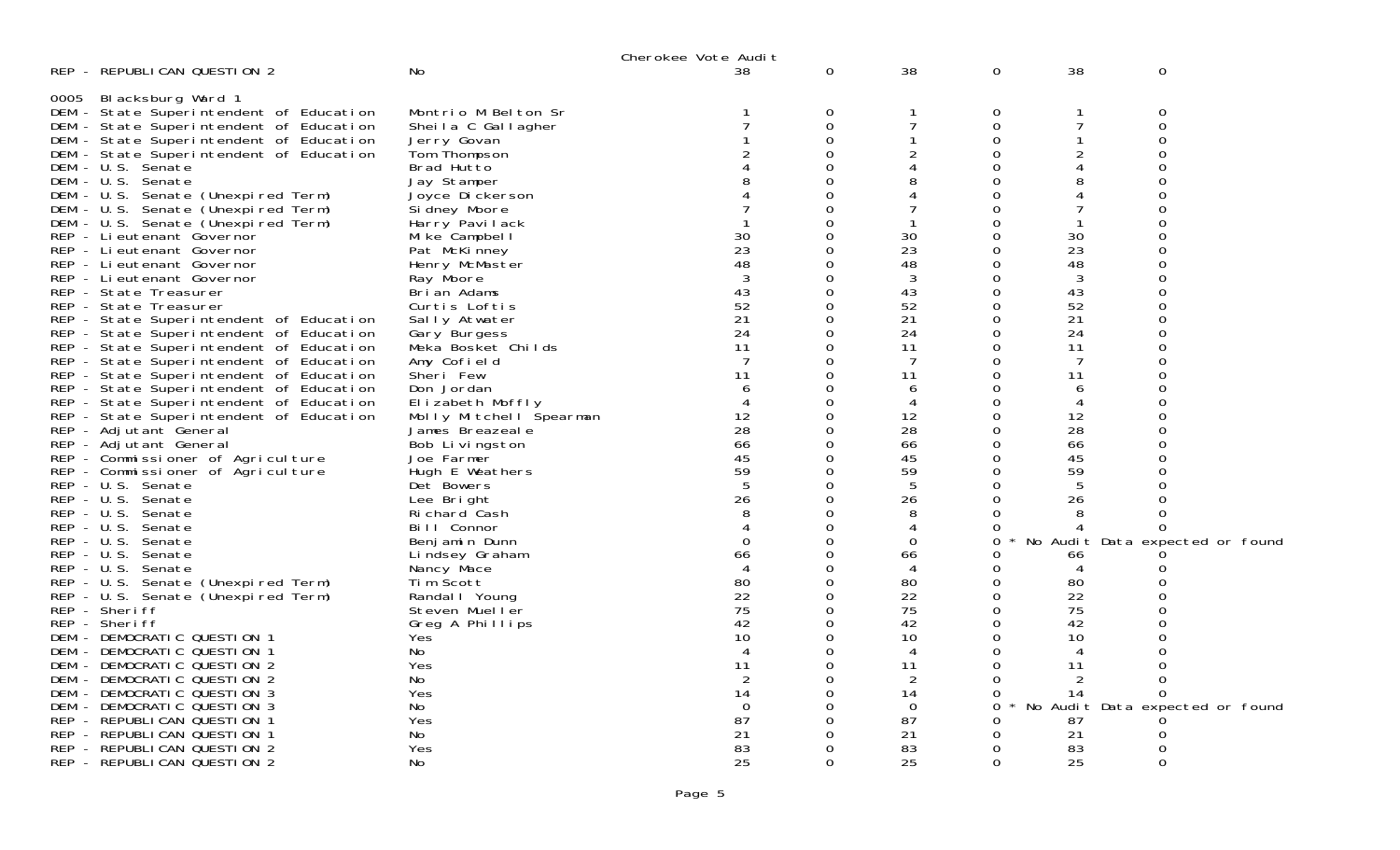| 0006 Blacksburg Ward 2                  |                         |          |   |     |          |     |                                     |  |
|-----------------------------------------|-------------------------|----------|---|-----|----------|-----|-------------------------------------|--|
| DEM - State Superintendent of Education | Montrio M Belton Sr     | 0        | 0 | 0   |          |     | 0 * No Audit Data expected or found |  |
| DEM - State Superintendent of Education | Sheila C Gallagher      |          | 0 | 4   | 0        |     |                                     |  |
| DEM - State Superintendent of Education | Jerry Govan             |          | 0 | 0   | 0        |     | No Audit Data expected or found     |  |
| DEM - State Superintendent of Education | Tom Thompson            |          | 0 | 2   | 0        |     |                                     |  |
| DEM - U.S. Senate                       | Brad Hutto              |          | 0 |     | 0        |     | 0                                   |  |
| DEM - U.S. Senate                       | Jay Stamper             |          | O |     | 0        |     | 0                                   |  |
| DEM - U.S. Senate (Unexpired Term)      | Joyce Dickerson         |          | 0 |     | 0        |     | 0                                   |  |
| DEM - U.S. Senate (Unexpired Term)      | Si dney Moore           |          | 0 |     | $\Omega$ |     | O                                   |  |
| DEM - U.S. Senate (Unexpired Term)      | Harry Pavilack          |          | 0 |     | 0        |     | 0                                   |  |
| REP - Lieutenant Governor               | Mike Campbel I          | 66       | 0 | 66  | 0        | 66  | 0                                   |  |
| REP - Li eutenant Governor              | Pat McKinney            | 46       |   | 46  | 0        | 46  | 0                                   |  |
| REP - Lieutenant Governor               | Henry McMaster          | 85       | 0 | 85  | 0        | 85  | 0                                   |  |
|                                         |                         | 10       | 0 | 10  | 0        | 10  | 0                                   |  |
| REP - Lieutenant Governor               | Ray Moore               | 102      | 0 | 102 |          |     | 0                                   |  |
| REP - State Treasurer                   | Brian Adams             | 97       |   |     | 0        | 102 | 0                                   |  |
| REP - State Treasurer                   | Curtis Loftis           |          | 0 | 97  | 0        | 97  | 0                                   |  |
| REP - State Superintendent of Education | Sally Atwater           | 54       | 0 | 54  | 0        | 54  |                                     |  |
| REP - State Superintendent of Education | Gary Burgess            | 35       | 0 | 35  | 0        | 35  | 0                                   |  |
| REP - State Superintendent of Education | Meka Bosket Childs      | 10       | 0 | 10  | 0        | 10  | 0                                   |  |
| REP - State Superintendent of Education | Amy Cofield             | 12       | 0 | 12  | 0        | 12  | 0                                   |  |
| REP - State Superintendent of Education | Sheri Few               | 21       | 0 | 21  | $\Omega$ | 21  | 0                                   |  |
| REP - State Superintendent of Education | Don Jordan              | 17       | 0 | 17  | 0        | 17  | 0                                   |  |
| REP - State Superintendent of Education | Elizabeth Moffly        | 14       | 0 | 14  | 0        | 14  | 0                                   |  |
| REP - State Superintendent of Education | Molly Mitchell Spearman | 40       | 0 | 40  | 0        | 40  | 0                                   |  |
| REP - Adjutant General                  | James Breazeale         | 65       | 0 | 65  | 0        | 65  | 0                                   |  |
| REP - Adjutant General                  | Bob Livingston          | 127      | 0 | 127 | 0        | 127 | 0                                   |  |
| REP - Commissioner of Agriculture       | Joe Farmer              | 88       | 0 | 88  | 0        | 88  | 0                                   |  |
| REP - Commissioner of Agriculture       | Hugh E Weathers         | 112      | 0 | 112 | $\Omega$ | 112 | 0                                   |  |
| REP - U.S. Senate                       | Det Bowers              | 12       | 0 | 12  | 0        | 12  | 0                                   |  |
| REP - U.S. Senate                       | Lee Bright              | 29       |   | 29  | 0        | 29  | 0                                   |  |
| REP - U.S. Senate                       | Richard Cash            | 16       | 0 | 16  | 0        | 16  | 0                                   |  |
| REP - U.S. Senate                       | Bill Connor             | 16       | 0 | 16  | $\Omega$ | 16  | 0                                   |  |
| REP - U.S. Senate                       | Benjamin Dunn           | 4        | 0 | 4   | 0        | 4   | 0                                   |  |
| REP - U.S. Senate                       | Lindsey Graham          | 142      | 0 | 142 | 0        | 142 | 0                                   |  |
| REP - U.S. Senate                       | Nancy Mace              |          | 0 | 4   | 0        | 4   | 0                                   |  |
| REP - U.S. Senate (Unexpired Term)      | Tim Scott               | 179      | 0 | 179 | 0        | 179 | 0                                   |  |
| REP - U.S. Senate (Unexpired Term)      | Randal   Young          | 33       | 0 | 33  | 0        | 33  | 0                                   |  |
| REP - Sheriff                           | Steven Mueller          | 139      | 0 | 139 | 0        | 139 | 0                                   |  |
| REP - Sheriff                           | Greg A Phillips         | 90       | 0 | 90  | $\Omega$ | 90  | 0                                   |  |
| DEM - DEMOCRATIC QUESTION 1             | Yes                     |          | 0 | 3   | 0        | 3   | 0                                   |  |
| DEM - DEMOCRATIC QUESTION 1             | No                      |          | 0 | 3   | 0        | 3   | 0                                   |  |
| DEM - DEMOCRATIC QUESTION 2             | Yes                     |          | 0 | 5   | 0        | 5   | 0                                   |  |
| DEM - DEMOCRATIC QUESTION 2             | No                      |          | 0 |     | 0        |     | 0                                   |  |
| DEM - DEMOCRATIC QUESTION 3             | Yes                     |          |   | 4   | 0        | 4   | 0                                   |  |
| DEM - DEMOCRATIC QUESTION 3             | No.                     | 2        | 0 | 2   | 0        | 2   | 0                                   |  |
| REP - REPUBLICAN QUESTION 1             | Yes.                    | 174      | 0 | 174 | 0        | 174 | 0                                   |  |
| REP - REPUBLICAN QUESTION 1             | No                      | 31       | 0 | 31  | 0        | 31  | 0                                   |  |
| REP - REPUBLICAN QUESTION 2             | Yes                     | 166      | 0 | 166 | $\Omega$ | 166 | 0                                   |  |
| REP - REPUBLICAN QUESTION 2             | No.                     | 42       | 0 | 42  | 0        | 42  | 0                                   |  |
|                                         |                         |          |   |     |          |     |                                     |  |
| 0010 Draytonville                       |                         |          |   |     |          |     |                                     |  |
| DEM - State Superintendent of Education | Montrio M Belton Sr     | $\Omega$ | 0 | 0   |          |     | 0 * No Audit Data expected or found |  |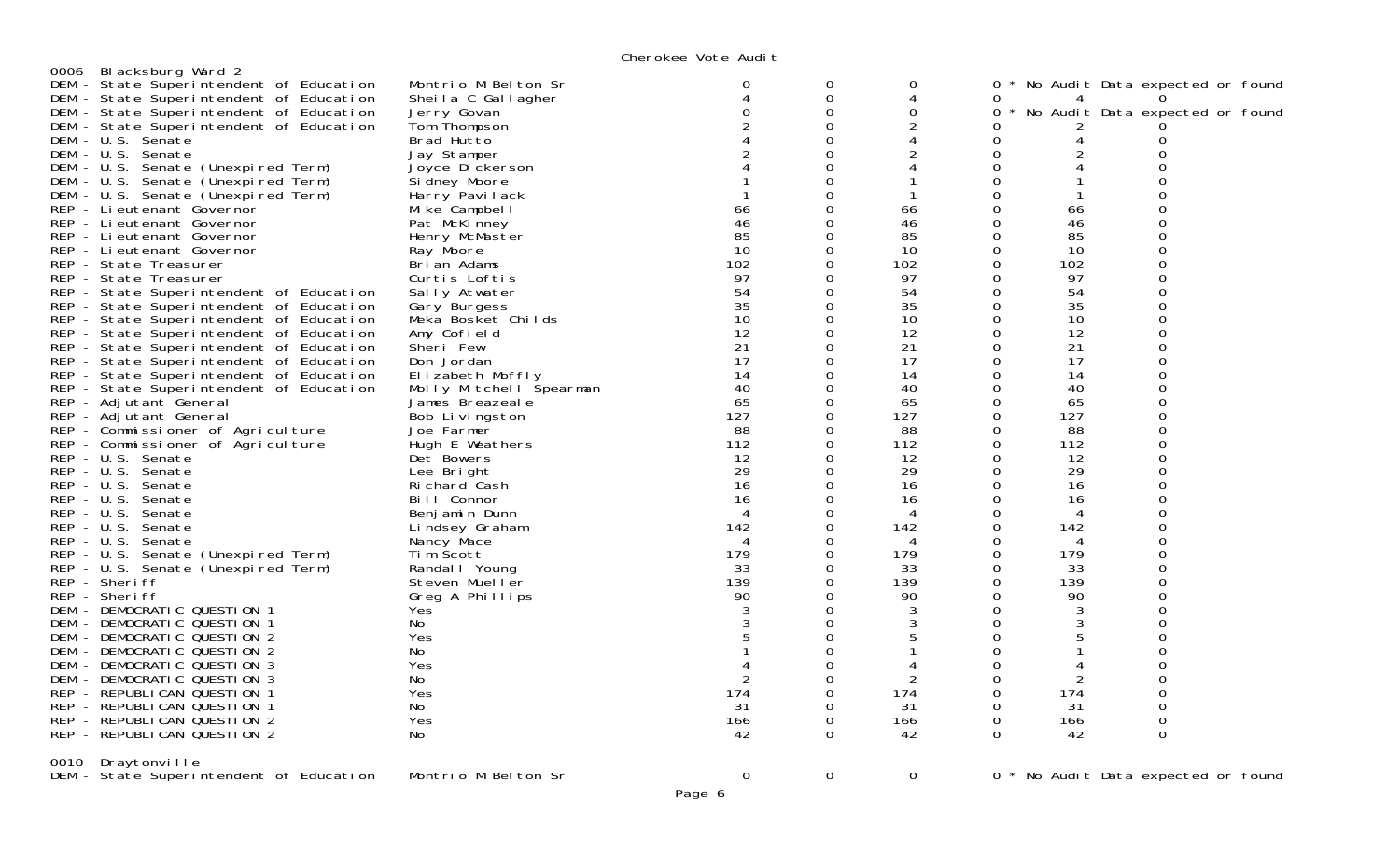|      | DEM - State Superintendent of Education<br>DEM - State Superintendent of Education<br>DEM - State Superintendent of Education<br>DEM - U.S. Senate<br>DEM - U.S. Senate<br>DEM - U.S. Senate (Unexpired Term)<br>DEM - U.S. Senate (Unexpired Term)<br>DEM - U.S. Senate (Unexpired Term)<br>REP - Lieutenant Governor<br>REP - Lieutenant Governor<br>REP - Lieutenant Governor<br>REP - Lieutenant Governor<br>REP - State Treasurer<br>REP - State Treasurer<br>REP - State Superintendent of Education<br>REP - State Superintendent of Education<br>REP - State Superintendent of Education<br>REP - State Superintendent of Education<br>REP - State Superintendent of Education<br>REP - State Superintendent of Education<br>REP - State Superintendent of Education<br>REP - State Superintendent of Education<br>REP - Adjutant General<br>REP - Adjutant General<br>REP - Commissioner of Agriculture<br>REP - Commissioner of Agriculture<br>REP - U.S. Senate<br>REP - U.S. Senate | Sheila C Gallagher<br>Jerry Govan<br>Tom Thompson<br>Brad Hutto<br>Jay Stamper<br>Joyce Dickerson<br>Si dney Moore<br>Harry Pavilack<br>Mike Campbell<br>Pat McKinney<br>Henry McMaster<br>Ray Moore<br>Brian Adams<br>Curtis Loftis<br>Sally Atwater<br>Gary Burgess<br>Meka Bosket Childs<br>Amy Cofield<br>Sheri Few<br>Don Jordan<br>Elizabeth Moffly<br>Molly Mitchell Spearman<br>James Breazeale<br>Bob Livingston<br>Joe Farmer<br>Hugh E Weathers<br>Det Bowers<br>Lee Bright | Cherokee Vote Audit<br>0<br>68<br>54<br>95<br>115<br>101<br>46<br>50<br>6<br>10<br>21<br>19<br>13<br>48<br>74<br>136<br>106<br>108<br>10<br>45 | 0<br>0<br>0<br>Ω<br>0<br>0<br>0<br>0<br>0<br>0<br>0<br>0<br>0<br>0<br>0<br>0<br>0 | 2<br>$\mathbf 0$<br>3<br>3<br>2<br>68<br>54<br>95<br>7<br>115<br>101<br>46<br>50<br>6<br>10<br>21<br>19<br>13<br>48<br>74<br>136<br>106<br>108<br>10<br>45 | 0<br>O<br>Ω<br>∩<br>Ω<br>0<br>0<br>∩<br>Ω | 2<br>68<br>54<br>95<br>7<br>115<br>101<br>46<br>50<br>6<br>10<br>21<br>19<br>13<br>48<br>74<br>136<br>106<br>108<br>10<br>45 | * No Audit Data expected or found                   |  |
|------|-------------------------------------------------------------------------------------------------------------------------------------------------------------------------------------------------------------------------------------------------------------------------------------------------------------------------------------------------------------------------------------------------------------------------------------------------------------------------------------------------------------------------------------------------------------------------------------------------------------------------------------------------------------------------------------------------------------------------------------------------------------------------------------------------------------------------------------------------------------------------------------------------------------------------------------------------------------------------------------------------|----------------------------------------------------------------------------------------------------------------------------------------------------------------------------------------------------------------------------------------------------------------------------------------------------------------------------------------------------------------------------------------------------------------------------------------------------------------------------------------|------------------------------------------------------------------------------------------------------------------------------------------------|-----------------------------------------------------------------------------------|------------------------------------------------------------------------------------------------------------------------------------------------------------|-------------------------------------------|------------------------------------------------------------------------------------------------------------------------------|-----------------------------------------------------|--|
|      | REP - U.S. Senate<br>REP - U.S. Senate (Unexpired Term)<br>REP - U.S. Senate (Unexpired Term)<br>REP - Sheriff<br>REP - Sheriff<br>REP - County Council District 5<br>REP - County Council District 5<br>DEM - DEMOCRATIC QUESTION 1<br>DEM - DEMOCRATIC QUESTION 1<br>DEM - DEMOCRATIC QUESTION 2<br>DEM - DEMOCRATIC QUESTION 2<br>DEM - DEMOCRATIC QUESTION 3<br>DEM - DEMOCRATIC QUESTION 3<br>REP - REPUBLICAN QUESTION 1<br>REP - REPUBLICAN QUESTION 1<br>REP - REPUBLICAN QUESTION 2<br>REP - REPUBLICAN QUESTION 2                                                                                                                                                                                                                                                                                                                                                                                                                                                                     | Nancy Mace<br>Tim Scott<br>Randal I Young<br>Steven Mueller<br>Greg A Phillips<br>Charles Mathis<br>Phillip McHam<br>Yes<br>No.<br>Yes<br>No<br>Yes<br>No<br>Yes<br>No<br>Yes<br>No                                                                                                                                                                                                                                                                                                    | 15<br>176<br>45<br>131<br>109<br>193<br>36<br>195<br>34                                                                                        | 0<br>0<br>0<br>0<br>0<br>0<br>0<br>0<br>0<br>0<br>0                               | 15<br>176<br>45<br>131<br>109<br>2<br>193<br>36<br>195<br>34                                                                                               | ∩<br>O<br>0<br>0<br>∩<br>0<br>0           | 15<br>176<br>45<br>131<br>109<br>2<br>2<br>193<br>36<br>195<br>34                                                            | $\mathbf 0$<br>$\mathbf 0$<br>0<br>$\mathbf 0$<br>0 |  |
| 0011 | Ezells/Butler<br>DEM - State Superintendent of Education                                                                                                                                                                                                                                                                                                                                                                                                                                                                                                                                                                                                                                                                                                                                                                                                                                                                                                                                        | Montrio M Belton Sr                                                                                                                                                                                                                                                                                                                                                                                                                                                                    | $\overline{2}$                                                                                                                                 | $\mathbf 0$                                                                       | $\overline{2}$                                                                                                                                             | 0                                         | $\overline{2}$                                                                                                               | $\mathbf 0$                                         |  |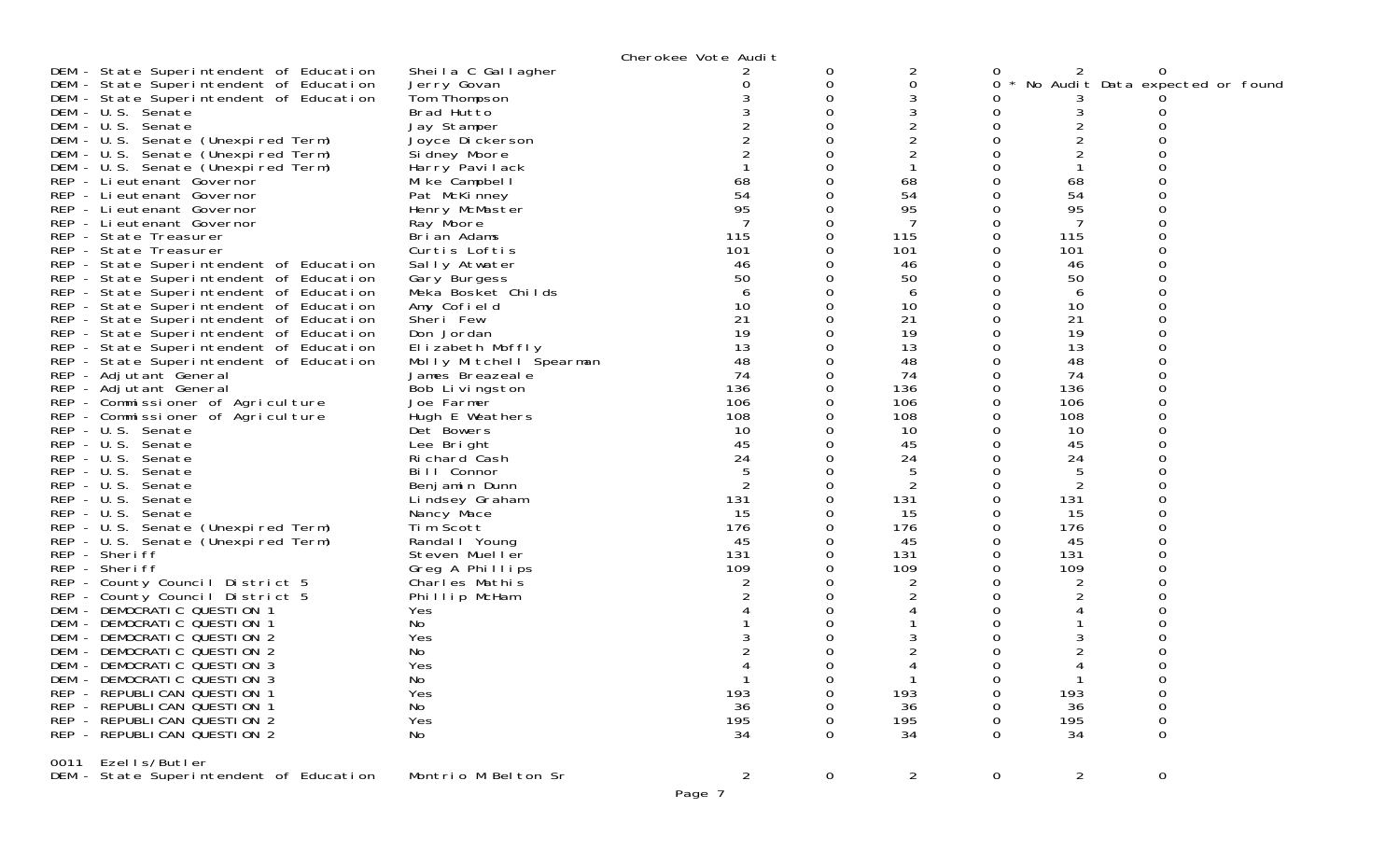|                                                            |                                 | Cherokee Vote Audit |                |                |              |          |                                     |  |
|------------------------------------------------------------|---------------------------------|---------------------|----------------|----------------|--------------|----------|-------------------------------------|--|
| DEM - State Superintendent of Education                    | Sheila C Gallagher              |                     | 0              | 5              | 0            |          |                                     |  |
| DEM - State Superintendent of Education                    | Jerry Govan                     |                     | 0              | Ω              | 0            |          | No Audit Data expected or found     |  |
| DEM - State Superintendent of Education                    | Tom Thompson                    |                     | $\Omega$       |                |              |          |                                     |  |
| DEM - U.S. Senate                                          | Brad Hutto                      |                     |                |                |              |          |                                     |  |
| DEM - U.S. Senate                                          | Jay Stamper                     |                     |                |                |              |          |                                     |  |
| DEM - U.S. Senate (Unexpired Term)                         | Joyce Dickerson                 |                     | 0              |                |              |          |                                     |  |
| DEM - U.S. Senate (Unexpired Term)                         | Si dney Moore                   |                     |                | 0              |              |          | No Audit Data expected or found     |  |
| DEM - U.S. Senate (Unexpired Term)                         | Harry Pavilack                  |                     | 0              |                |              |          |                                     |  |
| REP - Lieutenant Governor                                  | Mike Campbell                   | 57                  | 0              | 57             |              | 57       |                                     |  |
| REP - Lieutenant Governor                                  | Pat McKinney                    | 50<br>68            | 0              | 50<br>68       |              | 50<br>68 |                                     |  |
| REP - Lieutenant Governor<br>REP - Lieutenant Governor     | Henry McMaster                  | 12                  | 0              | 12             | 0            | 12       |                                     |  |
| REP - State Treasurer                                      | Ray Moore<br>Brian Adams        | 89                  |                | 89             | 0            | 89       |                                     |  |
| REP - State Treasurer                                      | Curtis Loftis                   | 89                  |                | 89             |              | 89       |                                     |  |
| REP - State Superintendent of Education                    | Sally Atwater                   | 50                  | 0              | 50             | 0            | 50       |                                     |  |
| REP - State Superintendent of Education                    | Gary Burgess                    | 25                  |                | 25             |              | 25       |                                     |  |
| REP - State Superintendent of Education                    | Meka Bosket Childs              | 11                  | 0              | 11             | 0            | 11       |                                     |  |
| REP - State Superintendent of Education                    | Amy Cofield                     | 11                  | 0              | 11             | 0            | 11       |                                     |  |
| REP - State Superintendent of Education                    | Sheri Few                       | 34                  |                | 34             |              | 34       |                                     |  |
| REP - State Superintendent of Education                    | Don Jordan                      | 14                  | 0              | 14             |              | 14       |                                     |  |
| REP - State Superintendent of Education                    | Elizabeth Moffly                |                     | 0              |                | 0            |          |                                     |  |
| REP - State Superintendent of Education                    | Molly Mitchell Spearman         | 21                  | 0              | 21             |              | 21       |                                     |  |
| REP - Adjutant General                                     | James Breazeale                 | 50                  | 0              | 50             |              | 50       |                                     |  |
| REP - Adjutant General                                     | Bob Livingston                  | 125                 | 0              | 125            | 0            | 125      |                                     |  |
| REP - Commissioner of Agriculture                          | Joe Farmer                      | 73                  | 0              | 73             | 0            | 73       |                                     |  |
| REP - Commissioner of Agriculture                          | Hugh E Weathers                 | 107                 | 0              | 107            | 0            | 107      |                                     |  |
| REP - U.S. Senate                                          | Det Bowers                      | 10                  | 0              | 10             | 0            | 10       |                                     |  |
| REP - U.S. Senate                                          | Lee Bright                      | 53                  |                | 53             |              | 53       |                                     |  |
| REP - U.S. Senate                                          | Richard Cash                    | 26                  | 0              | 26             |              | 26       |                                     |  |
| REP - U.S. Senate<br>$REP - U.S.$<br>Senate                | Bill Connor                     | 6                   | 0              | 6              |              | 6        |                                     |  |
| $REP - U.S.$<br>Senate                                     | Benjamin Dunn<br>Lindsey Graham | 89                  | 0              | 89             |              | 89       |                                     |  |
| REP - U.S. Senate                                          | Nancy Mace                      | 7                   | 0              | 7              | 0            | 7        |                                     |  |
| REP - U.S. Senate (Unexpired Term)                         | Tim Scott                       | 148                 |                | 148            |              | 148      |                                     |  |
| REP - U.S. Senate (Unexpired Term)                         | Randal I Young                  | 31                  | 0              | 31             |              | 31       |                                     |  |
| REP - Sheriff                                              | Steven Mueller                  | 118                 | 0              | 118            | 0            | 118      |                                     |  |
| REP - Sheriff                                              | Greg A Phillips                 | 79                  |                | 79             |              | 79       |                                     |  |
| DEM - DEMOCRATIC QUESTION 1                                | Yes                             |                     | 0              |                |              |          |                                     |  |
| DEM - DEMOCRATIC QUESTION 1                                | No                              |                     |                |                |              |          |                                     |  |
| DEM - DEMOCRATIC QUESTION 2                                | Yes                             |                     |                |                |              |          |                                     |  |
| DEM - DEMOCRATIC QUESTION 2                                | No                              |                     |                |                |              |          |                                     |  |
| DEM - DEMOCRATIC QUESTION 3                                | Yes                             |                     |                |                |              |          |                                     |  |
| DEM - DEMOCRATIC QUESTION 3                                | No                              |                     |                |                |              |          |                                     |  |
| REP - REPUBLICAN QUESTION 1                                | Yes                             | 163                 |                | 163            |              | 163      |                                     |  |
| REP - REPUBLICAN QUESTION 1                                | No                              | 24                  | 0              | 24             | 0            | 24       | 0                                   |  |
| REP - REPUBLICAN QUESTION 2<br>REP - REPUBLICAN QUESTION 2 | Yes                             | 166                 | 0              | 166            | 0            | 166      | 0                                   |  |
|                                                            | No                              | 23                  | $\Omega$       | 23             | 0            | 23       | 0                                   |  |
| 0012 Gaffney Ward 1                                        |                                 |                     |                |                |              |          |                                     |  |
| DEM - State Superintendent of Education                    | Montrio M Belton Sr             | 0                   | 0              | 0              | $\mathbf{0}$ |          | * No Audit Data expected or found   |  |
| DEM - State Superintendent of Education                    | Sheila C Gallagher              | $\overline{2}$      | $\overline{0}$ | $\overline{2}$ | 0            | 2        | $\Omega$                            |  |
| DEM - State Superintendent of Education                    | Jerry Govan                     | $\mathbf 0$         | $\mathbf{O}$   | $\mathbf 0$    |              |          | 0 * No Audit Data expected or found |  |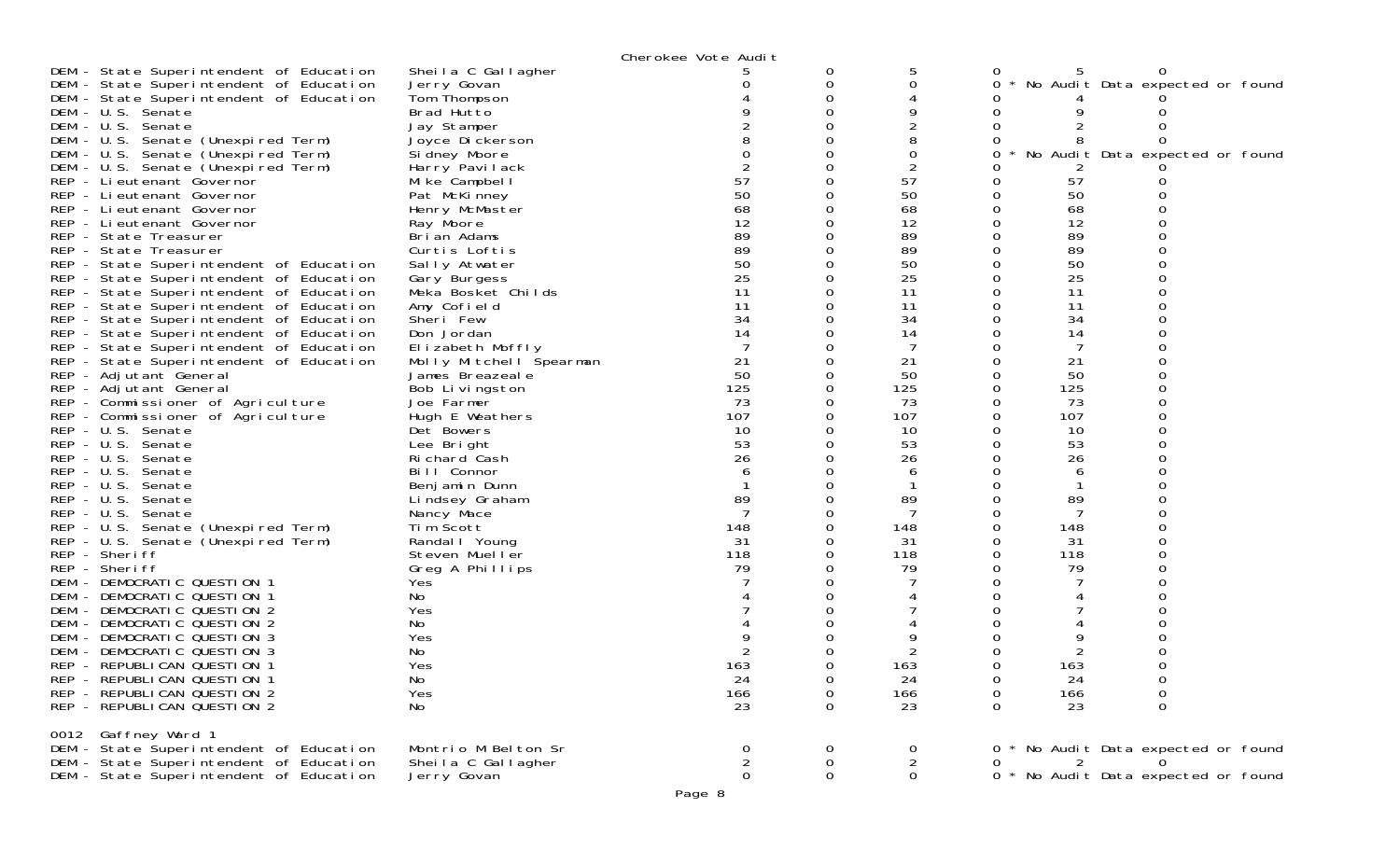|                                         |                             | Cherokee Vote Audit |        |                |          |    |                                 |  |
|-----------------------------------------|-----------------------------|---------------------|--------|----------------|----------|----|---------------------------------|--|
| DEM - State Superintendent of Education | Tom Thompson                |                     | O      |                |          | 3  |                                 |  |
| DEM - U.S. Senate                       | Brad Hutto                  |                     |        |                |          |    |                                 |  |
| DEM - U.S. Senate                       | Jay Stamper                 |                     |        |                |          |    |                                 |  |
| DEM - U.S. Senate (Unexpired Term)      | Joyce Dickerson             |                     |        |                |          |    |                                 |  |
| DEM - U.S. Senate (Unexpired Term)      | Si dney Moore               |                     |        |                |          |    |                                 |  |
| DEM - U.S. Senate (Unexpired Term)      | Harry <sup>-</sup> Pavilack |                     |        |                |          |    |                                 |  |
| REP - Li eutenant Governor              | Mi ke Campbel I             | 16                  |        | 16             |          | 16 |                                 |  |
| REP - Lieutenant Governor               | Pat McKinney                | 13                  |        | 13             |          | 13 |                                 |  |
| REP - Lieutenant Governor               | Henry McMaster              | 20                  |        | 20             |          | 20 |                                 |  |
| REP - Lieutenant Governor               | Ray Moore                   |                     |        | 3              |          | 3  |                                 |  |
| REP - State Treasurer                   | Brian Adams                 | 30                  |        | 30             |          | 30 |                                 |  |
| REP - State Treasurer                   | Curtis Loftis               | 18                  |        | 18             |          | 18 |                                 |  |
| REP - State Superintendent of Education | Sally Atwater               | 10                  | 0      | 10             |          | 10 |                                 |  |
| REP - State Superintendent of Education | Gary Burgess                | 10                  |        | 10             |          | 10 |                                 |  |
| REP - State Superintendent of Education | Meka Bosket Childs          |                     |        |                |          |    |                                 |  |
| REP - State Superintendent of Education | Amy Cofield                 |                     |        |                |          |    |                                 |  |
| REP - State Superintendent of Education | Sheri Few                   |                     |        |                |          |    |                                 |  |
| REP - State Superintendent of Education | Don Jordan                  |                     |        |                |          |    |                                 |  |
| REP - State Superintendent of Education | Elizabeth Moffly            |                     |        |                |          |    |                                 |  |
| REP - State Superintendent of Education | Molly Mitchell Spearman     |                     |        |                |          |    |                                 |  |
| REP - Adjutant General                  | James Breazeale             | 19                  |        | 19             |          | 19 |                                 |  |
| REP - Adjutant General                  | Bob Livingston              | 31                  |        | 31             |          | 31 |                                 |  |
| REP - Commissioner of Agriculture       | Joe Farmer                  | 27                  |        | 27             |          | 27 |                                 |  |
| REP - Commissioner of Agriculture       | Hugh E Weathers             | 23                  |        | 23             |          | 23 |                                 |  |
| REP - U.S. Senate                       | Det Bowers                  |                     |        |                |          |    |                                 |  |
| REP - U.S. Senate                       | Lee Bright<br>Ri chard Cash |                     |        |                |          |    |                                 |  |
| REP - U.S. Senate                       |                             |                     |        |                |          |    |                                 |  |
| REP - U.S. Senate<br>$REP - U.S.$       | Bill Connor                 |                     |        |                |          |    | No Audit Data expected or found |  |
| Senate<br>$REP - U.S.$<br>Senate        | Benjamin Dunn               | 36                  |        | 36             |          |    |                                 |  |
| REP - U.S. Senate                       | Lindsey Graham              |                     |        |                |          | 36 |                                 |  |
| REP - U.S. Senate (Unexpired Term)      | Nancy Mace<br>Tim Scott     | 38                  |        | 38             |          | 38 |                                 |  |
| REP - U.S. Senate (Unexpired Term)      | Randal I Young              | 13                  |        | 13             |          | 13 |                                 |  |
| REP - Sheriff                           | Steven Mueller              | 48                  |        | 48             |          | 48 |                                 |  |
| REP - Sheriff                           | Greg A Phillips             | 10                  |        | 10             |          | 10 |                                 |  |
| DEM - DEMOCRATIC QUESTION 1             | Yes                         |                     |        |                |          |    |                                 |  |
| DEM - DEMOCRATIC QUESTION 1             | No                          |                     |        |                |          |    |                                 |  |
| DEM - DEMOCRATIC QUESTION 2             | Yes                         |                     |        |                |          |    |                                 |  |
| DEM - DEMOCRATIC QUESTION 2             | No                          |                     |        |                |          |    | No Audit Data expected or found |  |
| DEM - DEMOCRATIC QUESTION 3             | Yes                         |                     |        |                |          |    |                                 |  |
| DEM - DEMOCRATIC QUESTION 3             | No                          |                     |        |                |          |    |                                 |  |
| REP - REPUBLICAN QUESTION 1             | Yes                         | 42                  |        | 42             |          | 42 |                                 |  |
| REP - REPUBLICAN QUESTION 1             | No                          |                     |        | 9              |          |    |                                 |  |
| REP - REPUBLICAN QUESTION 2             | Yes                         | 33                  | Ω      | 33             | 0        | 33 |                                 |  |
| REP - REPUBLICAN QUESTION 2             | NO.                         | 18                  | $\cup$ | 18             | 0        | 18 | $\cup$                          |  |
|                                         |                             |                     |        |                |          |    |                                 |  |
| 0013 Gaffney Ward 2                     |                             |                     |        |                |          |    |                                 |  |
| DEM - State Superintendent of Education | Montrio M Belton Sr         |                     | 0      |                | 0        |    | 0                               |  |
| DEM - State Superintendent of Education | Sheila C Gallagher          |                     | 0      |                | 0        |    | 0                               |  |
| DEM - State Superintendent of Education | Jerry Govan                 | $\boldsymbol{2}$    | 0      | $\overline{2}$ | $\Omega$ | 2  | $\Omega$                        |  |
| DEM - State Superintendent of Education | Tom Thompson                | 19                  | 0      | 19             | 0        | 19 | 0                               |  |
| DEM - U.S. Senate                       | Brad Hutto                  | 17                  | 0      | 17             | 0        | 17 | 0                               |  |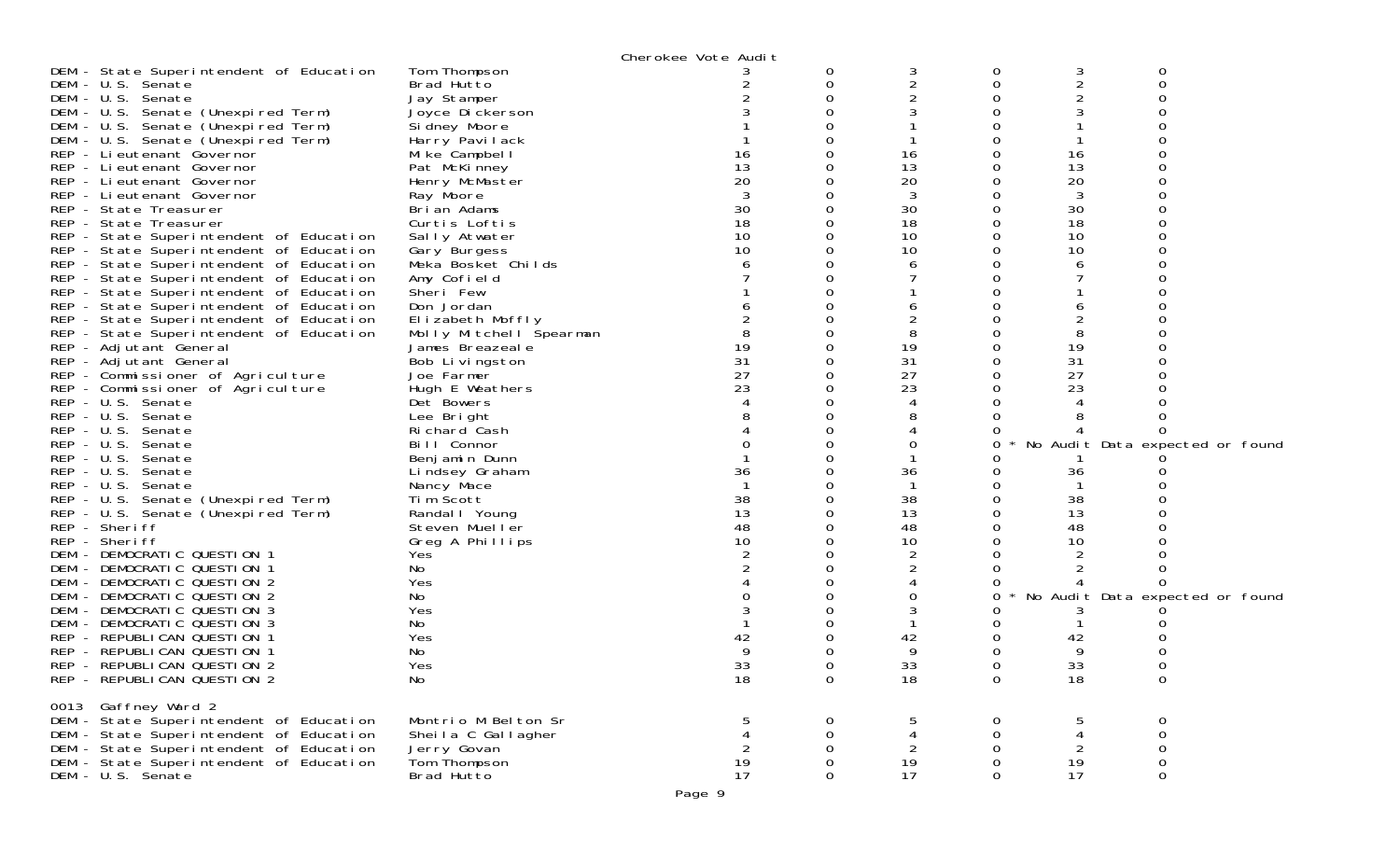|                                                                                                                                                                                                                                                                                                                                                                                                                                                                                                                                                                                                                                                                                                                                                                                                                                                                                                                                                                                                                                                                                                                                                                                                                                                                                                                                                                                                                                                                                                                                                     |                                                                                                                                                                                                                                                                                                                                                                                                                                                                                                                                                                                                                                           | Cherokee Vote Audit                                                                                                                                                                                                                        |                                                                                                                                                                                                                                   |                                                                                                                                                                                                                                                 |                                                                                                                                                                                                                     |                                                                                                                                                                                                                                                      |                                                            |
|-----------------------------------------------------------------------------------------------------------------------------------------------------------------------------------------------------------------------------------------------------------------------------------------------------------------------------------------------------------------------------------------------------------------------------------------------------------------------------------------------------------------------------------------------------------------------------------------------------------------------------------------------------------------------------------------------------------------------------------------------------------------------------------------------------------------------------------------------------------------------------------------------------------------------------------------------------------------------------------------------------------------------------------------------------------------------------------------------------------------------------------------------------------------------------------------------------------------------------------------------------------------------------------------------------------------------------------------------------------------------------------------------------------------------------------------------------------------------------------------------------------------------------------------------------|-------------------------------------------------------------------------------------------------------------------------------------------------------------------------------------------------------------------------------------------------------------------------------------------------------------------------------------------------------------------------------------------------------------------------------------------------------------------------------------------------------------------------------------------------------------------------------------------------------------------------------------------|--------------------------------------------------------------------------------------------------------------------------------------------------------------------------------------------------------------------------------------------|-----------------------------------------------------------------------------------------------------------------------------------------------------------------------------------------------------------------------------------|-------------------------------------------------------------------------------------------------------------------------------------------------------------------------------------------------------------------------------------------------|---------------------------------------------------------------------------------------------------------------------------------------------------------------------------------------------------------------------|------------------------------------------------------------------------------------------------------------------------------------------------------------------------------------------------------------------------------------------------------|------------------------------------------------------------|
| DEM - U.S. Senate<br>$DEM - U.S.$<br>Senate (Unexpired Term)<br>DEM - U.S. Senate (Unexpired Term)<br>DEM - U.S. Senate (Unexpired Term)<br>REP - Lieutenant Governor<br>REP - Lieutenant Governor<br>REP - Lieutenant Governor<br>REP - Lieutenant Governor<br>REP.<br>- State Treasurer<br>REP - State Treasurer<br><b>REP</b><br>- State Superintendent of Education<br>- State Superintendent of Education<br>RFP.<br>REP - State Superintendent of Education<br>- State Superintendent of Education<br><b>REP</b><br><b>REP</b><br>- State Superintendent of Education<br>REP - State Superintendent of Education<br>REP - State Superintendent of Education<br>- State Superintendent of Education<br><b>REP</b><br>REP - Adjutant General<br>REP - Adjutant General<br><b>REP</b><br>- Commissioner of Agriculture<br>REP - Commissioner of Agriculture<br>REP - U.S. Senate<br>REP - U.S. Senate<br>– U.S.<br><b>REP</b><br>Senate<br>$- U.S.$<br><b>REP</b><br>Senate<br>$- U.S.$<br><b>REP</b><br>Senate<br>REP - U.S.<br>Senate<br>REP - U.S. Senate<br>REP - U.S. Senate (Unexpired Term)<br>REP - U.S. Senate (Unexpired Term)<br>REP - Sheriff<br>REP - Sheriff<br>DEM - DEMOCRATIC QUESTION 1<br>DEM - DEMOCRATIC QUESTION 1<br>- DEMOCRATIC QUESTION 2<br>DEM<br>- DEMOCRATIC QUESTION 2<br>DEM<br>- DEMOCRATIC QUESTION 3<br>DEM<br>DEM - DEMOCRATIC QUESTION 3<br>- REPUBLICAN QUESTION<br>RFP.<br>- REPUBLICAN QUESTION 1<br><b>REP</b><br>- REPUBLICAN QUESTION 2<br>REP.<br>REP - REPUBLICAN QUESTION 2<br>0014 Gaffney Ward 3 | Jay Stamper<br>Joyce Dickerson<br>Si dney Moore<br>Harry Pavilack<br>Mike Campbell<br>Pat McKinney<br>Henry McMaster<br>Ray Moore<br>Brian Adams<br>Curtis Loftis<br>Sally Atwater<br>Gary Burgess<br>Meka Bosket Childs<br>Amy Cofield<br>Sheri Few<br>Don Jordan<br>Elizabeth Moffly<br>Molly Mitchell Spearman<br>James Breazeale<br>Bob Livingston<br>Joe Farmer<br>Hugh E Weathers<br>Det Bowers<br>Lee Bright<br>Richard Cash<br>Bill Connor<br>Benjamin Dunn<br>Lindsey Graham<br>Nancy Mace<br>Tim Scott<br>Randal   Young<br>Steven Mueller<br>Greg A Phillips<br>Yes<br>No<br>Yes<br>No<br>Yes<br>No<br>Yes<br>No<br>Yes<br>No. | 11<br>15<br>10<br>4<br>29<br>22<br>23<br>$\mathbf{1}$<br>32<br>39<br>23<br>16<br>9<br>8<br>3<br>8<br>25<br>49<br>33<br>43<br>7<br>9<br>12<br>7<br>38<br>9<br>59<br>19<br>65<br>26<br>20<br>9<br>25<br>3<br>24<br>4<br>68<br>13<br>58<br>25 | 0<br>0<br>O<br>0<br>0<br>O<br>0<br>O<br>O<br>0<br>O<br>O<br>0<br>O<br>0<br>0<br>0<br>0<br>0<br>0<br>O<br>0<br>0<br>0<br>0<br>O<br>0<br>0<br>0<br>O<br>0<br>0<br>$\Omega$<br>0<br>0<br>O<br>0<br>0<br>$\Omega$<br>0<br>0<br>0<br>O | 11<br>15<br>10<br>4<br>29<br>22<br>23<br>$\mathbf{1}$<br>32<br>39<br>23<br>16<br>4<br>9<br>8<br>3<br>8<br>25<br>49<br>33<br>43<br>7<br>9<br>12<br>7<br>38<br>9<br>59<br>19<br>65<br>26<br>20<br>9<br>25<br>3<br>24<br>4<br>68<br>13<br>58<br>25 | 0<br>0<br>0<br>0<br>0<br>0<br>0<br>0<br>0<br>0<br>0<br>0<br>0<br>0<br>0<br>0<br>0<br>0<br>0<br>0<br>0<br>0<br>0<br>0<br>0<br>0<br>0<br>0<br>0<br>0<br>0<br>0<br>0<br>0<br>0<br>0<br>0<br>0<br>O<br>0<br>0<br>0<br>0 | 11<br>15<br>10<br>4<br>29<br>22<br>23<br>$\mathbf{1}$<br>32<br>39<br>23<br>16<br>4<br>4<br>9<br>8<br>3<br>8<br>25<br>49<br>33<br>43<br>7<br>9<br>12<br>7<br>38<br>9<br>59<br>19<br>65<br>26<br>20<br>9<br>25<br>3<br>24<br>4<br>68<br>13<br>58<br>25 | 0<br>0<br>O<br>O<br>O<br>0<br>0<br>O<br>0<br>$\Omega$<br>O |
| DEM - State Superintendent of Education<br>DEM - State Superintendent of Education<br>DEM - State Superintendent of Education<br>DEM - State Superintendent of Education<br>DEM - U.S. Senate<br>DEM - U.S. Senate<br>DEM - U.S. Senate (Unexpired Term)                                                                                                                                                                                                                                                                                                                                                                                                                                                                                                                                                                                                                                                                                                                                                                                                                                                                                                                                                                                                                                                                                                                                                                                                                                                                                            | Montrio M Belton Sr<br>Sheila C Gallagher<br>Jerry Govan<br>Tom Thompson<br>Brad Hutto<br>Jay Stamper<br>Joyce Di ckerson                                                                                                                                                                                                                                                                                                                                                                                                                                                                                                                 | $\overline{c}$<br>17<br>$\mathbf{1}$<br>22<br>19<br>21<br>22                                                                                                                                                                               | $\mathbf 0$<br>0<br>0<br>0<br>$\Omega$<br>0<br>0                                                                                                                                                                                  | $\overline{c}$<br>17<br>$\mathbf{1}$<br>22<br>19<br>21<br>22                                                                                                                                                                                    | 0<br>0<br>0<br>0<br>0<br>0<br>$\Omega$                                                                                                                                                                              | $\overline{2}$<br>17<br>$\mathbf{1}$<br>22<br>19<br>21<br>22                                                                                                                                                                                         | 0<br>$\boldsymbol{0}$<br>0<br>0<br>0<br>0<br>0             |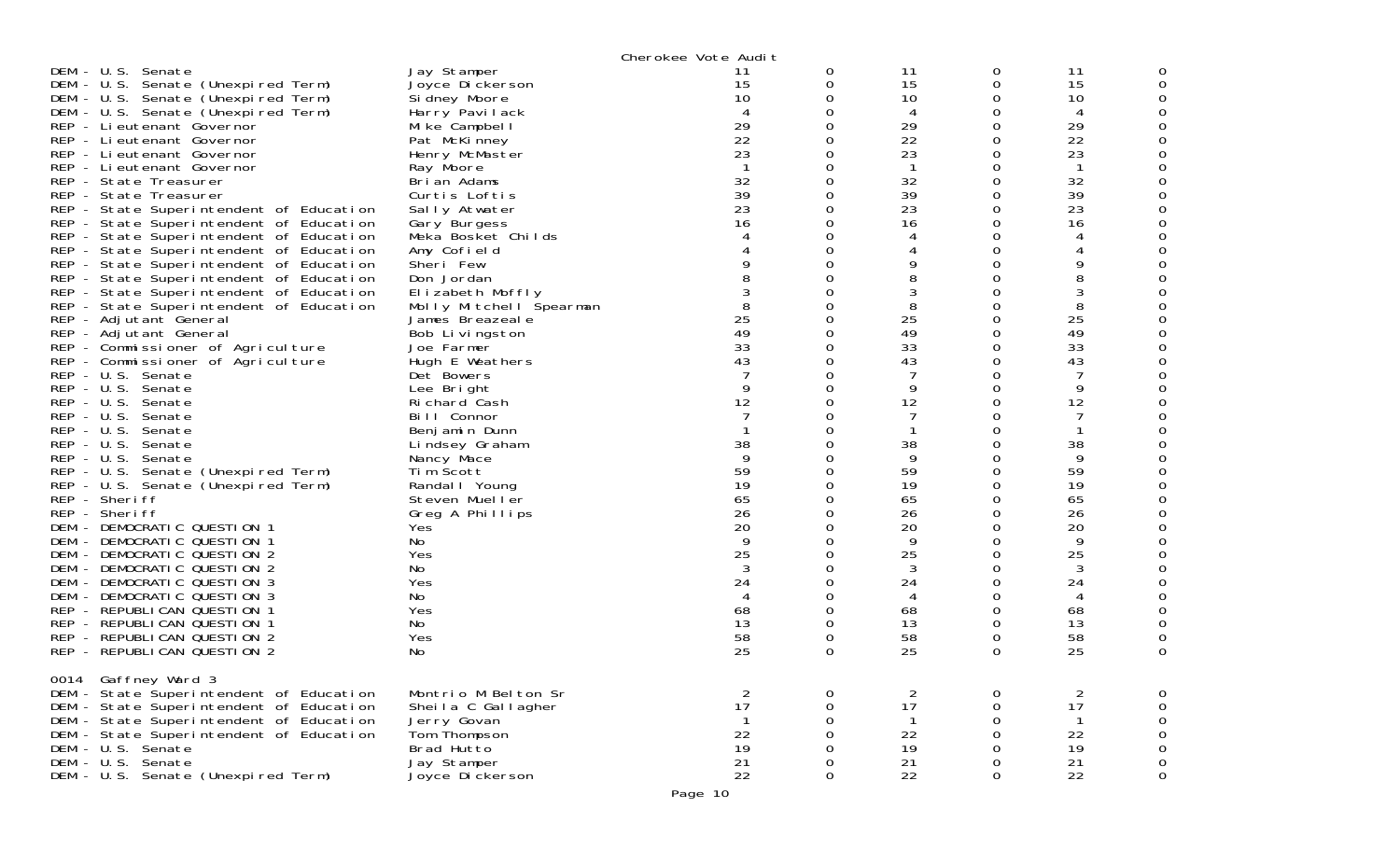|                                         |                         | Cherokee Vote Audit |             |    |   |                |                                 |  |
|-----------------------------------------|-------------------------|---------------------|-------------|----|---|----------------|---------------------------------|--|
| DEM - U.S. Senate (Unexpired Term)      | Sidney Moore            | 16                  | 0           | 16 | 0 | 16             | 0                               |  |
| DEM - U.S. Senate (Unexpired Term)      | Harry Pavilack          | 2                   |             | 2  | 0 | $\overline{2}$ | $\mathbf 0$                     |  |
| REP - Lieutenant Governor               | Mike Campbell           | 13                  |             | 13 | 0 | 13             |                                 |  |
| REP - Lieutenant Governor               | Pat McKinney            |                     |             | 9  | Ω | 9              |                                 |  |
| REP - Lieutenant Governor               | Henry McMaster          | 24                  |             | 24 | 0 | 24             |                                 |  |
| REP - Lieutenant Governor               | Ray Moore               |                     |             | 2  |   | 2              |                                 |  |
| REP - State Treasurer                   | Brian Adams             | 17                  |             | 17 | Ω | 17             |                                 |  |
| REP - State Treasurer                   | Curtis Loftis           | 29                  |             | 29 |   | 29             |                                 |  |
| REP - State Superintendent of Education | Sally Atwater           |                     |             | 5  |   |                |                                 |  |
| REP - State Superintendent of Education | Gary Burgess            |                     |             |    |   |                |                                 |  |
| REP - State Superintendent of Education | Meka Bosket Childs      |                     |             |    |   |                |                                 |  |
| REP - State Superintendent of Education | Amy Cofield             |                     |             |    |   |                |                                 |  |
| REP - State Superintendent of Education | Sheri Few               |                     |             | 3  |   |                |                                 |  |
| REP - State Superintendent of Education | Don Jordan              |                     |             |    |   | 9              |                                 |  |
| REP - State Superintendent of Education | Elizabeth Moffly        |                     |             | 3  |   | 3              |                                 |  |
| REP - State Superintendent of Education | Molly Mitchell Spearman | 14                  |             | 14 | 0 | 14             |                                 |  |
| REP - Adjutant General                  | James Breazeale         | 11                  |             | 11 |   | 11             |                                 |  |
| REP - Adjutant General                  | Bob Livingston          | 34                  |             | 34 | 0 | 34             |                                 |  |
| REP - Commissioner of Agriculture       | Joe Farmer              | 19                  |             | 19 |   | 19             |                                 |  |
| REP - Commissioner of Agriculture       | Hugh E Weathers         | 26                  |             | 26 |   | 26             |                                 |  |
| REP - U.S. Senate                       | Det Bowers              |                     |             | 2  |   | 2              |                                 |  |
| REP - U.S. Senate                       | Lee Bright              | 10                  |             | 10 |   | 10             |                                 |  |
| REP - U.S. Senate                       | Ri chard Cash           |                     |             |    |   | 4              |                                 |  |
| REP - U.S. Senate                       | Bill Connor             |                     |             |    |   |                |                                 |  |
| REP - U.S. Senate                       | Benjamin Dunn           |                     |             |    |   |                |                                 |  |
| REP - U.S. Senate                       | Lindsey Graham          | 30                  |             | 30 |   | 30             |                                 |  |
| REP - U.S. Senate                       | Nancy Mace              |                     |             | 5  | 0 | 5              |                                 |  |
| REP - U.S. Senate (Unexpired Term)      | Tim Scott               | 42                  |             | 42 | 0 | 42             |                                 |  |
| REP - U.S. Senate (Unexpired Term)      | Randal I Young          | 8                   |             | 8  |   | 8              |                                 |  |
| REP - Sheriff                           | Steven Mueller          | 47                  |             | 47 | 0 | 47             |                                 |  |
| REP - Sheriff                           | Greg A Phillips         | 19                  |             | 19 |   | 19             |                                 |  |
| DEM - DEMOCRATIC QUESTION 1             | Yes                     | 34                  |             | 34 |   | 34             |                                 |  |
| DEM - DEMOCRATIC QUESTION 1             | No                      | 13                  |             | 13 | 0 | 13             |                                 |  |
| DEM - DEMOCRATIC QUESTION 2             | Yes                     | 35                  |             | 35 |   | 35             |                                 |  |
| DEM - DEMOCRATIC QUESTION 2             | No                      | 11                  |             | 11 |   | 11             |                                 |  |
| DEM - DEMOCRATIC QUESTION 3             | Yes                     | 36                  |             | 36 |   | 36             |                                 |  |
| DEM - DEMOCRATIC QUESTION 3             | No                      | 10                  |             | 10 |   | 10             |                                 |  |
| REP - REPUBLICAN QUESTION 1             | Yes                     | 40                  |             | 40 |   | 40             |                                 |  |
| REP - REPUBLICAN QUESTION 1             | No                      | 13                  |             | 13 | 0 | 13             |                                 |  |
| REP - REPUBLICAN QUESTION 2             | Yes                     | 39                  | 0           | 39 | 0 | 39             | 0                               |  |
| REP - REPUBLICAN QUESTION 2             | No                      | 17                  | $\Omega$    | 17 | 0 | 17             | 0                               |  |
|                                         |                         |                     |             |    |   |                |                                 |  |
| 0015 Gaffney Ward 4                     |                         |                     |             |    |   |                |                                 |  |
| DEM - State Superintendent of Education | Montrio M Belton Sr     | 5                   | $\mathbf 0$ | 5  | 0 | 5              | 0                               |  |
| DEM - State Superintendent of Education | Sheila C Gallagher      |                     |             | 6  |   |                |                                 |  |
| DEM - State Superintendent of Education | Jerry Govan             |                     |             | 0  | 0 |                | No Audit Data expected or found |  |
| DEM - State Superintendent of Education | Tom Thompson            |                     |             | 9  |   |                |                                 |  |
| DEM - U.S. Senate                       | Brad Hutto              | 12                  |             | 12 |   | 12             |                                 |  |
| DEM - U.S. Senate                       | Jay Stamper             | 8                   |             | 8  |   | 8              |                                 |  |
| DEM - U.S. Senate (Unexpired Term)      | Joyce Dickerson         | 13                  |             | 13 |   | 13             |                                 |  |
| DEM - U.S. Senate (Unexpired Term)      | Si dney Moore           |                     |             |    |   |                |                                 |  |
| DEM - U.S. Senate (Unexpired Term)      | Harry Pavilack          |                     |             |    |   |                | 0                               |  |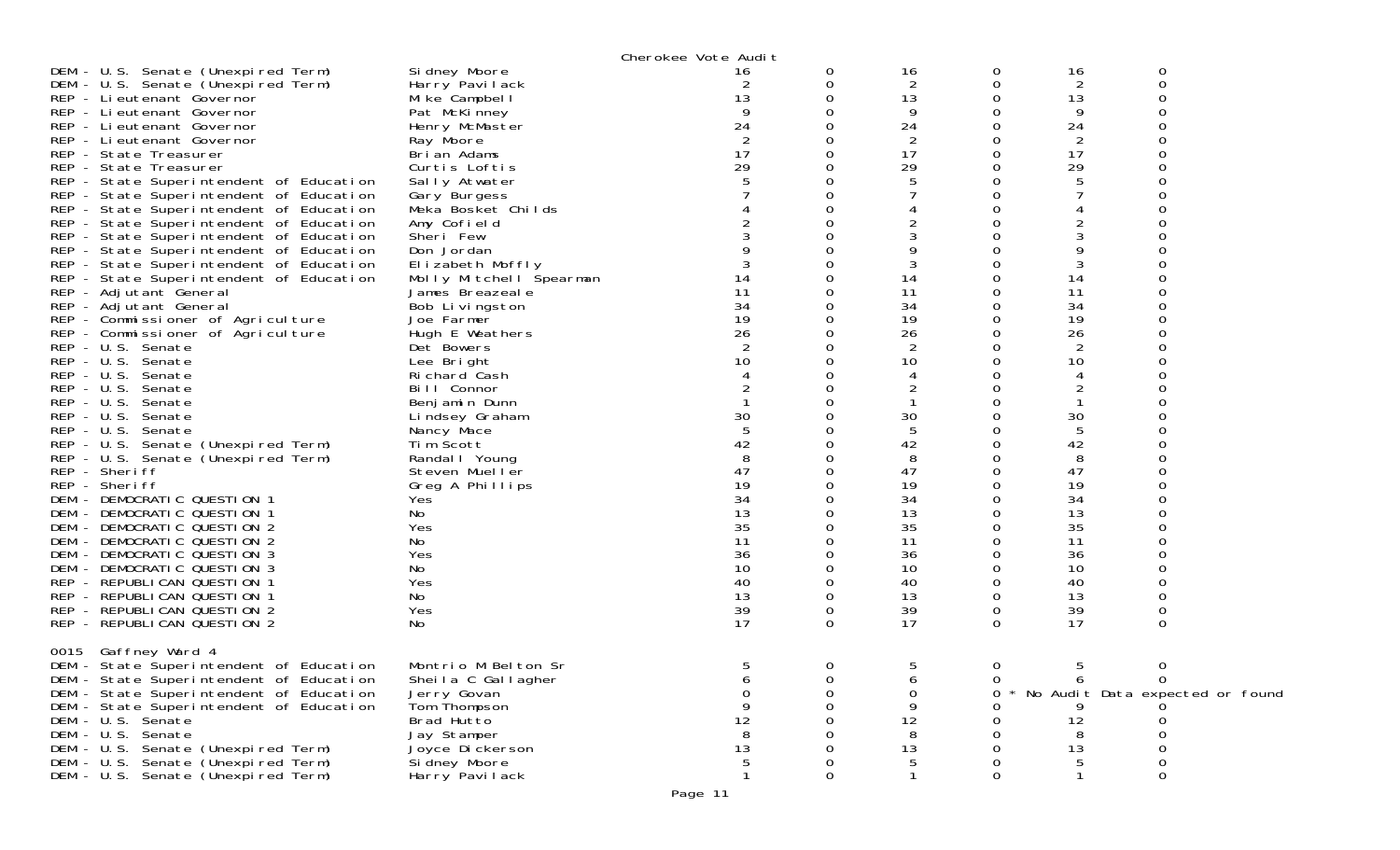|                                         |                         | Cherokee Vote Audit |          |                |          |                |                                 |
|-----------------------------------------|-------------------------|---------------------|----------|----------------|----------|----------------|---------------------------------|
| REP - Lieutenant Governor               | Mike Campbell           | 45                  | 0        | 45             | 0        | 45             | 0                               |
| REP - Lieutenant Governor               | Pat McKinney            | 35                  | 0        | 35             | 0        | 35             | 0                               |
| REP - Lieutenant Governor               | Henry McMaster          | 89                  | 0        | 89             | ∩        | 89             |                                 |
| REP - Lieutenant Governor               | Ray Moore               | 10                  | 0        | 10             |          | 10             |                                 |
| REP - State Treasurer                   | Brian Adams             | 63                  | 0        | 63             |          | 63             |                                 |
| REP - State Treasurer                   | Curtis Loftis           | 104                 |          | 104            | ∩        | 104            |                                 |
| REP - State Superintendent of Education | Sally Atwater           | 51                  | 0        | 51             |          | 51             |                                 |
| REP - State Superintendent of Education | Gary Burgess            | 26                  | Ω        | 26             |          | 26             |                                 |
| REP - State Superintendent of Education | Meka Bosket Childs      |                     |          | 5              |          |                |                                 |
| REP - State Superintendent of Education | Amy Cofield             |                     | 0        | 5              |          | 5              |                                 |
| REP - State Superintendent of Education | Sheri Few               | 15                  | 0        | 15             |          | 15             |                                 |
| REP - State Superintendent of Education | Don Jordan              | 17                  |          | 17             |          | 17             |                                 |
| REP - State Superintendent of Education | Elizabeth Moffly        |                     | 0        | 5              |          | 5              |                                 |
| REP - State Superintendent of Education | Molly Mitchell Spearman | 51                  | 0        | 51             |          | 51             |                                 |
| REP - Adjutant General                  | James Breazeale         | 51                  | 0        | 51             | ∩        | 51             |                                 |
| REP - Adjutant General                  | Bob Livingston          | 112                 | 0        | 112            | 0        | 112            |                                 |
| REP - Commissioner of Agriculture       | Joe Farmer              | 73                  | 0        | 73             |          | 73             |                                 |
| REP - Commissioner of Agriculture       | Hugh E Weathers         | 95                  | ∩        | 95             |          | 95             |                                 |
| REP - U.S. Senate                       | Det Bowers              | 10                  | 0        | 10             |          | 10             |                                 |
| REP - U.S. Senate                       | Lee Bright              | 27                  |          | 27             |          | 27             |                                 |
| REP - U.S. Senate                       | Richard Cash            | 20                  | ∩        | 20             |          | 20             |                                 |
| REP - U.S. Senate                       | Bill Connor             | 8                   | 0        | 8              |          | 8              |                                 |
| REP - U.S. Senate                       | Benjamin Dunn           | 2                   | 0        | $\overline{2}$ |          | $\overline{2}$ |                                 |
| REP - U.S. Senate                       | Lindsey Graham          | 120                 | 0        | 120            | 0        | 120            |                                 |
| REP - U.S. Senate                       | Nancy Mace              | 4                   | 0        | 4              | O        | 4              |                                 |
| REP - U.S. Senate (Unexpired Term)      | Tim Scott               | 158                 | 0        | 158            |          | 158            |                                 |
| REP - U.S. Senate (Unexpired Term)      | Randal I Young          | 22                  | 0        | 22             |          | 22             |                                 |
| REP - Sheriff                           | Steven Mueller          | 125                 | 0        | 125            | 0        | 125            |                                 |
| REP - Sheriff                           | Greg A Phillips         | 75                  | 0        | 75             | ∩        | 75             |                                 |
| DEM - DEMOCRATIC QUESTION 1             | Yes                     | 10                  | 0        | 10             |          | 10             |                                 |
| DEM - DEMOCRATIC QUESTION 1             | No                      | 8                   | 0        | 8              |          | 8              |                                 |
| DEM - DEMOCRATIC QUESTION 2             | Yes                     | 14                  |          | 14             |          | 14             |                                 |
| DEM - DEMOCRATIC QUESTION 2             | No                      |                     | ∩        | 4              |          |                |                                 |
| DEM - DEMOCRATIC QUESTION 3             | Yes                     | 18                  | 0        | 18             |          | 18             |                                 |
| DEM - DEMOCRATIC QUESTION 3             | No                      | $\Omega$            | 0        | $\Omega$       | 0        |                | No Audit Data expected or found |
| REP - REPUBLICAN QUESTION 1             | Yes                     | 150                 | $\Omega$ | 150            | O        | 150            |                                 |
| REP - REPUBLICAN QUESTION 1             | No                      | 33                  | 0        | 33             | 0        | 33             |                                 |
| REP - REPUBLICAN QUESTION 2             | Yes                     | 136                 | 0        | 136            | 0        | 136            |                                 |
| REP - REPUBLICAN QUESTION 2             | No                      | 48                  | $\Omega$ | 48             | $\Omega$ | 48             |                                 |
|                                         |                         |                     |          |                |          |                |                                 |
| 0016 Gaffney Ward 5                     |                         |                     |          |                |          |                |                                 |
| DEM - State Superintendent of Education | Montrio M Belton Sr     | 0                   | 0        | 0              | 0        |                | No Audit Data expected or found |
| DEM - State Superintendent of Education | Sheila C Gallagher      |                     | 0        |                | 0        |                |                                 |
| DEM - State Superintendent of Education | Jerry Govan             |                     | 0        |                | 0        | -1             |                                 |
| DEM - State Superintendent of Education | Tom Thompson            | ხ                   | 0        | Ⴆ              | 0        |                |                                 |
| DEM - U.S. Senate                       | Brad Hutto              |                     | 0        | 8              | 0        | 8              | $\Omega$                        |
| DEM - U.S. Senate                       | Jay Stamper             |                     | ი        |                |          |                |                                 |
| DEM - U.S. Senate (Unexpired Term)      | Joyce Di ckerson        |                     |          |                |          |                |                                 |
| DEM - U.S. Senate (Unexpired Term)      | Si dney Moore           |                     |          | 5              |          |                |                                 |
| DEM - U.S. Senate (Unexpired Term)      | Harry Pavilack          |                     |          |                |          |                | 0                               |
| REP - Li eutenant Governor              | Mike Campbel I          | 53                  | Ω        | 53             |          | 53             |                                 |
| REP - Lieutenant Governor               | Pat McKinney            | 35                  | 0        | 35             | 0        | 35             | 0                               |
|                                         |                         |                     |          |                |          |                |                                 |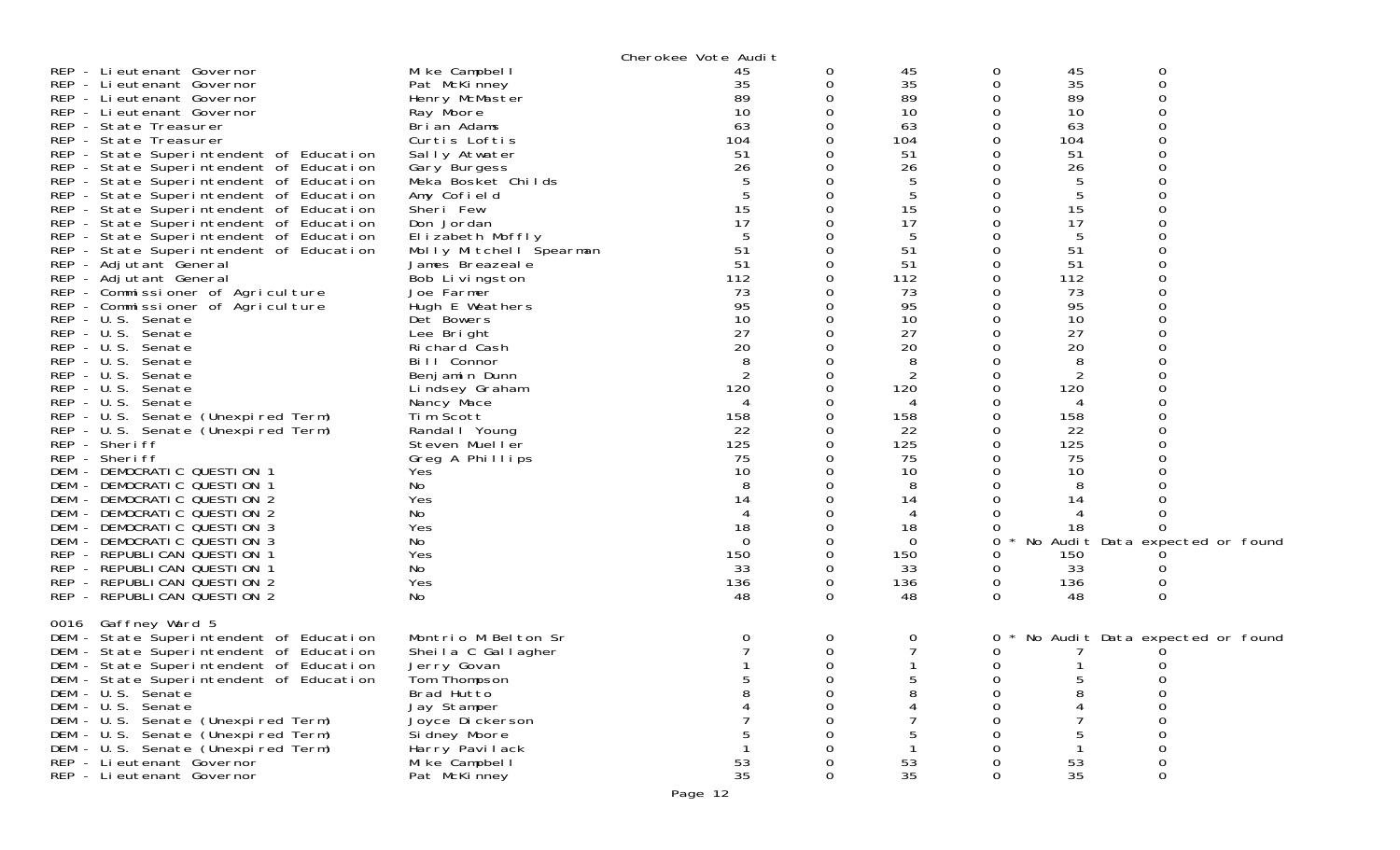| REP - Lieutenant Governor<br>REP - Lieutenant Governor<br>REP - State Treasurer<br>REP - State Treasurer<br>REP - State Superintendent of Education<br>REP - State Superintendent of Education<br>REP - State Superintendent of Education<br>REP - State Superintendent of Education<br>REP - State Superintendent of Education<br>REP - State Superintendent of Education<br>REP - State Superintendent of Education<br>REP - State Superintendent of Education<br>REP - Adjutant General<br>REP - Adjutant General<br>REP - Commissioner of Agriculture<br>REP - Commissioner of Agriculture<br>REP - U.S. Senate<br>REP - U.S. Senate<br>REP - U.S. Senate<br>REP - U.S. Senate<br>REP - U.S. Senate<br>REP - U.S. Senate<br>REP - U.S. Senate<br>REP - U.S. Senate (Unexpired Term)<br>REP - U.S. Senate (Unexpired Term)<br>REP - Sheriff<br>REP - Sheriff<br>DEM - DEMOCRATIC QUESTION 1<br>DEM - DEMOCRATIC QUESTION 1<br>DEM - DEMOCRATIC QUESTION 2<br>DEM - DEMOCRATIC QUESTION 2<br>DEM - DEMOCRATIC QUESTION 3<br>DEM - DEMOCRATIC QUESTION 3<br>REP - REPUBLICAN QUESTION 1<br>REP - REPUBLICAN QUESTION 1<br>REP - REPUBLICAN QUESTION 2<br>REP - REPUBLICAN QUESTION 2 | Henry McMaster<br>Ray Moore<br>Brian Adams<br>Curtis Loftis<br>Sally Atwater<br>Gary Burgess<br>Meka Bosket Childs<br>Amy Cofield<br>Sheri Few<br>Don Jordan<br>Elizabeth Moffly<br>Molly Mitchell Spearman<br>James Breazeale<br>Bob Livingston<br>Joe Farmer<br>Hugh E Weathers<br>Det Bowers<br>Lee Bright<br>Richard Cash<br>Bill Connor<br>Benjamin Dunn<br>Lindsey Graham<br>Nancy Mace<br>Tim Scott<br>Randal I Young<br>Steven Mueller<br>Greg A Phillips<br>Yes<br>No<br>Yes<br>No<br>Yes<br>No<br>Yes<br>No<br>Yes<br>No | Cherokee Vote Audit<br>89<br>9<br>73<br>109<br>47<br>25<br>6<br>15<br>22<br>14<br>45<br>69<br>111<br>67<br>119<br>-13<br>26<br>22<br>$\mathbf 0$<br>108<br>15<br>160<br>28<br>122<br>69<br>11<br>10<br>143<br>41<br>151<br>35 | 0<br>0<br>0<br>0<br>0<br>0 | 89<br>9<br>73<br>109<br>47<br>25<br>6<br>15<br>22<br>4<br>14<br>45<br>69<br>111<br>67<br>119<br>13<br>26<br>22<br>5<br>$\mathbf 0$<br>108<br>15<br>160<br>28<br>122<br>69<br>11<br>10<br>4<br>143<br>41<br>151<br>35 | 0<br>0<br>0<br>0<br>0<br>$\Omega$<br>0 | 89<br>9<br>73<br>109<br>47<br>25<br>6<br>15<br>22<br>4<br>14<br>45<br>69<br>111<br>67<br>119<br>13<br>26<br>22<br>108<br>15<br>160<br>28<br>122<br>69<br>11<br>9<br>5<br>10<br>4<br>143<br>41<br>151<br>35 | 0<br>$\Omega$<br>No Audit Data expected or found<br>0<br>0         |  |
|---------------------------------------------------------------------------------------------------------------------------------------------------------------------------------------------------------------------------------------------------------------------------------------------------------------------------------------------------------------------------------------------------------------------------------------------------------------------------------------------------------------------------------------------------------------------------------------------------------------------------------------------------------------------------------------------------------------------------------------------------------------------------------------------------------------------------------------------------------------------------------------------------------------------------------------------------------------------------------------------------------------------------------------------------------------------------------------------------------------------------------------------------------------------------------------|------------------------------------------------------------------------------------------------------------------------------------------------------------------------------------------------------------------------------------------------------------------------------------------------------------------------------------------------------------------------------------------------------------------------------------------------------------------------------------------------------------------------------------|-------------------------------------------------------------------------------------------------------------------------------------------------------------------------------------------------------------------------------|----------------------------|----------------------------------------------------------------------------------------------------------------------------------------------------------------------------------------------------------------------|----------------------------------------|------------------------------------------------------------------------------------------------------------------------------------------------------------------------------------------------------------|--------------------------------------------------------------------|--|
| 0017 Gaffney Ward 6<br>DEM - State Superintendent of Education<br>DEM - State Superintendent of Education<br>DEM - State Superintendent of Education<br>DEM - State Superintendent of Education<br>DEM - U.S. Senate<br>DEM - U.S. Senate<br>DEM - U.S. Senate (Unexpired Term)<br>DEM - U.S. Senate (Unexpired Term)<br>DEM - U.S. Senate (Unexpired Term)<br>REP - Li eutenant Governor<br>REP - Lieutenant Governor<br>REP - Lieutenant Governor<br>REP - Lieutenant Governor                                                                                                                                                                                                                                                                                                                                                                                                                                                                                                                                                                                                                                                                                                      | Montrio M Belton Sr<br>Sheila C Gallagher<br>Jerry Govan<br>Tom Thompson<br>Brad Hutto<br>Jay Stamper<br>Joyce Di ckerson<br>Si dney Moore<br>Harry Pavilack<br>Mike Campbel I<br>Pat McKinney<br>Henry McMaster<br>Ray Moore                                                                                                                                                                                                                                                                                                      | $\mathbf 0$<br>71<br>51<br>142<br>11                                                                                                                                                                                          | 0                          | 0<br>$\Omega$<br>71<br>51<br>142<br>11                                                                                                                                                                               | 0<br><sup>n</sup>                      | 71<br>51<br>142<br>11                                                                                                                                                                                      | No Audit Data expected or found<br>No Audit Data expected or found |  |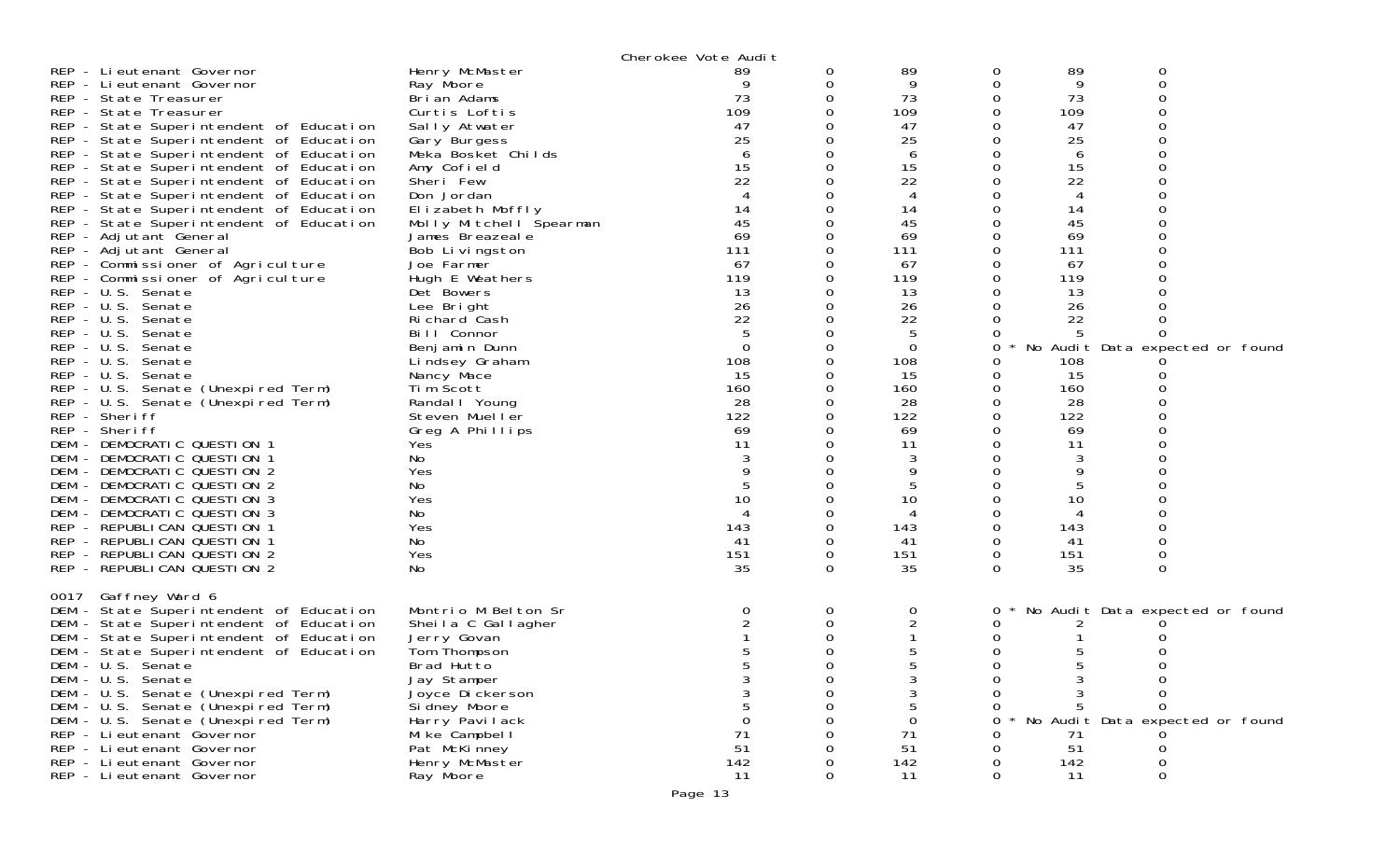| REP - State Treasurer<br>REP - State Treasurer<br>REP - State Superintendent of Education<br>REP - State Superintendent of Education<br>REP - State Superintendent of Education<br>REP - State Superintendent of Education<br>REP - State Superintendent of Education<br>REP - State Superintendent of Education<br>REP - State Superintendent of Education<br>REP - State Superintendent of Education<br>REP - Adjutant General<br>REP - Adjutant General<br>REP - Commissioner of Agriculture<br>REP - Commissioner of Agriculture<br>REP - U.S. Senate<br>REP - U.S. Senate<br>REP - U.S. Senate<br>REP - U.S. Senate<br>REP - U.S. Senate<br>REP - U.S. Senate<br>REP - U.S. Senate<br>REP - U.S. Senate (Unexpired Term)<br>REP - U.S. Senate (Unexpired Term)<br>REP - Sheriff<br>REP - Sheriff<br>DEM - DEMOCRATIC QUESTION 1<br>DEM - DEMOCRATIC QUESTION 1<br>DEM - DEMOCRATIC QUESTION 2<br>DEM - DEMOCRATIC QUESTION 2<br>DEM - DEMOCRATIC QUESTION 3<br>DEM - DEMOCRATIC QUESTION 3<br>REP - REPUBLICAN QUESTION 1<br>REP - REPUBLICAN QUESTION 1<br>REP - REPUBLICAN QUESTION 2<br>REP - REPUBLICAN QUESTION 2 | Brian Adams<br>Curtis Loftis<br>Sally Atwater<br>Gary Burgess<br>Meka Bosket Childs<br>Amy Cofield<br>Sheri Few<br>Don Jordan<br>Elizabeth Moffly<br>Molly Mitchell Spearman<br>James Breazeale<br>Bob Livingston<br>Joe Farmer<br>Hugh E Weathers<br>Det Bowers<br>Lee Bright<br>Richard Cash<br>Bill Connor<br>Benjamin Dunn<br>Lindsey Graham<br>Nancy Mace<br>Tim Scott<br>Randal I Young<br>Steven Mueller<br>Greg A Phillips<br>Yes<br>No<br>Yes<br>No<br>Yes<br>No<br>Yes<br>No<br>Yes<br>No | Cherokee Vote Audit<br>95<br>167<br>68<br>54<br>22<br>10<br>21<br>21<br>11<br>63<br>79<br>180<br>102<br>166<br>22<br>40<br>32<br>6<br>$\overline{0}$<br>179<br>12<br>254<br>24<br>222<br>82<br>236<br>50<br>225<br>63 | 0<br>0<br>0<br>0<br>0<br>0<br>0<br>0<br>0<br>0<br>0<br>0<br>Ω<br>0<br>0<br>0<br>0<br>0<br>0<br>0<br>0<br>0<br>0<br>0<br>O<br>Ω<br>0<br>0<br>0<br>0<br>$\Omega$ | 95<br>167<br>68<br>54<br>22<br>10<br>21<br>21<br>11<br>63<br>79<br>180<br>102<br>166<br>22<br>40<br>32<br>6<br>0<br>179<br>12<br>254<br>24<br>222<br>82<br>5<br>2<br>6<br>6<br>236<br>50<br>225<br>63 | 0<br>0<br>0<br>O<br>O<br>0<br>O<br>0<br>0<br>0<br>0<br>0<br>$\Omega$ | 95<br>167<br>68<br>54<br>22<br>10<br>21<br>21<br>11<br>63<br>79<br>180<br>102<br>166<br>22<br>40<br>32<br>6<br>179<br>12<br>254<br>24<br>222<br>82<br>2<br>6<br>236<br>50<br>225<br>63 | 0<br>0<br>$\Omega$<br>No Audit Data expected or found<br>$\Omega$                                                                                          |
|-----------------------------------------------------------------------------------------------------------------------------------------------------------------------------------------------------------------------------------------------------------------------------------------------------------------------------------------------------------------------------------------------------------------------------------------------------------------------------------------------------------------------------------------------------------------------------------------------------------------------------------------------------------------------------------------------------------------------------------------------------------------------------------------------------------------------------------------------------------------------------------------------------------------------------------------------------------------------------------------------------------------------------------------------------------------------------------------------------------------------------|-----------------------------------------------------------------------------------------------------------------------------------------------------------------------------------------------------------------------------------------------------------------------------------------------------------------------------------------------------------------------------------------------------------------------------------------------------------------------------------------------------|-----------------------------------------------------------------------------------------------------------------------------------------------------------------------------------------------------------------------|----------------------------------------------------------------------------------------------------------------------------------------------------------------|-------------------------------------------------------------------------------------------------------------------------------------------------------------------------------------------------------|----------------------------------------------------------------------|----------------------------------------------------------------------------------------------------------------------------------------------------------------------------------------|------------------------------------------------------------------------------------------------------------------------------------------------------------|
| 0018 Grassy Pond<br>DEM - State Superintendent of Education<br>DEM - State Superintendent of Education<br>DEM - State Superintendent of Education<br>DEM - State Superintendent of Education<br>DEM - U.S. Senate<br>DEM - U.S. Senate<br>DEM - U.S. Senate (Unexpired Term)<br>DEM - U.S. Senate (Unexpired Term)<br>DEM - U.S. Senate (Unexpired Term)<br>REP - Li eutenant Governor<br>REP - Lieutenant Governor<br>REP - Li eutenant Governor<br>REP - Lieutenant Governor<br>REP - State Treasurer<br>REP - State Treasurer                                                                                                                                                                                                                                                                                                                                                                                                                                                                                                                                                                                            | Montrio M Belton Sr<br>Sheila C Gallagher<br>Jerry Govan<br>Tom Thompson<br>Brad Hutto<br>Jay Stamper<br>Joyce Dickerson<br>Si dney Moore<br>Harry Pavilack<br>Mike Campbel I<br>Pat McKinney<br>Henry McMaster<br>Ray Moore<br>Brian Adams<br>Curtis Loftis                                                                                                                                                                                                                                        | 4<br>120<br>98<br>233<br>22<br>201<br>254                                                                                                                                                                             | 0<br>0<br>∩<br>0<br>0<br>0<br>O<br>Ω<br>0<br>0                                                                                                                 | 0<br>4<br>120<br>98<br>233<br>22<br>201<br>254                                                                                                                                                        | 0<br>0<br>∩<br>0<br>0<br>∩<br>0                                      | 120<br>98<br>233<br>22<br>201<br>254                                                                                                                                                   | 0<br>* No Audit Data expected or found<br>0<br>0<br>$\mathbf 0$<br>$\mathbf 0$<br>$\mathbf 0$<br>$\mathbf 0$<br>$\mathsf{O}\xspace$<br>$\mathsf{O}\xspace$ |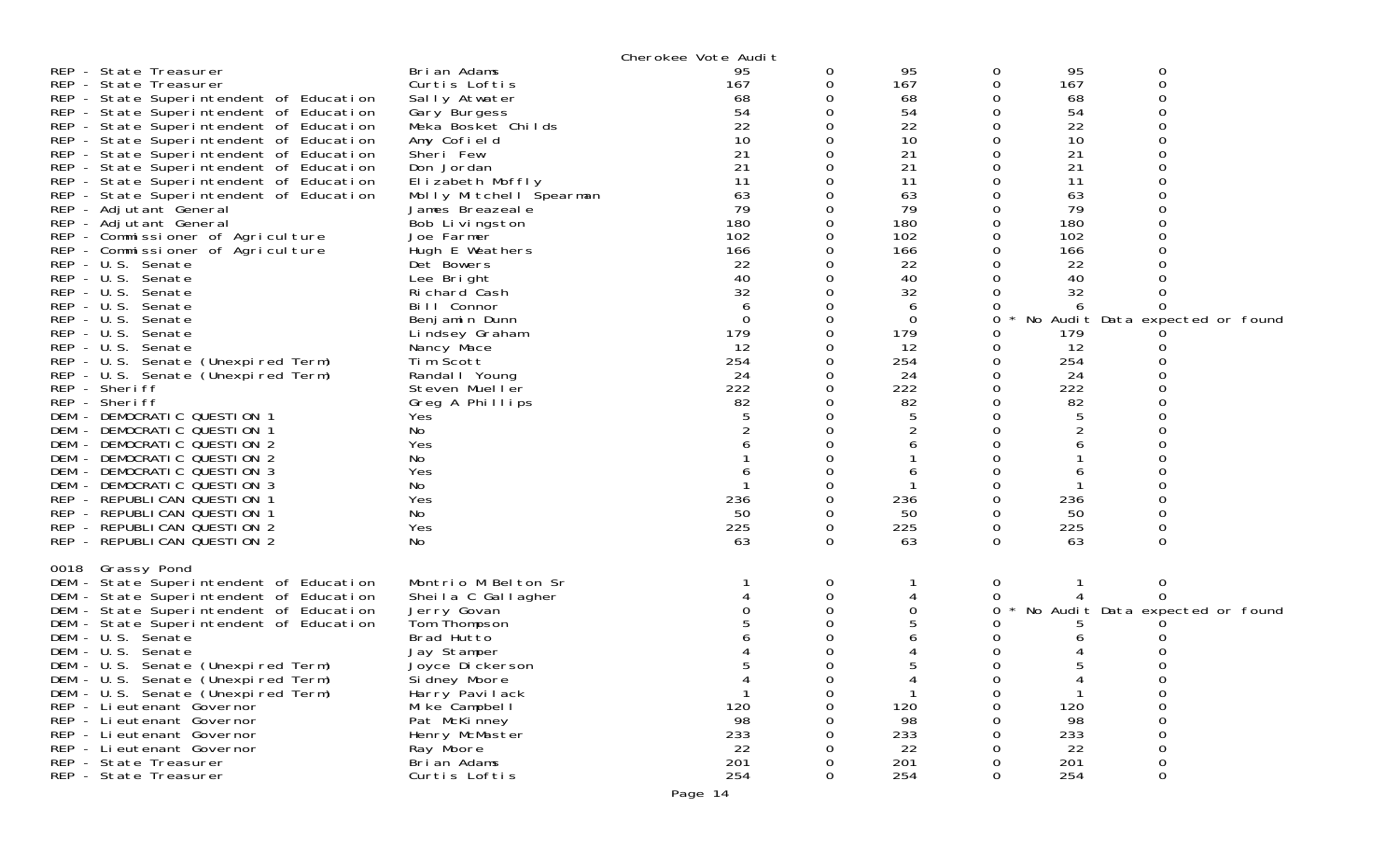| REP - State Superintendent of Education<br>REP - State Superintendent of Education<br>REP - State Superintendent of Education<br>REP - State Superintendent of Education<br>REP - State Superintendent of Education<br>REP - State Superintendent of Education<br>REP - State Superintendent of Education<br>REP - State Superintendent of Education<br>REP - Adjutant General<br>REP - Adjutant General<br>REP - Commissioner of Agriculture<br>REP - Commissioner of Agriculture<br>REP - U.S. Senate<br>REP - U.S. Senate<br>REP - U.S. Senate<br>REP - U.S. Senate<br>REP - U.S. Senate<br>REP - U.S. Senate<br>REP - U.S. Senate<br>REP - U.S. Senate (Unexpired Term)<br>REP - U.S. Senate (Unexpired Term)<br>REP - Sheriff<br>REP - Sheriff<br>DEM - DEMOCRATIC QUESTION 1 | Sally Atwater<br>Gary Burgess<br>Meka Bosket Childs<br>Amy Cofield<br>Sheri Few<br>Don Jordan<br>Elizabeth Moffly<br>Molly Mitchell Spearman<br>James Breazeale<br>Bob Livingston<br>Joe Farmer<br>Hugh E Weathers<br>Det Bowers<br>Lee Bright<br>Richard Cash<br>Bill Connor<br>Benjamin Dunn<br>Lindsey Graham<br>Nancy Mace<br>Tim Scott<br>Randal I Young<br>Steven Mueller<br>Greg A Phillips<br>Yes | Cherokee Vote Audit<br>128<br>70<br>15<br>23<br>65<br>34<br>27<br>96<br>142<br>309<br>174<br>290<br>28<br>83<br>100<br>2<br>249<br>24<br>410<br>56<br>270<br>234 | 0<br>0 | 128<br>70<br>15<br>23<br>65<br>34<br>27<br>96<br>142<br>309<br>174<br>290<br>28<br>83<br>100<br>4<br>2<br>249<br>24<br>410<br>56<br>270<br>234 | 0<br>0<br>Ω      | 128<br>70<br>15<br>23<br>65<br>34<br>27<br>96<br>142<br>309<br>174<br>290<br>28<br>83<br>100<br>4<br>2<br>249<br>24<br>410<br>56<br>270<br>234 | 0<br>0<br>$\Omega$                                              |
|------------------------------------------------------------------------------------------------------------------------------------------------------------------------------------------------------------------------------------------------------------------------------------------------------------------------------------------------------------------------------------------------------------------------------------------------------------------------------------------------------------------------------------------------------------------------------------------------------------------------------------------------------------------------------------------------------------------------------------------------------------------------------------|-----------------------------------------------------------------------------------------------------------------------------------------------------------------------------------------------------------------------------------------------------------------------------------------------------------------------------------------------------------------------------------------------------------|------------------------------------------------------------------------------------------------------------------------------------------------------------------|--------|------------------------------------------------------------------------------------------------------------------------------------------------|------------------|------------------------------------------------------------------------------------------------------------------------------------------------|-----------------------------------------------------------------|
| DEM - DEMOCRATIC QUESTION 1<br>DEM - DEMOCRATIC QUESTION 2<br>DEM - DEMOCRATIC QUESTION 2<br>DEM - DEMOCRATIC QUESTION 3<br>DEM - DEMOCRATIC QUESTION 3                                                                                                                                                                                                                                                                                                                                                                                                                                                                                                                                                                                                                            | No<br>Yes<br>No<br>Yes<br>No.                                                                                                                                                                                                                                                                                                                                                                             | 3                                                                                                                                                                |        | 3                                                                                                                                              | Ω                | 3                                                                                                                                              |                                                                 |
| REP - REPUBLICAN QUESTION 1<br>REP - REPUBLICAN QUESTION 1<br>REP - REPUBLICAN QUESTION 2<br>REP - REPUBLICAN QUESTION 2                                                                                                                                                                                                                                                                                                                                                                                                                                                                                                                                                                                                                                                           | Yes<br>No<br>Yes<br>No                                                                                                                                                                                                                                                                                                                                                                                    | 415<br>75<br>404<br>83                                                                                                                                           | 0      | 415<br>75<br>404<br>83                                                                                                                         | Ω<br>0<br>0<br>0 | 415<br>75<br>404<br>83                                                                                                                         | 0                                                               |
| 0019 Goucher/Thicketty<br>DEM - State Superintendent of Education<br>DEM - State Superintendent of Education<br>DEM - State Superintendent of Education<br>DEM - State Superintendent of Education<br>DEM - U.S. Senate<br>DEM - U.S. Senate<br>DEM - U.S. Senate (Unexpired Term)<br>DEM - U.S. Senate (Unexpired Term)<br>DEM - U.S. Senate (Unexpired Term)<br>REP - Li eutenant Governor<br>REP - Li eutenant Governor<br>REP - Lieutenant Governor<br>REP - Lieutenant Governor<br>REP - State Treasurer<br>REP - State Treasurer<br>REP - State Superintendent of Education<br>REP - State Superintendent of Education                                                                                                                                                       | Montrio M Belton Sr<br>Sheila C Gallagher<br>Jerry Govan<br>Tom Thompson<br>Brad Hutto<br>Jay Stamper<br>Joyce Dickerson<br>Si dney Moore<br>Harry Pavilack<br>Mike Campbel I<br>Pat McKinney<br>Henry McMaster<br>Ray Moore<br>Brian Adams<br>Curtis Loftis<br>Sally Atwater<br>Gary Burgess                                                                                                             | 59<br>34<br>98<br>84<br>111<br>42<br>37                                                                                                                          | 0      | 3<br>2<br>0<br>59<br>34<br>98<br>8<br>84<br>111<br>42<br>37                                                                                    | 0<br>0<br>O      | 59<br>34<br>98<br>8<br>84<br>111<br>42<br>37                                                                                                   | 0<br>No Audit Data expected or found<br>0<br>$\Omega$<br>0<br>0 |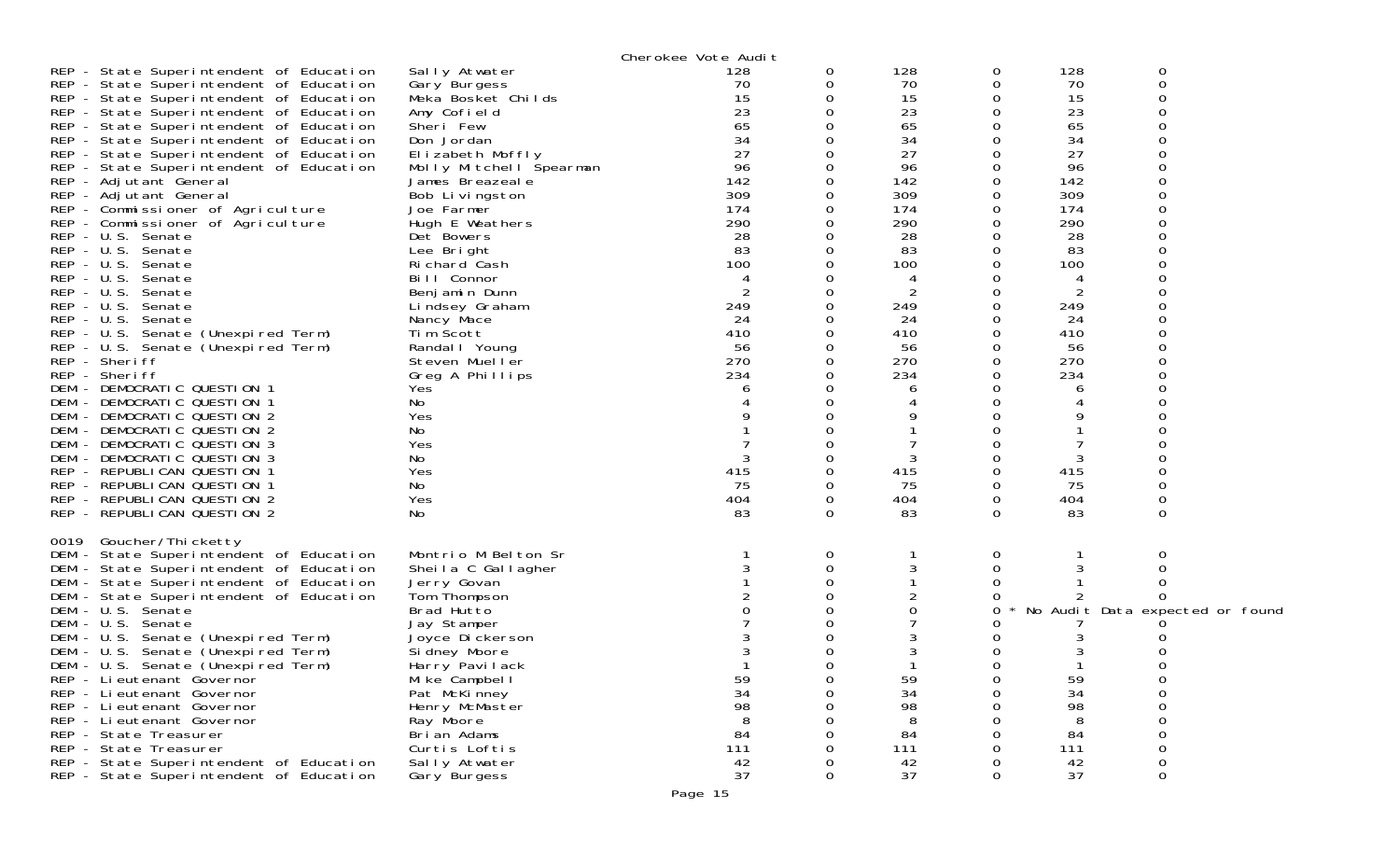| REP - State Superintendent of Education<br>REP - State Superintendent of Education<br>REP - State Superintendent of Education<br>REP - State Superintendent of Education<br>REP - State Superintendent of Education<br>REP - State Superintendent of Education<br>REP - Adjutant General<br>REP - Adjutant General<br>REP - Commissioner of Agriculture<br>REP - Commissioner of Agriculture<br>REP - U.S. Senate<br>REP - U.S. Senate<br>REP - U.S. Senate<br>REP - U.S. Senate<br>REP - U.S. Senate<br>REP - U.S. Senate                                                                                                    | Meka Bosket Childs<br>Amy Cofield<br>Sheri Few<br>Don Jordan<br>Elizabeth Moffly<br>Molly Mitchell Spearman<br>James Breazeale<br>Bob Livingston<br>Joe Farmer<br>Hugh E Weathers<br>Det Bowers<br>Lee Bright<br>Richard Cash<br>Bill Connor<br>Benjamin Dunn<br>Lindsey Graham               | Cherokee Vote Audit<br>10<br>10<br>21<br>15<br>47<br>57<br>130<br>72<br>121<br>5<br>45<br>19<br>5<br>$\overline{2}$<br>125 | 0<br>0<br>0<br>0<br>0<br>0<br>0<br>0<br>0<br>0<br>0<br>0 | 10<br>10<br>21<br>15<br>47<br>57<br>130<br>72<br>121<br>5<br>45<br>19<br>5<br>2<br>125 | 0<br>0           | 10<br>10<br>21<br>15<br>47<br>57<br>130<br>72<br>121<br>5<br>45<br>19<br>2<br>125 | 0<br>0<br>0                                                                                                                   |
|-------------------------------------------------------------------------------------------------------------------------------------------------------------------------------------------------------------------------------------------------------------------------------------------------------------------------------------------------------------------------------------------------------------------------------------------------------------------------------------------------------------------------------------------------------------------------------------------------------------------------------|-----------------------------------------------------------------------------------------------------------------------------------------------------------------------------------------------------------------------------------------------------------------------------------------------|----------------------------------------------------------------------------------------------------------------------------|----------------------------------------------------------|----------------------------------------------------------------------------------------|------------------|-----------------------------------------------------------------------------------|-------------------------------------------------------------------------------------------------------------------------------|
| REP - U.S. Senate<br>REP - U.S. Senate (Unexpired Term)<br>REP - U.S. Senate (Unexpired Term)<br>REP - Sheriff<br>REP - Sheriff<br>REP - County Council District 5                                                                                                                                                                                                                                                                                                                                                                                                                                                            | Nancy Mace<br>Tim Scott<br>Randal   Young<br>Steven Mueller<br>Greg A Phillips<br>Charles Mathis                                                                                                                                                                                              | 10<br>170<br>31<br>135<br>77<br>126                                                                                        | 0<br>0<br>0<br>0<br>0<br>0                               | 10<br>170<br>31<br>135<br>77<br>126                                                    |                  | 10<br>170<br>31<br>135<br>77<br>126                                               |                                                                                                                               |
| REP - County Council District 5<br>DEM - DEMOCRATIC QUESTION 1<br>DEM - DEMOCRATIC QUESTION 1<br>DEM - DEMOCRATIC QUESTION 2<br>DEM - DEMOCRATIC QUESTION 2<br>DEM - DEMOCRATIC QUESTION 3<br>DEM - DEMOCRATIC QUESTION 3<br>REP - REPUBLICAN QUESTION 1                                                                                                                                                                                                                                                                                                                                                                      | Phillip McHam<br><b>Yes</b><br>No<br>Yes<br>No<br>Yes<br>No<br>Yes                                                                                                                                                                                                                            | 30<br>$\Omega$<br>171                                                                                                      | 0<br>0<br>0                                              | 30<br>6<br>0<br>$\Omega$<br>171                                                        | 0<br>0           | 30<br>171                                                                         | No Audit Data expected or found<br>No Audit Data expected or found                                                            |
| REP - REPUBLICAN QUESTION 1<br>REP - REPUBLICAN QUESTION 2<br>REP - REPUBLICAN QUESTION 2                                                                                                                                                                                                                                                                                                                                                                                                                                                                                                                                     | No<br>Yes<br>No.                                                                                                                                                                                                                                                                              | 32<br>163<br>37                                                                                                            | 0<br>0<br>0                                              | 32<br>163<br>37                                                                        | 0<br>0<br>0      | 32<br>163<br>37                                                                   | $\Omega$                                                                                                                      |
| H. Grove/Buffalo<br>0020<br>DEM - State Superintendent of Education<br>DEM - State Superintendent of Education<br>DEM - State Superintendent of Education<br>DEM - State Superintendent of Education<br>DEM - U.S. Senate<br>DEM - U.S. Senate<br>DEM - U.S. Senate (Unexpired Term)<br>DEM - U.S. Senate (Unexpired Term)<br>DEM - U.S. Senate (Unexpired Term)<br>REP - Li eutenant Governor<br>REP - Lieutenant Governor<br>REP - Lieutenant Governor<br>REP - Lieutenant Governor<br>REP - State Treasurer<br>REP - State Treasurer<br>REP - State Superintendent of Education<br>REP - State Superintendent of Education | Montrio M Belton Sr<br>Sheila C Gallagher<br>Jerry Govan<br>Tom Thompson<br>Brad Hutto<br>Jay Stamper<br>Joyce Dickerson<br>Si dney Moore<br>Harry Pavilack<br>Mike Campbel I<br>Pat McKinney<br>Henry McMaster<br>Ray Moore<br>Brian Adams<br>Curtis Loftis<br>Sally Atwater<br>Gary Burgess | 0<br>$\Omega$<br>43<br>46<br>65<br>11<br>74<br>83<br>31<br>39                                                              | 0<br>0<br>0<br>0<br>0<br>Ω<br>0<br>$\Omega$              | 0<br>0<br>O<br>43<br>46<br>65<br>11<br>74<br>83<br>31<br>39                            | 0<br>0<br>0<br>0 | 43<br>46<br>65<br>11<br>74<br>83<br>31<br>39                                      | * No Audit Data expected or found<br>* No Audit Data expected or found<br>No Audit Data expected or found<br>0<br>0<br>0<br>0 |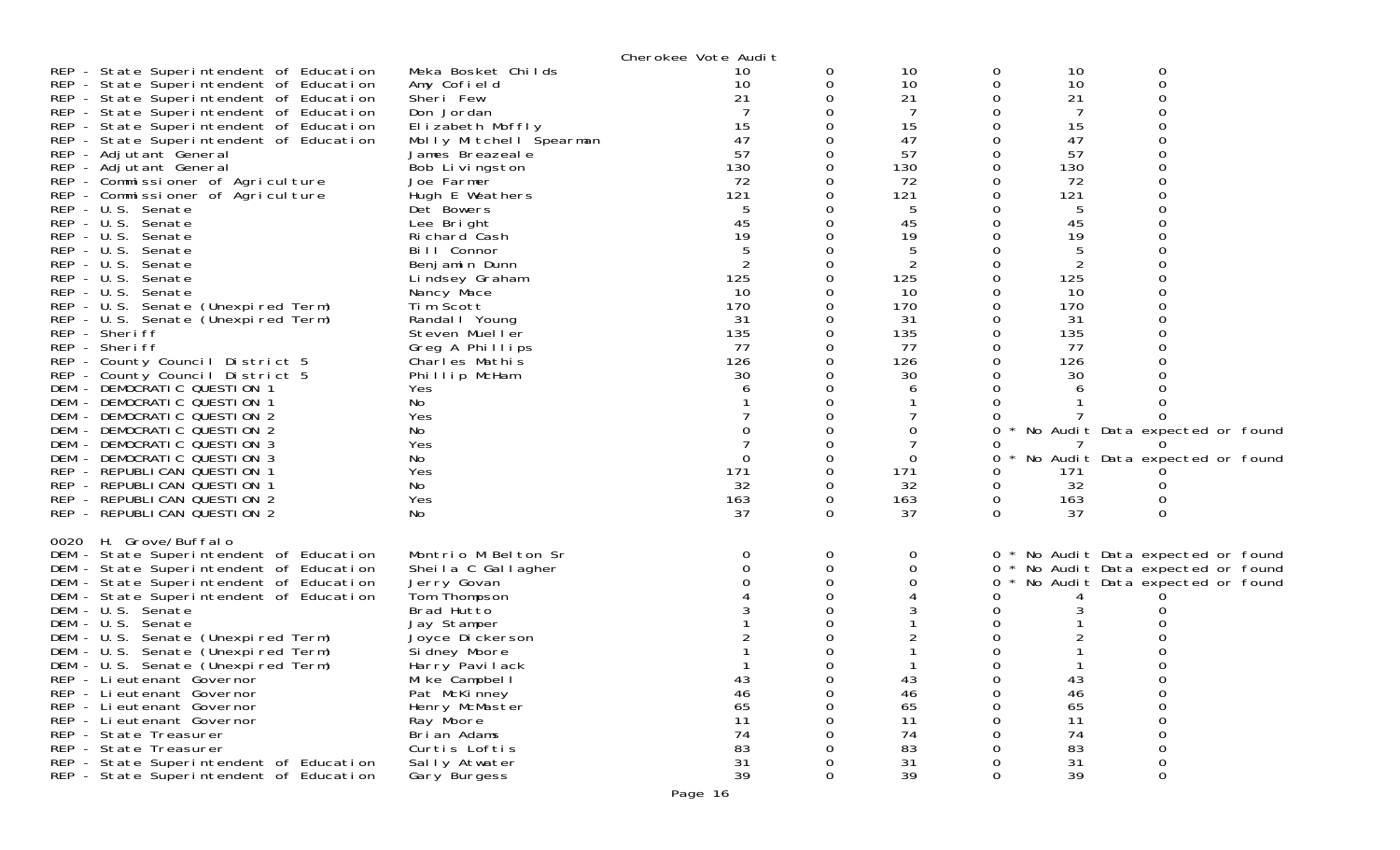|                                                                                                                                                                                                                                                                                                                                                                                                                                                                                                                                                                                                                                                                                                                                                                                                                                                                                                                                                      |                                                                                                                                                                                                                                                                                                                                                                                                                              | Cherokee Vote Audit                                                                                                |             |                                                                                                                                                   |                                                               |                                                                                                                                              |                                                                                                              |
|------------------------------------------------------------------------------------------------------------------------------------------------------------------------------------------------------------------------------------------------------------------------------------------------------------------------------------------------------------------------------------------------------------------------------------------------------------------------------------------------------------------------------------------------------------------------------------------------------------------------------------------------------------------------------------------------------------------------------------------------------------------------------------------------------------------------------------------------------------------------------------------------------------------------------------------------------|------------------------------------------------------------------------------------------------------------------------------------------------------------------------------------------------------------------------------------------------------------------------------------------------------------------------------------------------------------------------------------------------------------------------------|--------------------------------------------------------------------------------------------------------------------|-------------|---------------------------------------------------------------------------------------------------------------------------------------------------|---------------------------------------------------------------|----------------------------------------------------------------------------------------------------------------------------------------------|--------------------------------------------------------------------------------------------------------------|
| REP - State Superintendent of Education<br>REP - State Superintendent of Education<br>REP - State Superintendent of Education<br>REP - State Superintendent of Education<br>REP - State Superintendent of Education<br>REP - State Superintendent of Education<br>REP - Adjutant General<br>REP - Adjutant General<br>REP - Commissioner of Agriculture<br>REP - Commissioner of Agriculture<br>REP - U.S. Senate<br>REP - U.S. Senate<br>REP - U.S. Senate<br>REP - U.S. Senate<br>REP - U.S. Senate<br>REP - U.S. Senate<br>REP - U.S. Senate<br>REP - U.S. Senate (Unexpired Term)<br>REP - U.S. Senate (Unexpired Term)<br>REP - Sheriff<br>REP - Sheriff<br>DEM - DEMOCRATIC QUESTION 1<br>DEM - DEMOCRATIC QUESTION 1<br>DEM - DEMOCRATIC QUESTION 2<br>DEM - DEMOCRATIC QUESTION 2<br>DEM - DEMOCRATIC QUESTION 3<br>DEM - DEMOCRATIC QUESTION 3<br>REP - REPUBLICAN QUESTION 1<br>REP - REPUBLICAN QUESTION 1<br>REP - REPUBLICAN QUESTION 2 | Meka Bosket Childs<br>Amy Cofield<br>Sheri Few<br>Don Jordan<br>Elizabeth Moffly<br>Molly Mitchell Spearman<br>James Breazeale<br>Bob Livingston<br>Joe Farmer<br>Hugh E Weathers<br>Det Bowers<br>Lee Bright<br>Richard Cash<br>Bill Connor<br>Benjamin Dunn<br>Lindsey Graham<br>Nancy Mace<br>Tim Scott<br>Randal I Young<br>Steven Mueller<br>Greg A Phillips<br>Yes<br>No<br>Yes<br>No<br>Yes<br>No<br>Yes<br>No<br>Yes | 12<br>19<br>17<br>25<br>52<br>97<br>57<br>97<br>38<br>11<br>3<br>100<br>120<br>42<br>115<br>54<br>143<br>21<br>136 | 0<br>0<br>0 | 5<br>12<br>19<br>17<br>4<br>25<br>52<br>97<br>57<br>97<br>8<br>38<br>11<br>3<br>-1<br>100<br>8<br>120<br>42<br>115<br>54<br>2<br>143<br>21<br>136 | 0<br>0<br>Ω<br>Ω<br>Ω<br>Ω<br>Ω<br>Ω<br>O<br>0<br>Ω<br>0<br>0 | 5<br>12<br>19<br>17<br>4<br>25<br>52<br>97<br>57<br>97<br>8<br>38<br>11<br>-1<br>100<br>8<br>120<br>42<br>115<br>54<br>2<br>143<br>21<br>136 | $\mathbf 0$<br>$\mathbf 0$<br>0                                                                              |
| REP - REPUBLICAN QUESTION 2<br>0021<br>Limestone Mill<br>DEM - State Superintendent of Education<br>DEM - State Superintendent of Education<br>DEM - State Superintendent of Education<br>DEM - State Superintendent of Education<br>DEM - U.S. Senate<br>DEM - U.S. Senate<br>DEM - U.S. Senate (Unexpired Term)<br>DEM - U.S. Senate (Unexpired Term)<br>DEM - U.S. Senate (Unexpired Term)<br>REP - Li eutenant Governor<br>REP - Lieutenant Governor<br>REP - Li eutenant Governor<br>REP - Lieutenant Governor<br>REP - State Treasurer<br>REP - State Treasurer<br>REP - State Superintendent of Education<br>REP - State Superintendent of Education<br>REP - State Superintendent of Education<br>REP - State Superintendent of Education                                                                                                                                                                                                    | No<br>Montrio M Belton Sr<br>Sheila C Gallagher<br>Jerry Govan<br>Tom Thompson<br>Brad Hutto<br>Jay Stamper<br>Joyce Dickerson<br>Si dney Moore<br>Harry Pavilack<br>Mike Campbell<br>Pat McKinney<br>Henry McMaster<br>Ray Moore<br>Brian Adams<br>Curtis Loftis<br>Sally Atwater<br>Gary Burgess<br>Meka Bosket Childs<br>Amy Cofield                                                                                      | 26<br>36<br>23<br>44<br>55<br>43<br>23<br>20<br>10<br>11                                                           | 0<br>0      | 26<br>3<br>0<br>36<br>23<br>44<br>55<br>43<br>23<br>20<br>10<br>11                                                                                | 0<br>Ω<br>0<br>∩<br>0<br>Ω<br>0<br>0                          | 3<br>36<br>23<br>44<br>55<br>43<br>23<br>20<br>10<br>11                                                                                      | 0<br>No Audit Data expected or found<br>0<br>0<br>$\mathbf 0$<br>$\mathbf 0$<br>$\Omega$<br>0<br>$\mathbf 0$ |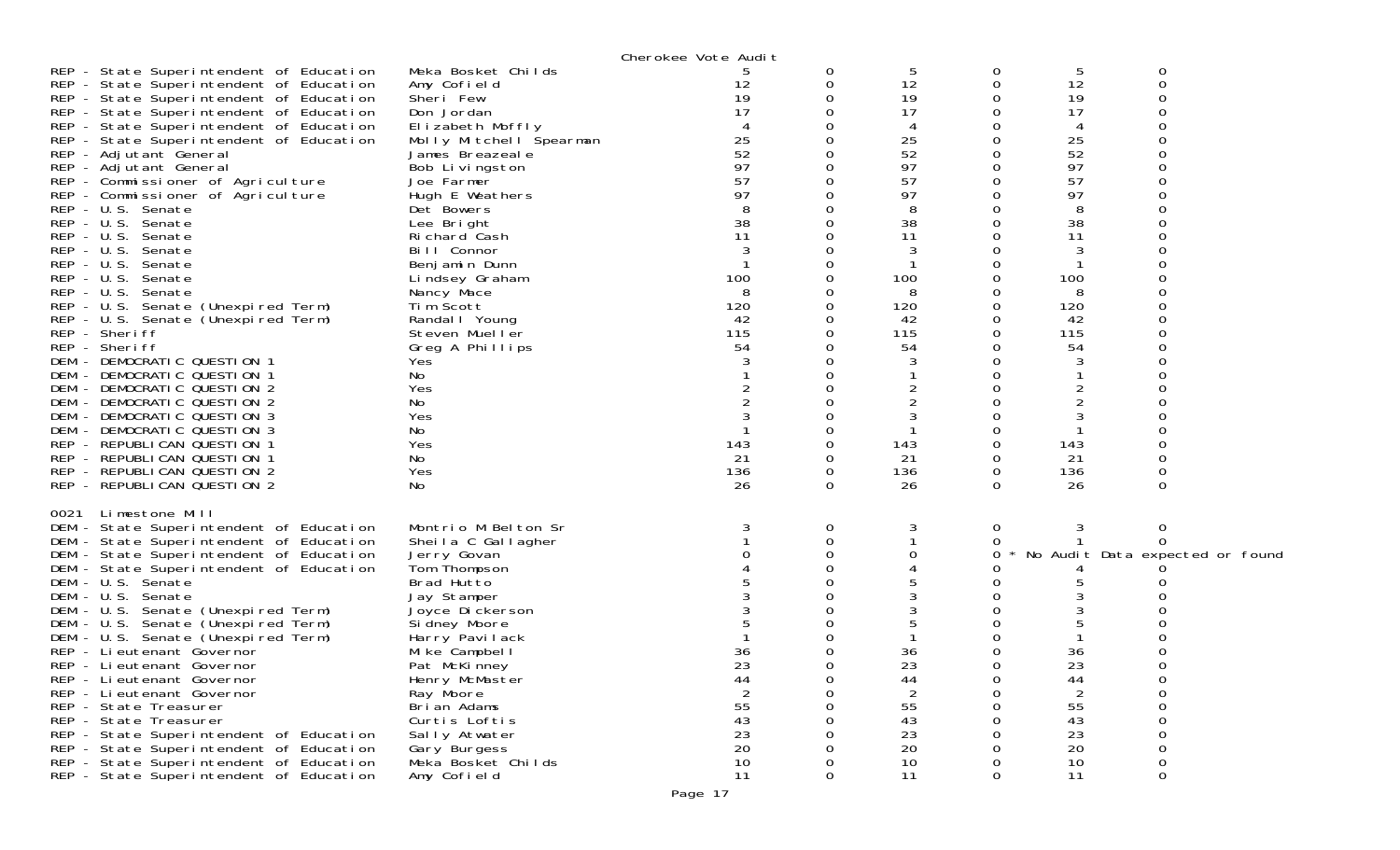|      |                                                                                    |                                            | Cherokee Vote Audit |        |          |          |          |                                                                          |  |
|------|------------------------------------------------------------------------------------|--------------------------------------------|---------------------|--------|----------|----------|----------|--------------------------------------------------------------------------|--|
|      | REP - State Superintendent of Education<br>REP - State Superintendent of Education | Sheri Few<br>Don Jordan                    |                     | 0<br>0 |          | 0<br>0   | 9<br>6   | 0<br>0                                                                   |  |
|      | REP - State Superintendent of Education                                            | Elizabeth Moffly                           |                     |        | 5        |          | 5        |                                                                          |  |
|      | REP - State Superintendent of Education<br>REP - Adjutant General                  | Molly Mitchell Spearman<br>James Breazeale | 19<br>39            |        | 19<br>39 |          | 19<br>39 |                                                                          |  |
|      | REP - Adjutant General                                                             | Bob Livingston                             | 60                  |        | 60       |          | 60       |                                                                          |  |
|      | REP - Commissioner of Agriculture                                                  | Joe Farmer                                 | 48                  |        | 48       |          | 48       |                                                                          |  |
|      | REP - Commissioner of Agriculture                                                  | Hugh E Weathers                            | 52                  |        | 52       |          | 52       |                                                                          |  |
|      | REP - U.S. Senate                                                                  | Det Bowers                                 |                     |        |          |          |          |                                                                          |  |
|      | REP - U.S. Senate                                                                  | Lee Bright                                 | 20                  |        | 20       |          | 20       |                                                                          |  |
|      | REP - U.S. Senate                                                                  | Richard Cash<br>Bill Connor                | 13                  |        | 13       |          | 13       |                                                                          |  |
|      | REP - U.S. Senate<br>REP - U.S. Senate                                             | Benjamin Dunn                              |                     |        |          |          |          |                                                                          |  |
|      | REP - U.S. Senate                                                                  | Lindsey Graham                             | 60                  |        | 60       |          | 60       |                                                                          |  |
|      | REP - U.S. Senate                                                                  | Nancy Mace                                 | 8                   |        | 8        |          | 8        |                                                                          |  |
|      | REP - U.S. Senate (Unexpired Term)                                                 | Tim Scott                                  | 82                  |        | 82       |          | 82       |                                                                          |  |
|      | REP - U.S. Senate (Unexpired Term)                                                 | Randal I Young                             | 17                  |        | 17       |          | 17       |                                                                          |  |
|      | REP - Sheriff<br>REP - Sheriff                                                     | Steven Mueller                             | 59<br>57            |        | 59       | 0        | 59<br>57 |                                                                          |  |
|      | DEM - DEMOCRATIC QUESTION 1                                                        | Greg A Phillips<br>Yes                     |                     |        | 57<br>6  |          |          |                                                                          |  |
|      | DEM - DEMOCRATIC QUESTION 1                                                        | No                                         |                     |        |          |          |          |                                                                          |  |
|      | DEM - DEMOCRATIC QUESTION 2                                                        | Yes                                        |                     |        |          |          |          |                                                                          |  |
|      | DEM - DEMOCRATIC QUESTION 2                                                        | No                                         |                     |        |          |          |          | No Audit Data expected or found                                          |  |
|      | DEM - DEMOCRATIC QUESTION 3                                                        | Yes                                        |                     |        |          |          |          |                                                                          |  |
|      | DEM - DEMOCRATIC QUESTION 3<br>REP - REPUBLICAN QUESTION 1                         | No<br>Yes                                  | 86                  |        | 86       |          | 86       |                                                                          |  |
|      | REP - REPUBLICAN QUESTION 1                                                        | No                                         | 20                  |        | 20       | 0        | 20       |                                                                          |  |
|      | REP - REPUBLICAN QUESTION 2                                                        | Yes                                        | 73                  |        | 73       | 0        | 73       |                                                                          |  |
|      | REP - REPUBLICAN QUESTION 2                                                        | No.                                        | 31                  | 0      | 31       | $\Omega$ | 31       | 0                                                                        |  |
| 0022 | L' Johns/Sarratt                                                                   |                                            |                     |        |          |          |          |                                                                          |  |
|      | DEM - State Superintendent of Education                                            | Montrio M Belton Sr                        |                     | 0      |          | 0        |          |                                                                          |  |
|      | DEM - State Superintendent of Education<br>DEM - State Superintendent of Education | Sheila C Gallagher                         |                     |        |          |          |          | 0 * No Audit Data expected or found                                      |  |
|      | DEM - State Superintendent of Education                                            | Jerry Govan<br>Tom Thompson                |                     |        |          | 0        |          | * No Audit Data expected or found<br>0 * No Audit Data expected or found |  |
|      | DEM - U.S. Senate                                                                  | Brad Hutto                                 |                     |        |          |          |          |                                                                          |  |
|      | DEM - U.S. Senate                                                                  | Jay Stamper                                |                     |        |          | 0        |          | * No Audit Data expected or found                                        |  |
|      | DEM - U.S. Senate (Unexpired Term)                                                 | Joyce Dickerson                            |                     |        |          |          |          |                                                                          |  |
|      | DEM - U.S. Senate (Unexpired Term)                                                 | Si dney Moore                              |                     |        |          | 0        |          | No Audit Data expected or found                                          |  |
|      | DEM - U.S. Senate (Unexpired Term)<br>REP - Lieutenant Governor                    | Harry Pavilack<br>Mike Campbell            | 19                  |        | 19       | 0        | 19       | No Audit Data expected or found                                          |  |
|      | REP - Lieutenant Governor                                                          | Pat McKinney                               |                     |        | 9        |          |          |                                                                          |  |
|      | REP - Lieutenant Governor                                                          | Henry McMaster                             | 42                  |        | 42       |          | 42       |                                                                          |  |
|      | REP - Lieutenant Governor                                                          | Ray Moore                                  |                     |        |          |          |          |                                                                          |  |
|      | REP - State Treasurer                                                              | Brian Adams                                | 20                  |        | 20       | 0        | 20       | 0                                                                        |  |
|      | REP - State Treasurer                                                              | Curtis Loftis                              | 50                  |        | 50       |          | 50       | 0                                                                        |  |
|      | REP - State Superintendent of Education<br>REP - State Superintendent of Education | Sally Atwater<br>Gary Burgess              | 16<br>13            |        | 16<br>13 |          | 16<br>13 | O                                                                        |  |
|      | REP - State Superintendent of Education                                            | Meka Bosket Childs                         |                     |        |          |          |          |                                                                          |  |
|      | REP - State Superintendent of Education                                            | Amy Cofield                                |                     |        |          |          |          |                                                                          |  |
|      | REP - State Superintendent of Education                                            | Sheri Few                                  | 6                   |        | 6        | O        | 6        | 0                                                                        |  |
|      | REP - State Superintendent of Education                                            | Don Jordan                                 | 5                   | 0      | 5        | 0        | 5        | 0                                                                        |  |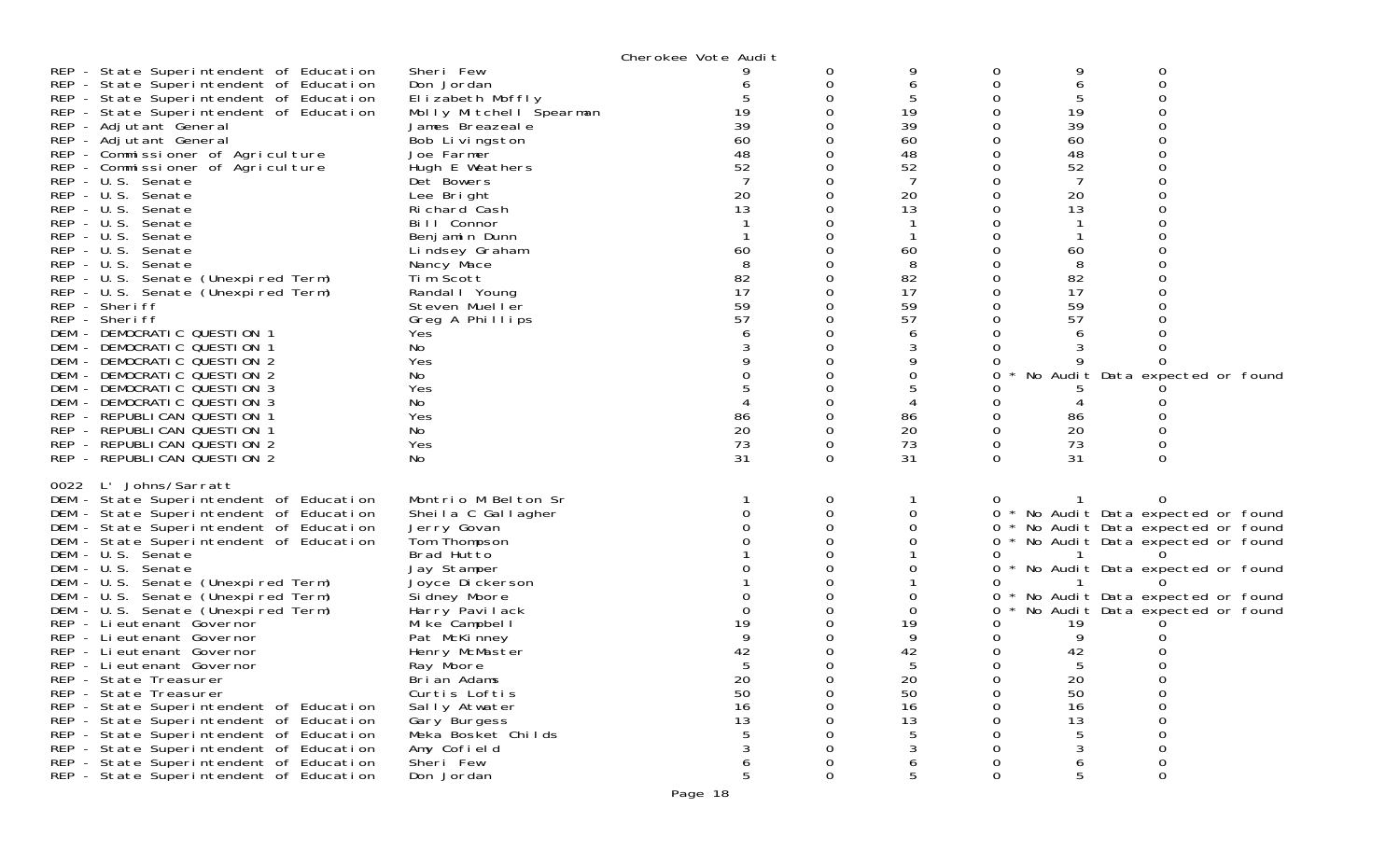| REP - State Superintendent of Education<br>REP - State Superintendent of Education<br>REP - Adjutant General<br>REP - Adjutant General<br>REP - Commissioner of Agriculture<br>REP - Commissioner of Agriculture<br>REP - U.S. Senate<br>REP - U.S. Senate<br>$REP - U.S.$<br>Senate<br>$REP - U.S.$<br>Senate<br>$REP - U.S.$<br>Senate<br>$REP - U.S.$<br>Senate<br>REP - U.S. Senate<br>REP - U.S. Senate (Unexpired Term)<br>REP - U.S. Senate (Unexpired Term)<br>REP - Sheriff<br>REP - Sheriff<br>REP - County Council District 5<br>REP - County Council District 5<br>DEM - DEMOCRATIC QUESTION 1<br>DEM - DEMOCRATIC QUESTION 1<br>DEM - DEMOCRATIC QUESTION 2<br>DEM - DEMOCRATIC QUESTION 2<br>DEM - DEMOCRATIC QUESTION 3<br>DEM - DEMOCRATIC QUESTION 3<br>REP - REPUBLICAN QUESTION 1 | Elizabeth Moffly<br>Molly Mitchell Spearman<br>James Breazeale<br>Bob Livingston<br>Joe Farmer<br>Hugh E Weathers<br>Det Bowers<br>Lee Bright<br>Richard Cash<br>Bill Connor<br>Benjamin Dunn<br>Lindsey Graham<br>Nancy Mace<br>Tim Scott<br>Randal I Young<br>Steven Mueller<br>Greg A Phillips<br>Charles Mathis<br>Phillip McHam<br>Yes<br>No<br>Yes<br>No.<br>Yes<br>No<br>Yes | Cherokee Vote Audit<br>3<br>17<br>18<br>52<br>18<br>52<br>14<br>50<br>65<br>9<br>45<br>35<br>62<br>17<br>65 | 0<br>0       | 3<br>17<br>18<br>52<br>18<br>52<br>5<br>14<br>50<br>65<br>9<br>45<br>35<br>62<br>17<br>65 | 0<br>0<br>0 | 3<br>17<br>18<br>52<br>18<br>52<br>5<br>14<br>8<br>50<br>65<br>9<br>45<br>35<br>62<br>17<br>65 | 0<br>0<br>$\Omega$<br>* No Audit Data expected or found<br>* No Audit Data expected or found<br>No Audit Data expected or found<br>O |  |
|------------------------------------------------------------------------------------------------------------------------------------------------------------------------------------------------------------------------------------------------------------------------------------------------------------------------------------------------------------------------------------------------------------------------------------------------------------------------------------------------------------------------------------------------------------------------------------------------------------------------------------------------------------------------------------------------------------------------------------------------------------------------------------------------------|-------------------------------------------------------------------------------------------------------------------------------------------------------------------------------------------------------------------------------------------------------------------------------------------------------------------------------------------------------------------------------------|-------------------------------------------------------------------------------------------------------------|--------------|-------------------------------------------------------------------------------------------|-------------|------------------------------------------------------------------------------------------------|--------------------------------------------------------------------------------------------------------------------------------------|--|
| REP - REPUBLICAN QUESTION 1                                                                                                                                                                                                                                                                                                                                                                                                                                                                                                                                                                                                                                                                                                                                                                          | No.                                                                                                                                                                                                                                                                                                                                                                                 | 10                                                                                                          |              | 10                                                                                        |             | 10                                                                                             |                                                                                                                                      |  |
| REP - REPUBLICAN QUESTION 2<br>REP - REPUBLICAN QUESTION 2                                                                                                                                                                                                                                                                                                                                                                                                                                                                                                                                                                                                                                                                                                                                           | Yes<br>No                                                                                                                                                                                                                                                                                                                                                                           | 67<br>6                                                                                                     | <sup>o</sup> | 67<br>6                                                                                   |             | 67<br>6                                                                                        |                                                                                                                                      |  |
| 0023<br>Macedoni a<br>DEM - State Superintendent of Education<br>DEM - State Superintendent of Education<br>DEM - State Superintendent of Education<br>DEM - State Superintendent of Education<br>DEM - U.S. Senate<br>DEM - U.S. Senate<br>DEM - U.S. Senate (Unexpired Term)<br>DEM - U.S. Senate (Unexpired Term)<br>DEM - U.S. Senate (Unexpired Term)                                                                                                                                                                                                                                                                                                                                                                                                                                           | Montrio M Belton Sr<br>Sheila C Gallagher<br>Jerry Govan<br>Tom Thompson<br>Brad Hutto<br>Jay Stamper<br>Joyce Dickerson<br>Si dney Moore<br>Harry Pavilack                                                                                                                                                                                                                         |                                                                                                             | 0            | 2<br>0<br>0                                                                               | 0<br>0      |                                                                                                | $\overline{O}$<br>No Audit Data expected or found<br>No Audit Data expected or found<br>No Audit Data expected or found              |  |
| REP - Lieutenant Governor<br>REP - Lieutenant Governor<br>REP - Lieutenant Governor<br>REP - Lieutenant Governor<br>REP - State Treasurer<br>REP - State Treasurer<br>REP - State Superintendent of Education<br>REP - State Superintendent of Education<br>REP - State Superintendent of Education<br>REP - State Superintendent of Education<br>REP - State Superintendent of Education<br>REP - State Superintendent of Education                                                                                                                                                                                                                                                                                                                                                                 | Mike Campbell<br>Pat McKinney<br>Henry McMaster<br>Ray Moore<br>Brian Adams<br>Curtis Loftis<br>Sally Atwater<br>Gary Burgess<br>Meka Bosket Childs<br>Amy Cofield<br>Sheri Few<br>Don Jordan                                                                                                                                                                                       | 65<br>49<br>101<br>18<br>104<br>122<br>45<br>48<br>9<br>14<br>45<br>$\overline{7}$                          | 0<br>0       | 65<br>49<br>101<br>18<br>104<br>122<br>45<br>48<br>9<br>14<br>45<br>7                     | 0<br>0      | 65<br>49<br>101<br>18<br>104<br>122<br>45<br>48<br>9<br>14<br>45<br>7                          | $\Omega$<br>0<br>0<br>0<br>0<br>0<br>0<br>0<br>$\mathbf 0$                                                                           |  |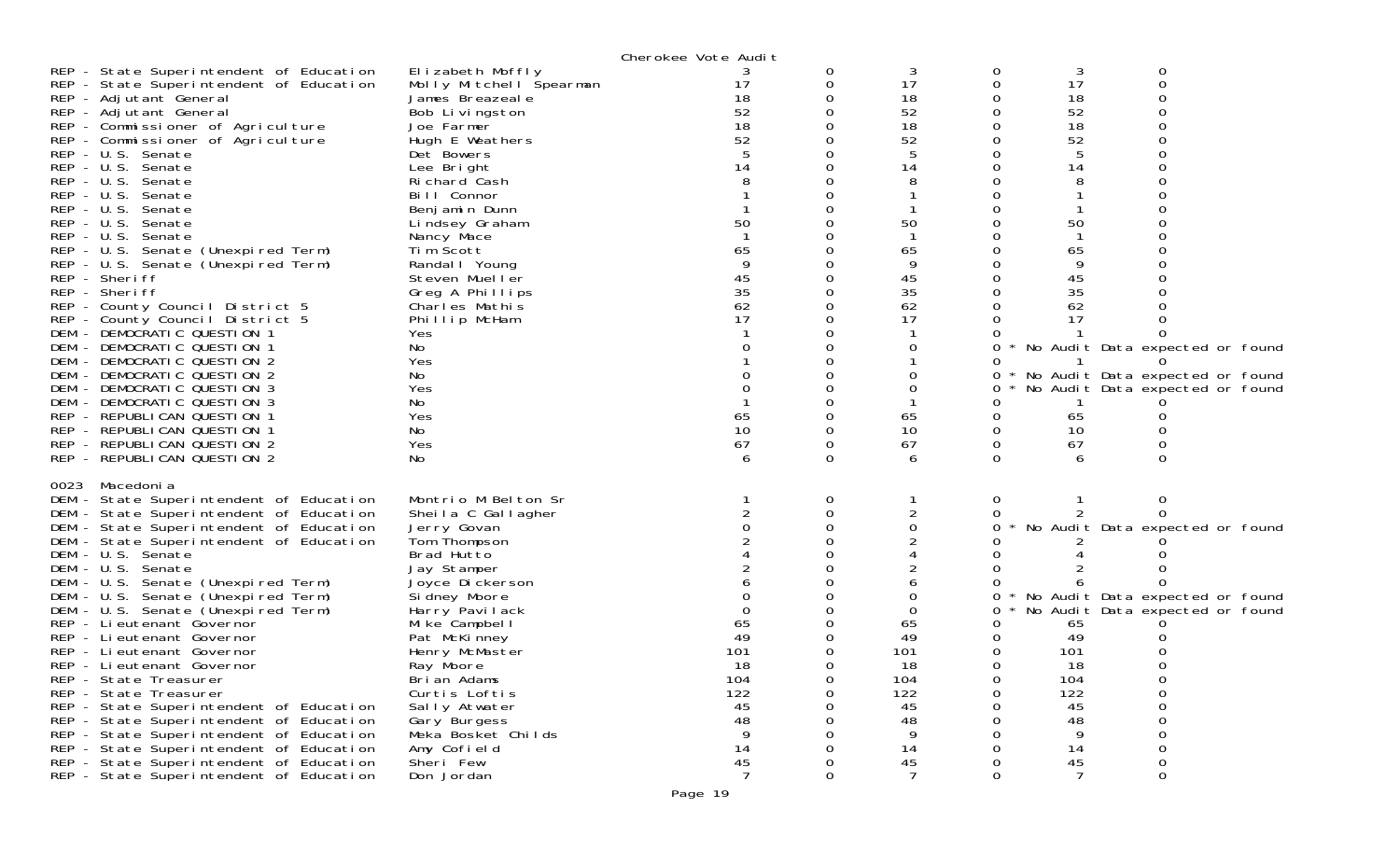| REP - State Superintendent of Education<br>REP - State Superintendent of Education<br>REP - Adjutant General<br>REP - Adjutant General<br>REP - Commissioner of Agriculture<br>REP - Commissioner of Agriculture<br>REP - U.S. Senate<br>REP - U.S. Senate<br>REP - U.S. Senate<br>REP - U.S. Senate<br>REP - U.S. Senate<br>REP - U.S. Senate<br>REP - U.S. Senate<br>REP - U.S. Senate (Unexpired Term)<br>REP - U.S. Senate (Unexpired Term)<br>REP - Sheriff<br>REP - Sheriff<br>REP - County Council District 5<br>REP - County Council District 5<br>DEM - DEMOCRATIC QUESTION 1<br>DEM - DEMOCRATIC QUESTION 1<br>DEM - DEMOCRATIC QUESTION 2<br>DEM - DEMOCRATIC QUESTION 2 | Elizabeth Moffly<br>Molly Mitchell Spearman<br>James Breazeale<br>Bob Livingston<br>Joe Farmer<br>Hugh E Weathers<br>Det Bowers<br>Lee Bright<br>Richard Cash<br>Bill Connor<br>Benjamin Dunn<br>Lindsey Graham<br>Nancy Mace<br>Tim Scott<br>Randal I Young<br>Steven Mueller<br>Greg A Phillips<br>Charles Mathis<br>Phillip McHam<br><b>Yes</b><br>No<br>Yes<br>No | Cherokee Vote Audit<br>10<br>48<br>61<br>155<br>93<br>127<br>11<br>68<br>54<br>11<br>91<br>8<br>202<br>30<br>155<br>91<br>17<br>11 | 0<br>0<br>0<br>$\Omega$<br>0<br>0<br>0<br>0 | 10<br>48<br>61<br>155<br>93<br>127<br>11<br>68<br>54<br>11<br>91<br>8<br>202<br>30<br>155<br>91<br>17<br>11<br>6 | 0<br>0<br>0<br>0<br>0<br>0<br>0<br>Ω<br>Ω<br>0<br>0<br>0<br>0<br>0<br>0 | 10<br>48<br>61<br>155<br>93<br>127<br>11<br>68<br>54<br>11<br>91<br>8<br>202<br>30<br>155<br>91<br>17<br>11<br>6 | $\mathbf 0$<br>$\mathbf 0$                                                                                                                                                        |  |
|-------------------------------------------------------------------------------------------------------------------------------------------------------------------------------------------------------------------------------------------------------------------------------------------------------------------------------------------------------------------------------------------------------------------------------------------------------------------------------------------------------------------------------------------------------------------------------------------------------------------------------------------------------------------------------------|-----------------------------------------------------------------------------------------------------------------------------------------------------------------------------------------------------------------------------------------------------------------------------------------------------------------------------------------------------------------------|------------------------------------------------------------------------------------------------------------------------------------|---------------------------------------------|------------------------------------------------------------------------------------------------------------------|-------------------------------------------------------------------------|------------------------------------------------------------------------------------------------------------------|-----------------------------------------------------------------------------------------------------------------------------------------------------------------------------------|--|
| DEM - DEMOCRATIC QUESTION 3<br>DEM - DEMOCRATIC QUESTION 3<br>REP - REPUBLICAN QUESTION 1<br>REP - REPUBLICAN QUESTION 1<br>REP - REPUBLICAN QUESTION 2                                                                                                                                                                                                                                                                                                                                                                                                                                                                                                                             | Yes<br>No<br>Yes<br>No.<br>Yes                                                                                                                                                                                                                                                                                                                                        | 195<br>44<br>197                                                                                                                   | 0<br>0<br>0                                 | 6<br>195<br>44<br>197                                                                                            | Ω<br>Ω<br>0<br>0<br>0                                                   | 6<br>195<br>44<br>197                                                                                            |                                                                                                                                                                                   |  |
| REP - REPUBLICAN QUESTION 2                                                                                                                                                                                                                                                                                                                                                                                                                                                                                                                                                                                                                                                         | No                                                                                                                                                                                                                                                                                                                                                                    | 40                                                                                                                                 | $\Omega$                                    | 40                                                                                                               | 0                                                                       | 40                                                                                                               | $\Omega$                                                                                                                                                                          |  |
| 0024 Morgan<br>DEM - State Superintendent of Education<br>DEM - State Superintendent of Education<br>DEM - State Superintendent of Education<br>DEM - State Superintendent of Education<br>DEM - U.S. Senate<br>DEM - U.S. Senate<br>DEM - U.S. Senate (Unexpired Term)                                                                                                                                                                                                                                                                                                                                                                                                             | Montrio M Belton Sr<br>Sheila C Gallagher<br>Jerry Govan<br>Tom Thompson<br>Brad Hutto<br>Jay Stamper<br>Joyce Dickerson                                                                                                                                                                                                                                              | 0                                                                                                                                  | 0<br>0<br>0                                 | 0<br>0<br>ი                                                                                                      | $\mathbf{0}$<br>$\mathbf{0}$<br>0<br>$\mathbf{O}$<br>0                  |                                                                                                                  | * No Audit Data expected or found<br>* No Audit Data expected or found<br>No Audit Data expected or found<br>* No Audit Data expected or found<br>No Audit Data expected or found |  |
| DEM - U.S. Senate (Unexpired Term)<br>DEM - U.S. Senate (Unexpired Term)<br>REP - Lieutenant Governor<br>REP - Li eutenant Governor<br>REP - Lieutenant Governor<br>REP - Lieutenant Governor<br>REP - State Treasurer                                                                                                                                                                                                                                                                                                                                                                                                                                                              | Si dney Moore<br>Harry Pavilack<br>Mike Campbell<br>Pat McKinney<br>Henry McMaster<br>Ray Moore<br>Brian Adams                                                                                                                                                                                                                                                        | 38<br>34<br>47<br>46                                                                                                               | 0<br>0                                      | 0<br>38<br>34<br>47<br>8<br>46                                                                                   | $\Omega$<br>0<br>$\Omega$<br>0                                          | 38<br>34<br>47<br>46                                                                                             | No Audit Data expected or found<br>$\boldsymbol{0}$                                                                                                                               |  |
| REP - State Treasurer<br>REP - State Superintendent of Education<br>REP - State Superintendent of Education<br>REP - State Superintendent of Education<br>REP - State Superintendent of Education<br>REP - State Superintendent of Education<br>REP - State Superintendent of Education                                                                                                                                                                                                                                                                                                                                                                                             | Curtis Loftis<br>Sally Atwater<br>Gary Burgess<br>Meka Bosket Childs<br>Amy Cofield<br>Sheri Few<br>Don Jordan                                                                                                                                                                                                                                                        | 78<br>26<br>24<br>9<br>30<br>5                                                                                                     | 0<br>0<br>0                                 | 78<br>26<br>24<br>9<br>7<br>30<br>5                                                                              | 0<br>Ω<br>0<br>0                                                        | 78<br>26<br>24<br>9<br>7<br>$30\,$<br>5                                                                          | $\mathbf 0$<br>$\mathbf 0$<br>$\mathbf 0$<br>$\mathbf 0$<br>$\Omega$<br>$\boldsymbol{0}$<br>$\mathbf 0$                                                                           |  |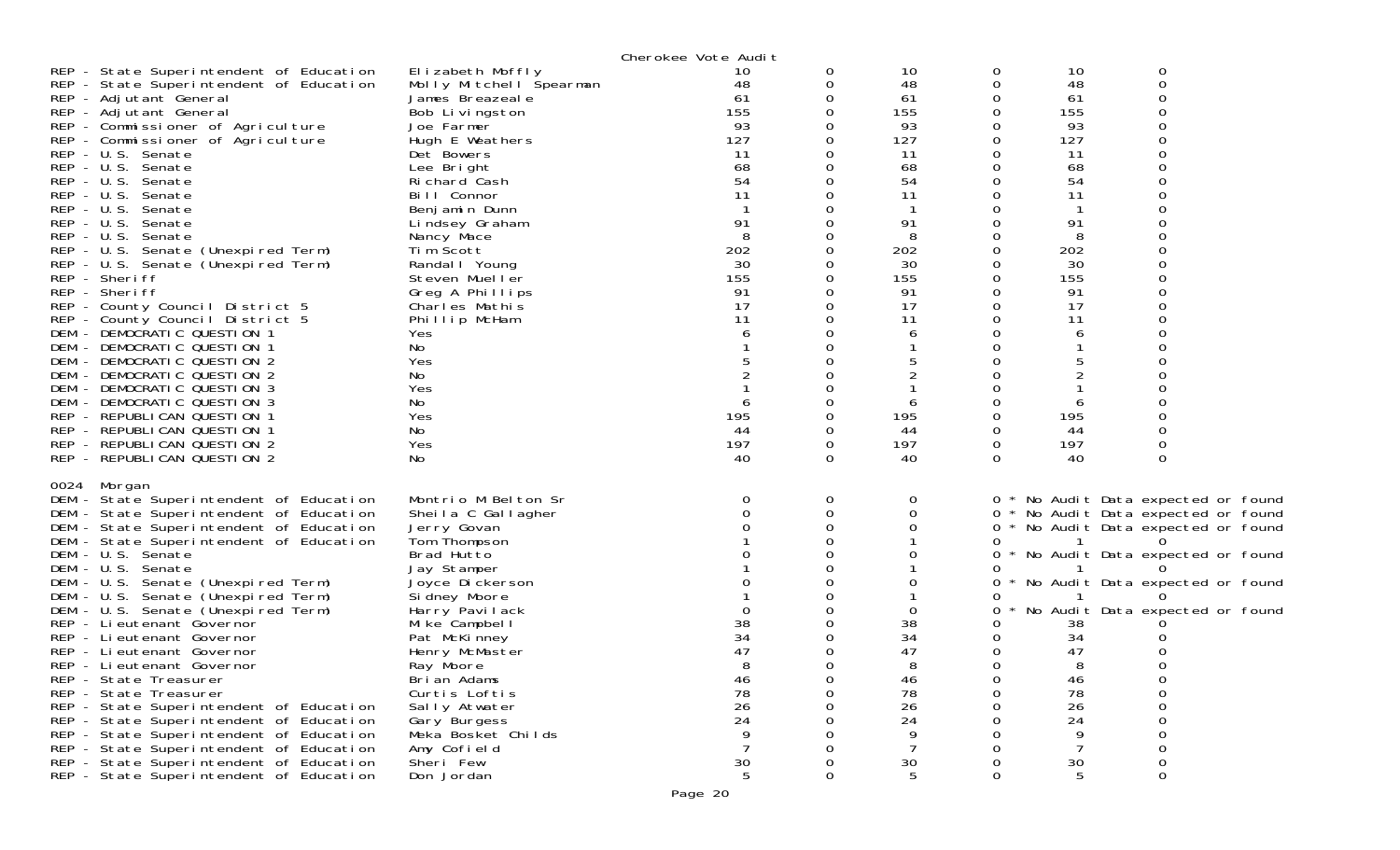|                                                                                                                                                                                                                                                                                                                                                                                                                                                                                                                                                                                                                                                                                                                                                                                                                                                                                        |                                                                                                                                                                                                                                                                                                                                                                                                             | Cherokee Vote Audit                                                                                                  |                                   |                                                                                                                              |                                                                                          |                                                                                                          |                                                                                                                                                                        |  |
|----------------------------------------------------------------------------------------------------------------------------------------------------------------------------------------------------------------------------------------------------------------------------------------------------------------------------------------------------------------------------------------------------------------------------------------------------------------------------------------------------------------------------------------------------------------------------------------------------------------------------------------------------------------------------------------------------------------------------------------------------------------------------------------------------------------------------------------------------------------------------------------|-------------------------------------------------------------------------------------------------------------------------------------------------------------------------------------------------------------------------------------------------------------------------------------------------------------------------------------------------------------------------------------------------------------|----------------------------------------------------------------------------------------------------------------------|-----------------------------------|------------------------------------------------------------------------------------------------------------------------------|------------------------------------------------------------------------------------------|----------------------------------------------------------------------------------------------------------|------------------------------------------------------------------------------------------------------------------------------------------------------------------------|--|
| REP - State Superintendent of Education<br>REP - State Superintendent of Education<br>REP - Adjutant General<br>REP - Adjutant General<br>REP - Commissioner of Agriculture<br>REP - Commissioner of Agriculture<br>REP - U.S. Senate<br>REP - U.S. Senate<br>REP - U.S. Senate<br>$REP - U.S.$<br>Senate<br>REP - U.S. Senate<br>REP - U.S. Senate<br>REP - U.S. Senate<br>REP - U.S. Senate (Unexpired Term)<br>REP - U.S. Senate (Unexpired Term)<br>REP - Sheriff<br>REP - Sheriff<br>DEM - DEMOCRATIC QUESTION 1<br>DEM - DEMOCRATIC QUESTION 1<br>DEM - DEMOCRATIC QUESTION 2<br>DEM - DEMOCRATIC QUESTION 2<br>DEM - DEMOCRATIC QUESTION 3<br>DEM - DEMOCRATIC QUESTION 3<br>REP - REPUBLICAN QUESTION 1<br>REP - REPUBLICAN QUESTION 1<br>REP - REPUBLICAN QUESTION 2<br>REP - REPUBLICAN QUESTION 2                                                                           | Elizabeth Moffly<br>Molly Mitchell Spearman<br>James Breazeale<br>Bob Livingston<br>Joe Farmer<br>Hugh E Weathers<br>Det Bowers<br>Lee Bright<br>Richard Cash<br>Bill Connor<br>Benjamin Dunn<br>Lindsey Graham<br>Nancy Mace<br>Tim Scott<br>Randal   Young<br>Steven Mueller<br>Greg A Phillips<br><b>Yes</b><br>No<br>Yes<br>No<br>Yes<br>No.<br><b>Yes</b><br>No<br>Yes<br>No.                          | 5<br>19<br>28<br>93<br>51<br>75<br>17<br>37<br>14<br>$\Omega$<br>56<br>99<br>29<br>81<br>49<br>105<br>23<br>98<br>30 | 0<br>0<br>0<br>0<br>0<br>$\Omega$ | 5<br>19<br>28<br>93<br>51<br>75<br>17<br>37<br>14<br>5<br>0<br>56<br>4<br>99<br>29<br>81<br>49<br>0<br>105<br>23<br>98<br>30 | 0<br>0<br>$\Omega$<br>0<br>0<br>0<br>0<br>0<br>0<br>0<br>0<br>0<br>0<br>0<br>0<br>0<br>0 | 5<br>19<br>28<br>93<br>51<br>75<br>17<br>37<br>14<br>56<br>99<br>29<br>81<br>49<br>105<br>23<br>98<br>30 | 0<br>0<br>O<br>No Audit Data expected or found<br>No Audit Data expected or found<br>O<br>No Audit Data expected or found<br>No Audit Data expected or found<br>0<br>0 |  |
| 0025<br>Musgrove<br>DEM - State Superintendent of Education<br>DEM - State Superintendent of Education<br>DEM - State Superintendent of Education<br>DEM - State Superintendent of Education<br>DEM - U.S. Senate<br>DEM - U.S. Senate<br>DEM - U.S. Senate (Unexpired Term)<br>DEM - U.S. Senate (Unexpired Term)<br>DEM - U.S. Senate (Unexpired Term)<br>REP - Lieutenant Governor<br>REP - Lieutenant Governor<br>REP - Lieutenant Governor<br>REP - Lieutenant Governor<br>REP - State Treasurer<br>REP - State Treasurer<br>REP - State Superintendent of Education<br>REP - State Superintendent of Education<br>REP - State Superintendent of Education<br>REP - State Superintendent of Education<br>REP - State Superintendent of Education<br>REP - State Superintendent of Education<br>REP - State Superintendent of Education<br>REP - State Superintendent of Education | Montrio M Belton Sr<br>Sheila C Gallagher<br>Jerry Govan<br>Tom Thompson<br>Brad Hutto<br>Jay Stamper<br>Joyce Dickerson<br>Sidney Moore<br>Harry Pavilack<br>Mike Campbel I<br>Pat McKinney<br>Henry McMaster<br>Ray Moore<br>Brian Adams<br>Curtis Loftis<br>Sally Atwater<br>Gary Burgess<br>Meka Bosket Childs<br>Amy Cofield<br>Sheri Few<br>Don Jordan<br>Elizabeth Moffly<br>Molly Mitchell Špearman | 77<br>64<br>121<br>5<br>105<br>156<br>65<br>48<br>18<br>11<br>27<br>16<br>16<br>57                                   | 0<br>0<br>0<br>0<br>0<br>0<br>0   | 3<br>77<br>64<br>121<br>5<br>105<br>156<br>65<br>48<br>18<br>11<br>27<br>16<br>16<br>57                                      | 0<br>0<br>0<br>O<br>0<br>0<br>Ω<br>0<br>0<br>0<br>0<br>0<br>Ω<br>0<br>0                  | 3<br>2<br>77<br>64<br>121<br>5<br>105<br>156<br>65<br>48<br>18<br>11<br>27<br>16<br>16<br>57             | 0<br>O<br>∩<br>0<br>0<br>0<br>0<br>0<br>0<br>0<br>0                                                                                                                    |  |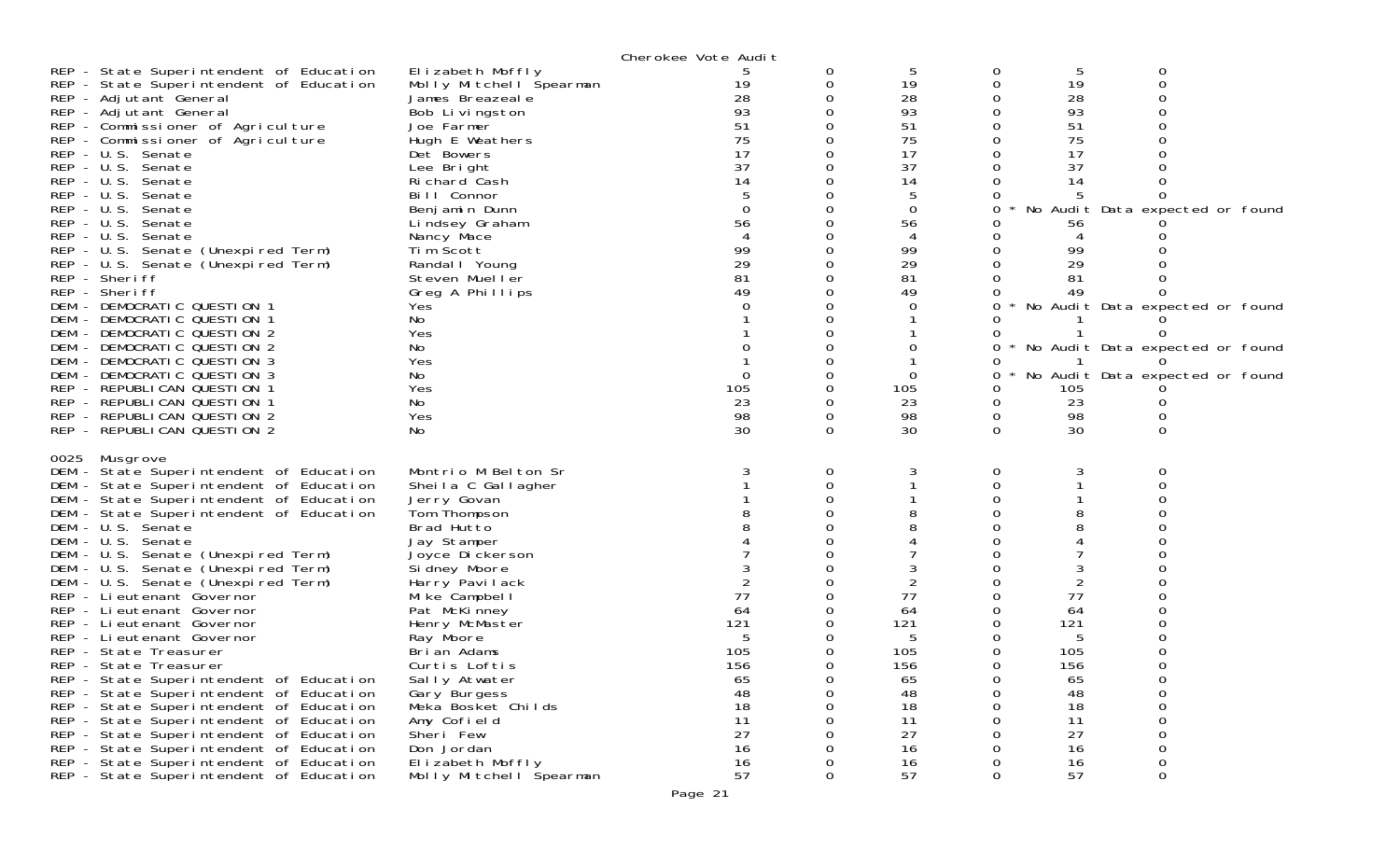|                                                                                                                                                                                                                                                                                                                                                                                                                                                                                                                                                                                                                                                                                                                                                                                                                                                                                                                                 |                                                                                                                                                                                                                                                                                                                                                                                                                  | Cherokee Vote Audit                                                                                                                        |                                                                                        |                                                                                                                                                           |                                                                      |                                                                                                                                                      |                                                                                                                                                                                                                                                     |  |
|---------------------------------------------------------------------------------------------------------------------------------------------------------------------------------------------------------------------------------------------------------------------------------------------------------------------------------------------------------------------------------------------------------------------------------------------------------------------------------------------------------------------------------------------------------------------------------------------------------------------------------------------------------------------------------------------------------------------------------------------------------------------------------------------------------------------------------------------------------------------------------------------------------------------------------|------------------------------------------------------------------------------------------------------------------------------------------------------------------------------------------------------------------------------------------------------------------------------------------------------------------------------------------------------------------------------------------------------------------|--------------------------------------------------------------------------------------------------------------------------------------------|----------------------------------------------------------------------------------------|-----------------------------------------------------------------------------------------------------------------------------------------------------------|----------------------------------------------------------------------|------------------------------------------------------------------------------------------------------------------------------------------------------|-----------------------------------------------------------------------------------------------------------------------------------------------------------------------------------------------------------------------------------------------------|--|
| REP - Adjutant General<br>REP - Adjutant General<br>REP - Commissioner of Agriculture<br>REP - Commissioner of Agriculture<br>REP - U.S. Senate<br>REP - U.S. Senate<br>REP - U.S. Senate<br>REP - U.S. Senate<br>REP - U.S. Senate<br>REP - U.S. Senate<br>REP - U.S. Senate<br>REP - U.S. Senate (Unexpired Term)<br>REP - U.S. Senate (Unexpired Term)<br>REP - Sheriff<br>REP - Sheriff<br>REP - County Council District 5<br>REP - County Council District 5<br>DEM - DEMOCRATIC QUESTION 1<br>DEM - DEMOCRATIC QUESTION 1<br>DEM - DEMOCRATIC QUESTION 2<br>DEM - DEMOCRATIC QUESTION 2<br>DEM - DEMOCRATIC QUESTION 3<br>DEM - DEMOCRATIC QUESTION 3<br>REP - REPUBLICAN QUESTION 1<br>REP - REPUBLICAN QUESTION 1<br>REP - REPUBLICAN QUESTION 2                                                                                                                                                                        | James Breazeale<br>Bob Livingston<br>Joe Farmer<br>Hugh E Weathers<br>Det Bowers<br>Lee Bright<br>Richard Cash<br>Bill Connor<br>Benjamin Dunn<br>Lindsey Graham<br>Nancy Mace<br>Tim Scott<br>Randal I Young<br>Steven Mueller<br>Greg A Phillips<br>Charles Mathis<br>Phillip McHam<br>Yes<br>No<br>Yes<br>No<br>Yes<br>No.<br>Yes<br>No<br>Yes                                                                | 65<br>185<br>96<br>163<br>20<br>54<br>24<br>3<br>159<br>9<br>218<br>41<br>188<br>88<br>64<br>32<br>10<br>5<br>12<br>235<br>32<br>218<br>48 | 0<br>0<br>0<br>0<br>Ω<br>0<br>0<br>Ω<br>0<br>0<br>O<br>0<br>Ω<br>Ω<br>0<br>0<br>0<br>0 | 65<br>185<br>96<br>163<br>20<br>54<br>24<br>2<br>3<br>159<br>9<br>218<br>41<br>188<br>88<br>64<br>32<br>10<br>3<br>8<br>5<br>12<br>235<br>32<br>218<br>48 | 0<br>0<br>0<br>0<br>0<br>O<br>0<br>0<br>0<br>$\Omega$                | 65<br>185<br>96<br>163<br>20<br>54<br>24<br>2<br>3<br>159<br>-9<br>218<br>41<br>188<br>88<br>64<br>32<br>10<br>3<br>8<br>5<br>12<br>235<br>32<br>218 | 0<br>$\Omega$<br>$\mathbf 0$                                                                                                                                                                                                                        |  |
| REP - REPUBLICAN QUESTION 2<br>99/Cherokee Falls<br>0026<br>DEM - State Superintendent of Education<br>DEM - State Superintendent of Education<br>DEM - State Superintendent of Education<br>DEM - State Superintendent of Education<br>DEM - U.S. Senate<br>DEM - U.S. Senate<br>DEM - U.S. Senate (Unexpired Term)<br>DEM - U.S. Senate (Unexpired Term)<br>DEM - U.S. Senate (Unexpired Term)<br>REP - Lieutenant Governor<br>REP - Lieutenant Governor<br>REP - Li eutenant Governor<br>REP - Lieutenant Governor<br>REP - State Treasurer<br>REP - State Treasurer<br>REP - State Superintendent of Education<br>REP - State Superintendent of Education<br>REP - State Superintendent of Education<br>REP - State Superintendent of Education<br>REP - State Superintendent of Education<br>REP - State Superintendent of Education<br>REP - State Superintendent of Education<br>REP - State Superintendent of Education | No<br>Montrio M Belton Sr<br>Sheila C Gallagher<br>Jerry Govan<br>Tom Thompson<br>Brad Hutto<br>Jay Stamper<br>Joyce Dickerson<br>Sidney Moore<br>Harry Pavilack<br>Mike Campbell<br>Pat McKinney<br>Henry McMaster<br>Ray Moore<br>Brian Adams<br>Curtis Loftis<br>Sally Atwater<br>Gary Burgess<br>Meka Bosket Childs<br>Amy Cofield<br>Sheri Few<br>Don Jordan<br>Elizabeth Moffly<br>Molly Mitchell Spearman | 43<br>46<br>95<br>6<br>77<br>105<br>59<br>42<br>6<br>15<br>9<br>16<br>9<br>27                                                              | 0<br>0<br>0<br>0<br>O<br>∩<br>0<br>0<br>Ω<br>0<br>0                                    | 0<br>0<br>2<br>0<br>0<br>43<br>46<br>95<br>6<br>77<br>105<br>59<br>42<br>6<br>15<br>9<br>16<br>9<br>27                                                    | $\sigma$<br>0<br>0<br>$\mathbf 0$<br>0<br>0<br>0<br>0<br>$\mathbf 0$ | 48<br>43<br>46<br>95<br>6<br>77<br>105<br>59<br>42<br>6<br>15<br>9<br>16<br>9<br>27                                                                  | * No Audit Data expected or found<br>No Audit Data expected or found<br>No Audit Data expected or found<br>No Audit Data expected or found<br>$\mathbf 0$<br>0<br>$\Omega$<br>$\mathsf{C}$<br>$\mathbf 0$<br>$\Omega$<br>$\mathbf 0$<br>$\mathbf 0$ |  |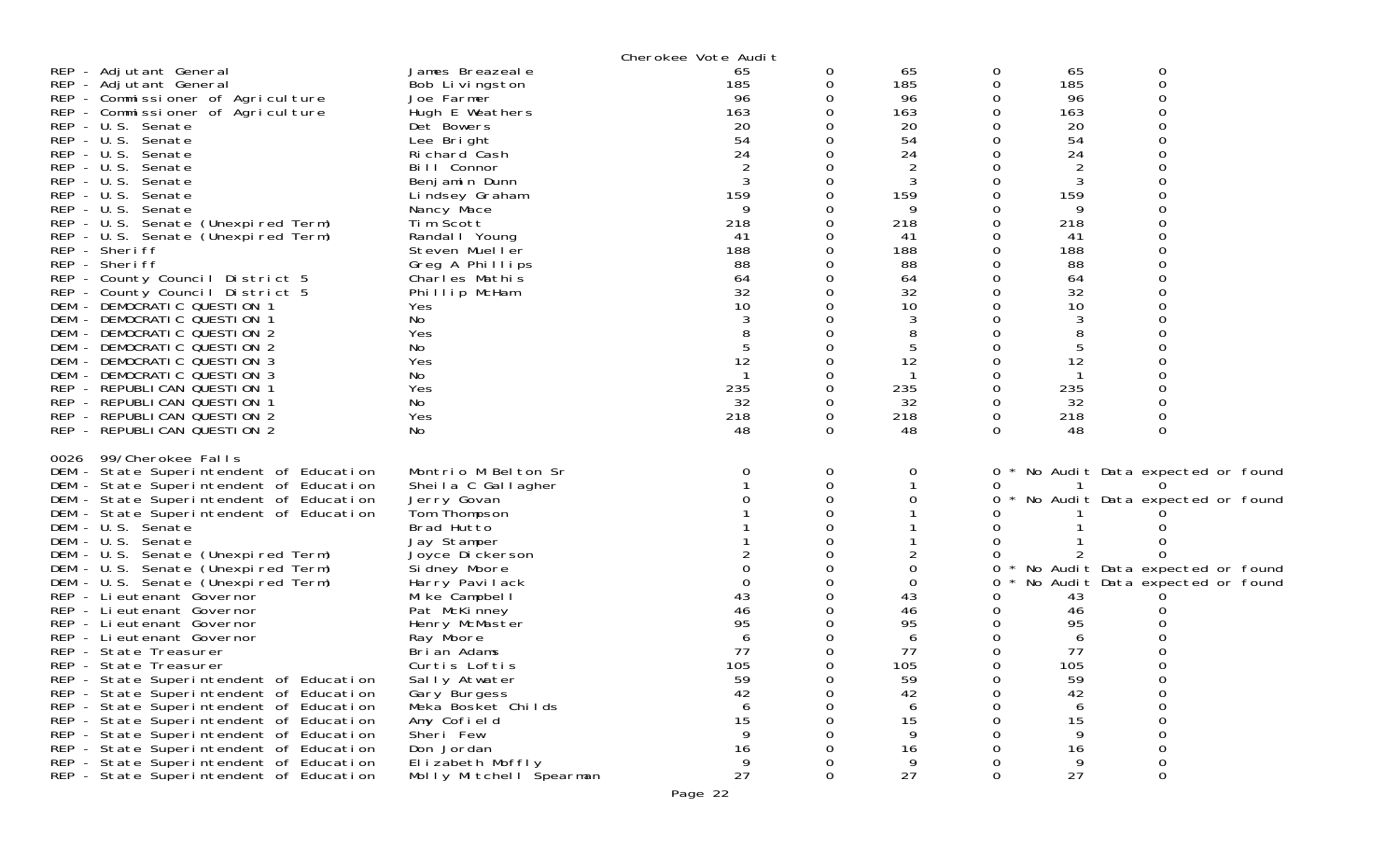|                                                                                                                                                                                                                                                                                                                                                                                                                                                                                                                                                                                                                                                                                                                                                                                                                                                                                                                                                                                  |                                                                                                                                                                                                                                                                                                                                                                                                                                                          | Cherokee Vote Audit                                                                                            |                    |                                                                                                                                    |                                                                                                    |                                                                                                                |                                                                                                  |  |
|----------------------------------------------------------------------------------------------------------------------------------------------------------------------------------------------------------------------------------------------------------------------------------------------------------------------------------------------------------------------------------------------------------------------------------------------------------------------------------------------------------------------------------------------------------------------------------------------------------------------------------------------------------------------------------------------------------------------------------------------------------------------------------------------------------------------------------------------------------------------------------------------------------------------------------------------------------------------------------|----------------------------------------------------------------------------------------------------------------------------------------------------------------------------------------------------------------------------------------------------------------------------------------------------------------------------------------------------------------------------------------------------------------------------------------------------------|----------------------------------------------------------------------------------------------------------------|--------------------|------------------------------------------------------------------------------------------------------------------------------------|----------------------------------------------------------------------------------------------------|----------------------------------------------------------------------------------------------------------------|--------------------------------------------------------------------------------------------------|--|
| REP - Adjutant General<br>REP - Adjutant General<br>REP - Commissioner of Agriculture<br>REP - Commissioner of Agriculture<br>REP - U.S. Senate<br>REP - U.S. Senate<br>REP - U.S. Senate<br>REP - U.S. Senate<br>REP - U.S. Senate<br>$REP - U.S.$<br>Senate<br>REP - U.S. Senate<br>REP - U.S. Senate (Unexpired Term)<br>REP - U.S. Senate (Unexpired Term)<br>REP - Sheriff<br>REP - Sheriff<br>DEM - DEMOCRATIC QUESTION 1<br>DEM - DEMOCRATIC QUESTION 1<br>DEM - DEMOCRATIC QUESTION 2<br>DEM - DEMOCRATIC QUESTION 2<br>DEM - DEMOCRATIC QUESTION 3<br>DEM - DEMOCRATIC QUESTION 3<br>REP - REPUBLICAN QUESTION 1<br>REP - REPUBLICAN QUESTION 1<br>REP - REPUBLICAN QUESTION 2                                                                                                                                                                                                                                                                                          | James Breazeale<br>Bob Livingston<br>Joe Farmer<br>Hugh E Weathers<br>Det Bowers<br>Lee Bright<br>Richard Cash<br>Bill Connor<br>Benjamin Dunn<br>Lindsey Graham<br>Nancy Mace<br>Tim Scott<br>Randal I Young<br>Steven Mueller<br>Greg A Phillips<br>Yes<br>No<br>Yes<br>No<br>Yes<br>No<br>Yes<br>No.<br>Yes                                                                                                                                           | 42<br>139<br>74<br>109<br>11<br>19<br>26<br>4<br>124<br>159<br>28<br>139<br>56<br>$\Omega$<br>167<br>21<br>151 | 0<br>0<br>0        | 42<br>139<br>74<br>109<br>11<br>19<br>26<br>2<br>124<br>5<br>159<br>28<br>139<br>56<br>2<br>0<br>2<br>$\Omega$<br>167<br>21<br>151 | 0<br>0<br>0<br>0<br>Ω<br>0<br>0<br>0<br>Ω<br>0<br>0<br>0<br>0<br>O<br>0<br>0<br>0<br>0             | 42<br>139<br>74<br>109<br>11<br>19<br>26<br>124<br>5<br>159<br>28<br>139<br>56<br>167<br>-21<br>151            | 0<br>0<br>0<br>O<br>No Audit Data expected or found<br>No Audit Data expected or found<br>0      |  |
| REP - REPUBLICAN QUESTION 2<br>0027<br>Pleasant Grove<br>DEM - State Superintendent of Education<br>DEM - State Superintendent of Education<br>DEM - State Superintendent of Education<br>DEM - State Superintendent of Education<br>DEM - U.S. Senate<br>DEM - U.S. Senate<br>DEM - U.S. Senate (Unexpired Term)<br>DEM - U.S. Senate (Unexpired Term)<br>DEM - U.S. Senate (Unexpired Term)<br>REP - Li eutenant Governor<br>REP - Lieutenant Governor<br>REP - Lieutenant Governor<br>REP - Lieutenant Governor<br>REP - State Treasurer<br>REP - State Treasurer<br>REP - State Superintendent of Education<br>REP - State Superintendent of Education<br>REP - State Superintendent of Education<br>REP - State Superintendent of Education<br>REP - State Superintendent of Education<br>REP - State Superintendent of Education<br>REP - State Superintendent of Education<br>REP - State Superintendent of Education<br>REP - Adjutant General<br>REP - Adjutant General | No<br>Montrio M Belton Sr<br>Sheila C Gallagher<br>Jerry Govan<br>Tom Thompson<br>Brad Hutto<br>Jay Stamper<br>Joyce Dickerson<br>Si dney Moore<br>Harry Pavilack<br>Mi ke Campbel I<br>Pat McKinney<br>Henry McMaster<br>Ray Moore<br>Brian Adams<br>Curtis Loftis<br>Sally Atwater<br>Gary Burgess<br>Meka Bosket Childs<br>Amy Cofield<br>Sheri Few<br>Don Jordan<br>Elizabeth Moffly<br>Molly Mitchell Spearman<br>James Breazeale<br>Bob Livingston | 35<br>35<br>31<br>76<br>63<br>79<br>24<br>31<br>3<br>21<br>11<br>8<br>37<br>35<br>102                          | $\Omega$<br>0<br>0 | 35<br>5<br>5<br>0<br>35<br>31<br>76<br>9<br>63<br>79<br>24<br>31<br>3<br>5<br>21<br>11<br>8<br>37<br>35<br>102                     | $\Omega$<br>0<br>0<br>Ω<br>Ω<br>Ω<br>O<br>0<br>Ω<br>0<br>0<br>0<br>0<br>0<br>0<br>0<br>0<br>Ω<br>0 | 35<br>5<br>5<br>5<br>35<br>31<br>76<br>9<br>63<br>79<br>24<br>31<br>3<br>5<br>21<br>11<br>8<br>37<br>35<br>102 | 0<br>0<br>U<br>O<br>No Audit Data expected or found<br>O<br>0<br>0<br>0<br>0<br>0<br>0<br>0<br>0 |  |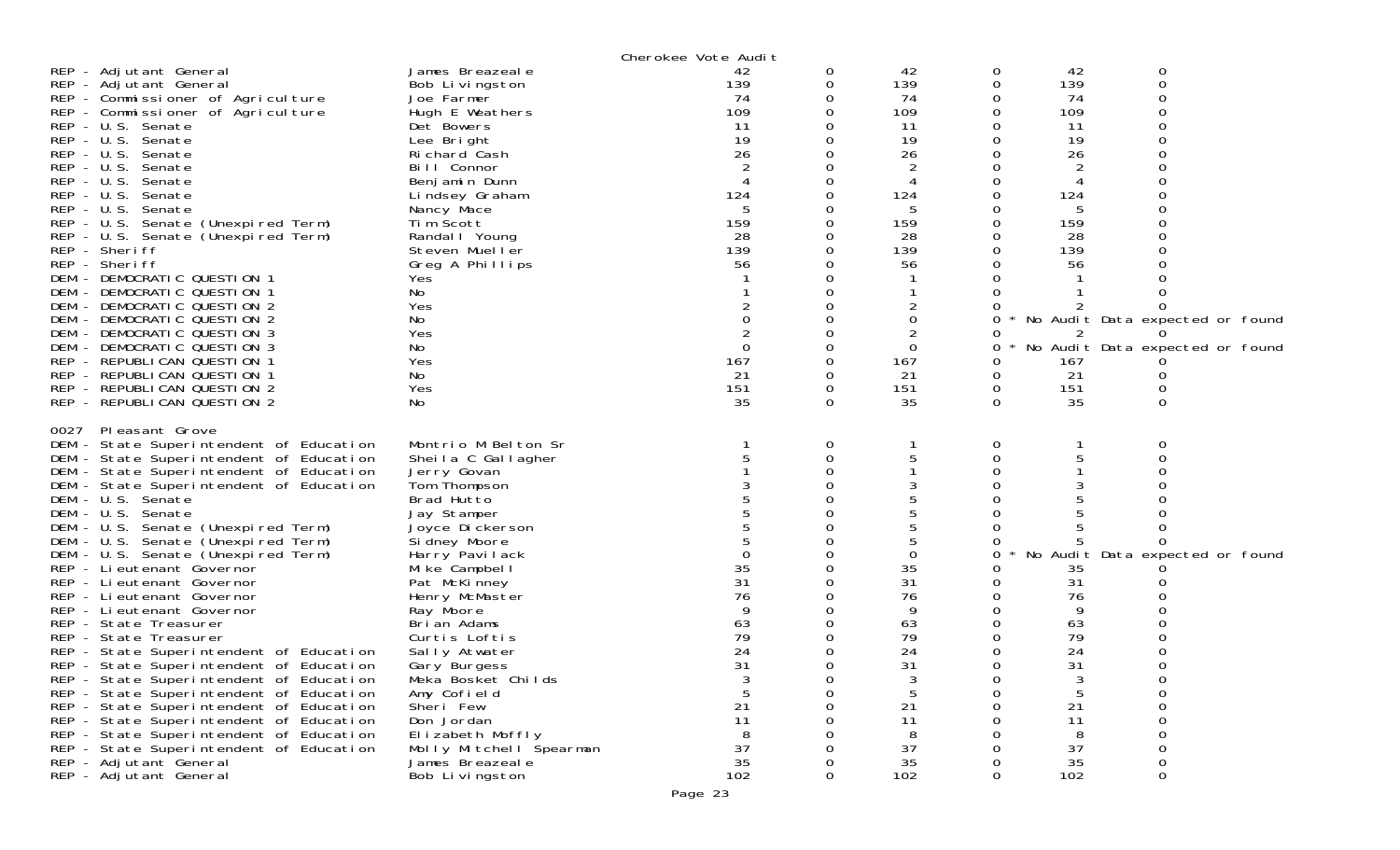|                                                                                                                                                                                                                                                                                                                                                                                                                                                                                                                                                                                                                                                                                                                                                                                                                                                                                                                                                                                                                               |                                                                                                                                                                                                                                                                                                                                                                                                                                                                                   | Cherokee Vote Audit                                                                                        |             |                                                                                                               |        |                                                                                                      |                                                                         |
|-------------------------------------------------------------------------------------------------------------------------------------------------------------------------------------------------------------------------------------------------------------------------------------------------------------------------------------------------------------------------------------------------------------------------------------------------------------------------------------------------------------------------------------------------------------------------------------------------------------------------------------------------------------------------------------------------------------------------------------------------------------------------------------------------------------------------------------------------------------------------------------------------------------------------------------------------------------------------------------------------------------------------------|-----------------------------------------------------------------------------------------------------------------------------------------------------------------------------------------------------------------------------------------------------------------------------------------------------------------------------------------------------------------------------------------------------------------------------------------------------------------------------------|------------------------------------------------------------------------------------------------------------|-------------|---------------------------------------------------------------------------------------------------------------|--------|------------------------------------------------------------------------------------------------------|-------------------------------------------------------------------------|
| REP - Commissioner of Agriculture<br>REP - Commissioner of Agriculture<br>REP - U.S. Senate<br>REP - U.S. Senate<br>$REP - U.S.$<br>Senate<br>$REP - U.S.$<br>Senate<br>REP - U.S. Senate<br>$REP - U.S.$<br>Senate<br>REP - U.S. Senate<br>REP - U.S. Senate (Unexpired Term)<br>REP - U.S. Senate (Unexpired Term)<br>REP - Sheriff<br>REP - Sheriff<br>DEM - DEMOCRATIC QUESTION 1<br>DEM - DEMOCRATIC QUESTION 1<br>DEM - DEMOCRATIC QUESTION 2<br>DEM - DEMOCRATIC QUESTION 2<br>DEM - DEMOCRATIC QUESTION 3<br>DEM - DEMOCRATIC QUESTION 3<br>REP - REPUBLICAN QUESTION 1<br>REP - REPUBLICAN QUESTION 1<br>REP - REPUBLICAN QUESTION 2<br>REP - REPUBLICAN QUESTION 2                                                                                                                                                                                                                                                                                                                                                  | Joe Farmer<br>Hugh E Weathers<br>Det Bowers<br>Lee Bright<br>Richard Cash<br>Bill Connor<br>Benjamin Dunn<br>Lindsey Graham<br>Nancy Mace<br>Tim Scott<br>Randal I Young<br>Steven Mueller<br>Greg A Phillips<br>Yes<br>No<br>Yes<br>No<br>Yes<br>No<br>Yes<br>No<br>Yes<br>No                                                                                                                                                                                                    | 61<br>80<br>31<br>21<br>$\Omega$<br>86<br>12<br>132<br>18<br>96<br>73<br>11<br>2<br>134<br>18<br>131<br>25 | 0<br>0<br>0 | 61<br>80<br>31<br>21<br>0<br>86<br>12<br>132<br>18<br>96<br>73<br>9<br>11<br>0<br>2<br>134<br>18<br>131<br>25 | 0<br>0 | 61<br>80<br>31<br>21<br>86<br>12<br>132<br>18<br>96<br>73<br>11<br>2<br>134<br>18<br>131<br>25       | 0<br>No Audit Data expected or found<br>No Audit Data expected or found |
| Pleasant Meadows<br>0028<br>DEM - State Superintendent of Education<br>DEM - State Superintendent of Education<br>DEM - State Superintendent of Education<br>DEM - State Superintendent of Education<br>DEM - U.S. Senate<br>DEM - U.S. Senate<br>DEM - U.S. Senate (Unexpired Term)<br>DEM - U.S. Senate (Unexpired Term)<br>DEM - U.S. Senate (Unexpired Term)<br>REP - Li eutenant Governor<br>REP - Lieutenant Governor<br>REP - Lieutenant Governor<br>REP - Lieutenant Governor<br>REP - State Treasurer<br>REP - State Treasurer<br>REP - State Superintendent of Education<br>REP - State Superintendent of Education<br>REP - State Superintendent of Education<br>REP - State Superintendent of Education<br>REP - State Superintendent of Education<br>REP - State Superintendent of Education<br>REP - State Superintendent of Education<br>REP - State Superintendent of Education<br>REP - Adjutant General<br>REP - Adjutant General<br>REP - Commissioner of Agriculture<br>REP - Commissioner of Agriculture | Montrio M Belton Sr<br>Sheila C Gallagher<br>Jerry Govan<br>Tom Thompson<br>Brad Hutto<br>Jay Stamper<br>Joyce Dickerson<br>Sidney Moore<br>Harry Pavilack<br>Mike Campbell<br>Pat McKinney<br>Henry McMaster<br>Ray Moore<br>Brian Adams<br>Curtis Loftis<br>Sally Atwater<br>Gary Burgess<br>Meka Bosket Childs<br>Amy Cofield<br>Sheri Few<br>Don Jordan<br>Elizabeth Moffly<br>Molly Mitchell Spearman<br>James Breazeal e<br>Bob Livingston<br>Joe Farmer<br>Hugh E Weathers | 26<br>17<br>27<br>3<br>29<br>42<br>16<br>15<br>13<br>15<br>23<br>45<br>23<br>47                            | 0<br>0      | 3<br>2<br>0<br>11<br>26<br>17<br>27<br>3<br>29<br>42<br>16<br>15<br>13<br>3<br>15<br>23<br>45<br>23<br>47     | 0      | 3<br>11<br>8<br>26<br>17<br>27<br>3<br>29<br>42<br>16<br>15<br>13<br>3<br>15<br>23<br>45<br>23<br>47 | 0<br>No Audit Data expected or found                                    |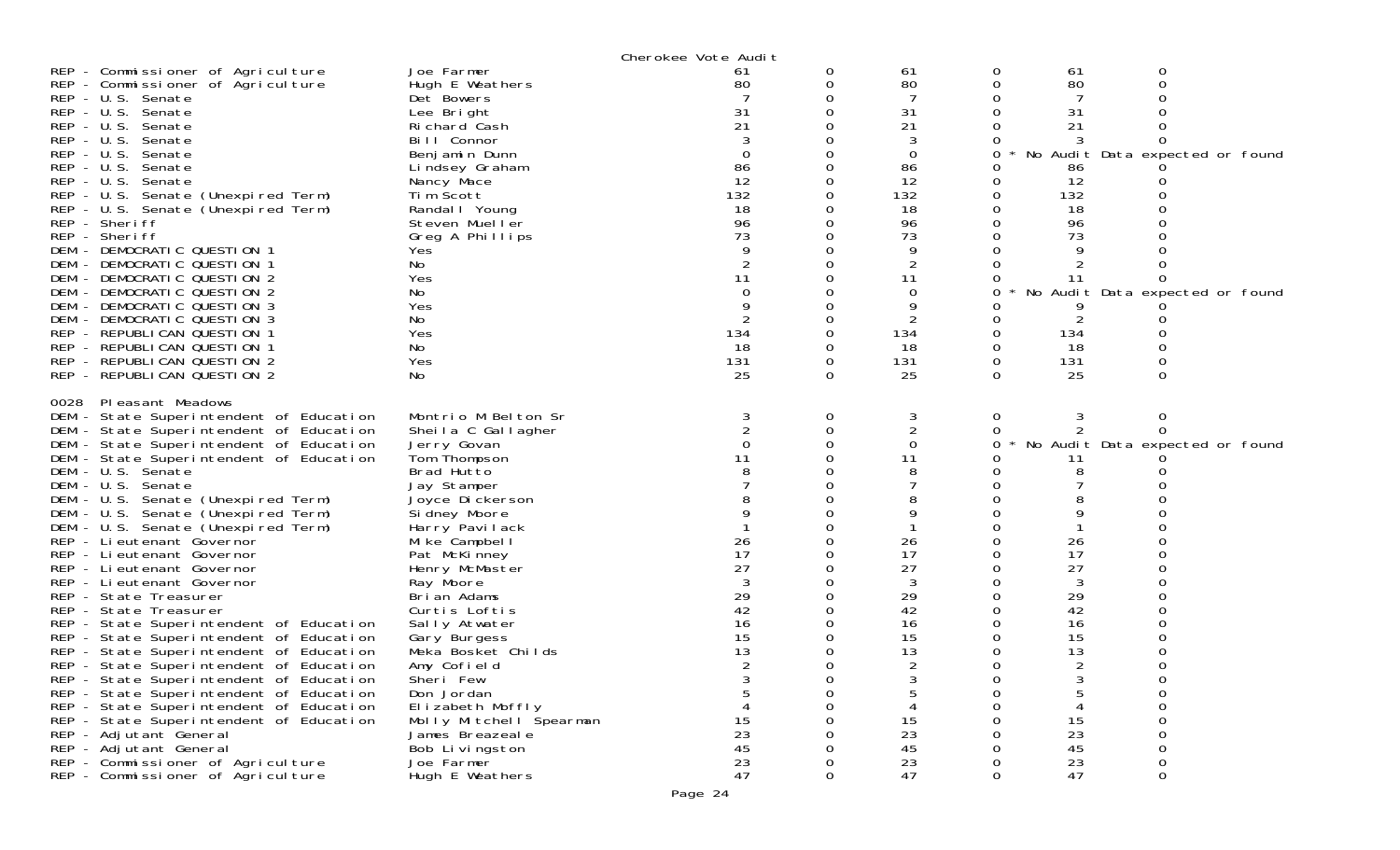|                                                                                                                                                                                                                                                                                                                                                                                                                                                                                                                                                                                                                                                                                                                                                                                                                                                                                                                                                                                                                                                                 |                                                                                                                                                                                                                                                                                                                                                                                                                                                                                                                | Cherokee Vote Audit                                                                                                                       |                                                                                                                      |                                                                                                                                                                    |                                                                                     |                                                                                                                       |                                                                                                                                                                                                                                                                                                                                                                                                                   |  |
|-----------------------------------------------------------------------------------------------------------------------------------------------------------------------------------------------------------------------------------------------------------------------------------------------------------------------------------------------------------------------------------------------------------------------------------------------------------------------------------------------------------------------------------------------------------------------------------------------------------------------------------------------------------------------------------------------------------------------------------------------------------------------------------------------------------------------------------------------------------------------------------------------------------------------------------------------------------------------------------------------------------------------------------------------------------------|----------------------------------------------------------------------------------------------------------------------------------------------------------------------------------------------------------------------------------------------------------------------------------------------------------------------------------------------------------------------------------------------------------------------------------------------------------------------------------------------------------------|-------------------------------------------------------------------------------------------------------------------------------------------|----------------------------------------------------------------------------------------------------------------------|--------------------------------------------------------------------------------------------------------------------------------------------------------------------|-------------------------------------------------------------------------------------|-----------------------------------------------------------------------------------------------------------------------|-------------------------------------------------------------------------------------------------------------------------------------------------------------------------------------------------------------------------------------------------------------------------------------------------------------------------------------------------------------------------------------------------------------------|--|
| $REP - U.S.$<br>Senate<br>$REP - U.S.$<br>Senate<br>$REP - U.S.$<br>Senate<br>REP - U.S. Senate<br>REP - U.S. Senate<br>REP - U.S. Senate<br>REP - U.S. Senate<br>REP - U.S. Senate (Unexpired Term)<br>REP - U.S. Senate (Unexpired Term)<br>REP - Sheriff<br>REP - Sheriff<br>DEM - DEMOCRATIC QUESTION 1<br>DEM - DEMOCRATIC QUESTION 1<br>DEM - DEMOCRATIC QUESTION 2<br>DEM - DEMOCRATIC QUESTION 2<br>DEM - DEMOCRATIC QUESTION 3<br>DEM - DEMOCRATIC QUESTION 3<br>REP - REPUBLICAN QUESTION 1<br>REP - REPUBLICAN QUESTION 1<br>REP - REPUBLICAN QUESTION 2<br>REP - REPUBLICAN QUESTION 2                                                                                                                                                                                                                                                                                                                                                                                                                                                              | Det Bowers<br>Lee Bright<br>Richard Cash<br>Bill Connor<br>Benjamin Dunn<br>Lindsey Graham<br>Nancy Mace<br>Tim Scott<br>Randal   Young<br>Steven Mueller<br>Greg A Phillips<br>Yes<br>No<br>Yes<br>No<br>Yes<br>No<br>Yes<br>No<br>Yes<br>No                                                                                                                                                                                                                                                                  | 6<br>16<br>12<br>30<br>10<br>61<br>14<br>57<br>31<br>11<br>11<br>63<br>15<br>57<br>20                                                     | 0<br>0<br>0<br>Ω<br>Ω<br>0<br>Ω<br>0<br>0<br>Ω<br>O<br>0<br>0<br>O<br>0<br>Ω<br>Ω<br>0<br>0<br>0<br>$\Omega$         | 6<br>16<br>12<br>$\overline{2}$<br>30<br>10<br>61<br>14<br>57<br>31<br>8<br>7<br>11<br>4<br>11<br>4<br>63<br>15<br>57<br>20                                        | 0<br>0<br>0<br>O<br>∩<br>O<br>O<br>0<br>0<br>0<br>O<br>0<br>0<br>0                  | 6<br>16<br>12<br>2<br>30<br>10<br>61<br>14<br>57<br>31<br>8<br>7<br>11<br>4<br>11<br>4<br>63<br>15<br>57<br>20        | $\mathbf 0$<br>$\Omega$<br>$\Omega$                                                                                                                                                                                                                                                                                                                                                                               |  |
| 0030 Timber Ridge<br>DEM - State Superintendent of Education<br>DEM - State Superintendent of Education<br>DEM - State Superintendent of Education<br>DEM - State Superintendent of Education<br>DEM - U.S. Senate<br>DEM - U.S. Senate<br>DEM - U.S. Senate (Unexpired Term)<br>DEM - U.S. Senate (Unexpired Term)<br>DEM - U.S. Senate (Unexpired Term)<br>REP - Lieutenant Governor<br>REP - Lieutenant Governor<br>REP - Lieutenant Governor<br>REP - Lieutenant Governor<br>REP - State Treasurer<br>REP - State Treasurer<br>REP - State Superintendent of Education<br>REP - State Superintendent of Education<br>REP - State Superintendent of Education<br>REP - State Superintendent of Education<br>REP - State Superintendent of Education<br>REP - State Superintendent of Education<br>REP - State Superintendent of Education<br>REP - State Superintendent of Education<br>REP - Adjutant General<br>REP - Adjutant General<br>REP - Commissioner of Agriculture<br>REP - Commissioner of Agriculture<br>REP - U.S. Senate<br>REP - U.S. Senate | Montrio M Belton Sr<br>Sheila C Gallagher<br>Jerry Govan<br>Tom Thompson<br>Brad Hutto<br>Jay Stamper<br>Joyce Dickerson<br>Si dney Moore<br>Harry Pavilack<br>Mike Campbel I<br>Pat McKinney<br>Henry McMaster<br>Ray Moore<br>Brian Adams<br>Curtis Loftis<br>Sally Atwater<br>Gary Burgess<br>Meka Bosket Childs<br>Amy Cofield<br>Sheri Few<br>Don Jordan<br>Elizabeth Moffly<br>Molly Mitchell Spearman<br>James Breazeale<br>Bob Livingston<br>Joe Farmer<br>Hugh E Weathers<br>Det Bowers<br>Lee Bright | 0<br>0<br>0<br>0<br>0<br>59<br>37<br>96<br>9<br>87<br>105<br>45<br>38<br>14<br>27<br>11<br>10<br>39<br>56<br>130<br>80<br>114<br>23<br>53 | 0<br>0<br>0<br>0<br>0<br>O<br>0<br>0<br>0<br>0<br>0<br>0<br>0<br>0<br>0<br>0<br>0<br>0<br>0<br>0<br>0<br>0<br>0<br>0 | 0<br>0<br>0<br>0<br>Ω<br>Ω<br>0<br>0<br>0<br>59<br>37<br>96<br>9<br>87<br>105<br>45<br>38<br>3<br>14<br>27<br>11<br>10<br>39<br>56<br>130<br>80<br>114<br>23<br>53 | 0<br>0<br>0<br>0<br>O<br>0<br>0<br>0<br>0<br>0<br>0<br>0<br>$\Omega$<br>0<br>0<br>0 | 59<br>37<br>96<br>9<br>87<br>105<br>45<br>38<br>3<br>14<br>27<br>11<br>10<br>39<br>56<br>130<br>80<br>114<br>23<br>53 | 0 * No Audit Data expected or found<br>* No Audit Data expected or found<br>0 * No Audit Data expected or found<br>0 * No Audit Data expected or found<br>* No Audit Data expected or found<br>0 * No Audit Data expected or found<br>0 * No Audit Data expected or found<br>* No Audit Data expected or found<br>* No Audit Data expected or found<br>$\boldsymbol{0}$<br>0<br>$\Omega$<br>∩<br>0<br>$\mathbf 0$ |  |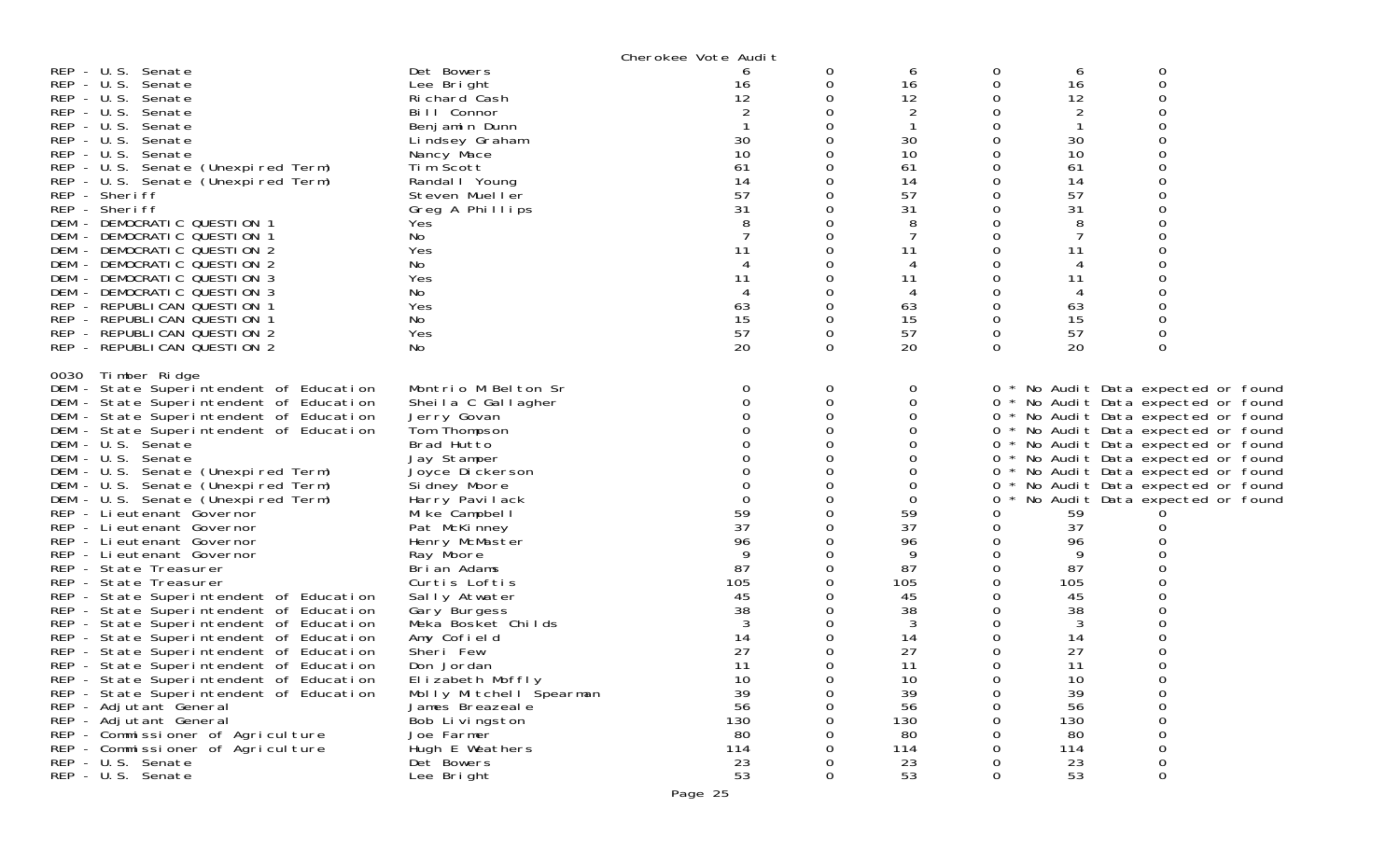|                                                                                                                                                                                                                                                                                                                                                                                                                                                                                                                                                                                                                                                                                                                                                                                                                                                                                                                                                                                                                                                                     |                                                                                                                                                                                                                                                                                                                                                                                                                                                                                                                 | Cherokee Vote Audit                                                                                                     |                              |                                                                                                                              |                       |                                                                                                                         |                                                              |  |
|---------------------------------------------------------------------------------------------------------------------------------------------------------------------------------------------------------------------------------------------------------------------------------------------------------------------------------------------------------------------------------------------------------------------------------------------------------------------------------------------------------------------------------------------------------------------------------------------------------------------------------------------------------------------------------------------------------------------------------------------------------------------------------------------------------------------------------------------------------------------------------------------------------------------------------------------------------------------------------------------------------------------------------------------------------------------|-----------------------------------------------------------------------------------------------------------------------------------------------------------------------------------------------------------------------------------------------------------------------------------------------------------------------------------------------------------------------------------------------------------------------------------------------------------------------------------------------------------------|-------------------------------------------------------------------------------------------------------------------------|------------------------------|------------------------------------------------------------------------------------------------------------------------------|-----------------------|-------------------------------------------------------------------------------------------------------------------------|--------------------------------------------------------------|--|
| REP - U.S. Senate<br>$REP - U.S.$<br>Senate<br>REP - U.S. Senate<br>REP - U.S. Senate<br>$REP - U.S.$<br>Senate<br>REP - U.S. Senate (Unexpired Term)<br>REP - U.S. Senate (Unexpired Term)<br>REP - Sheriff<br>REP - Sheriff<br>REP - County Council District 5<br>REP - County Council District 5<br>DEM - DEMOCRATIC QUESTION 1<br>DEM - DEMOCRATIC QUESTION 1<br>DEM - DEMOCRATIC QUESTION 2<br>DEM - DEMOCRATIC QUESTION 2<br>DEM - DEMOCRATIC QUESTION 3<br>DEM - DEMOCRATIC QUESTION 3<br>REP - REPUBLICAN QUESTION 1<br>REP - REPUBLICAN QUESTION 1<br>REP - REPUBLICAN QUESTION 2<br>REP - REPUBLICAN QUESTION 2                                                                                                                                                                                                                                                                                                                                                                                                                                           | Richard Cash<br>Bill Connor<br>Benjamin Dunn<br>Lindsey Graham<br>Nancy Mace<br>Tim Scott<br>Randal I Young<br>Steven Mueller<br>Greg A Phillips<br>Charles Mathis<br>Phillip McHam<br><b>Yes</b><br>No<br>Yes<br>No<br>Yes<br>No<br>Yes<br>No<br>Yes<br>No                                                                                                                                                                                                                                                     | 25<br>10<br>80<br>12<br>161<br>40<br>107<br>98<br>109<br>51<br>175<br>26<br>164<br>39                                   | 0<br>0<br>0<br>0<br>$\Omega$ | 25<br>10<br>80<br>12<br>161<br>40<br>107<br>98<br>109<br>51<br>175<br>26<br>164<br>39                                        | 0<br>0<br>0<br>0<br>0 | 25<br>10<br>80<br>12<br>161<br>40<br>107<br>98<br>109<br>-51<br>175<br>26<br>164<br>39                                  | 0<br>$\Omega$<br>No Audit Data expected or found<br>$\Omega$ |  |
| White Plains<br>0031<br>DEM - State Superintendent of Education<br>DEM - State Superintendent of Education<br>DEM - State Superintendent of Education<br>DEM - State Superintendent of Education<br>DEM - U.S. Senate<br>DEM - U.S. Senate<br>DEM - U.S. Senate (Unexpired Term)<br>DEM - U.S. Senate (Unexpired Term)<br>DEM - U.S. Senate (Unexpired Term)<br>REP - Li eutenant Governor<br>REP - Lieutenant Governor<br>REP - Lieutenant Governor<br>REP - Lieutenant Governor<br>REP - State Treasurer<br>REP - State Treasurer<br>REP - State Superintendent of Education<br>REP - State Superintendent of Education<br>REP - State Superintendent of Education<br>REP - State Superintendent of Education<br>REP - State Superintendent of Education<br>REP - State Superintendent of Education<br>REP - State Superintendent of Education<br>REP - State Superintendent of Education<br>REP - Adjutant General<br>REP - Adjutant General<br>REP - Commissioner of Agriculture<br>REP - Commissioner of Agriculture<br>REP - U.S. Senate<br>REP - U.S. Senate | Montrio M Belton Sr<br>Sheila C Gallagher<br>Jerry Govan<br>Tom Thompson<br>Brad Hutto<br>Jay Stamper<br>Joyce Dickerson<br>Si dney Moore<br>Harry Pavilack<br>Mi ke Campbel I<br>Pat McKinney<br>Henry McMaster<br>Ray Moore<br>Brian Adams<br>Curtis Loftis<br>Sally Atwater<br>Gary Burgess<br>Meka Bosket Childs<br>Amy Cofield<br>Sheri Few<br>Don Jordan<br>Elizabeth Moffly<br>Molly Mitchell Spearman<br>James Breazeale<br>Bob Livingston<br>Joe Farmer<br>Hugh E Weathers<br>Det Bowers<br>Lee Bright | 76<br>38<br>94<br>16<br>92<br>121<br>33<br>54<br>10<br>12<br>33<br>19<br>12<br>42<br>58<br>156<br>97<br>124<br>11<br>82 | 0<br>0<br>$\Omega$<br>Ω<br>0 | 0<br>76<br>38<br>94<br>16<br>92<br>121<br>33<br>54<br>10<br>12<br>33<br>19<br>12<br>42<br>58<br>156<br>97<br>124<br>11<br>82 | 0<br>0                | 76<br>38<br>94<br>16<br>92<br>121<br>33<br>54<br>10<br>12<br>33<br>19<br>12<br>42<br>58<br>156<br>97<br>124<br>11<br>82 | No Audit Data expected or found                              |  |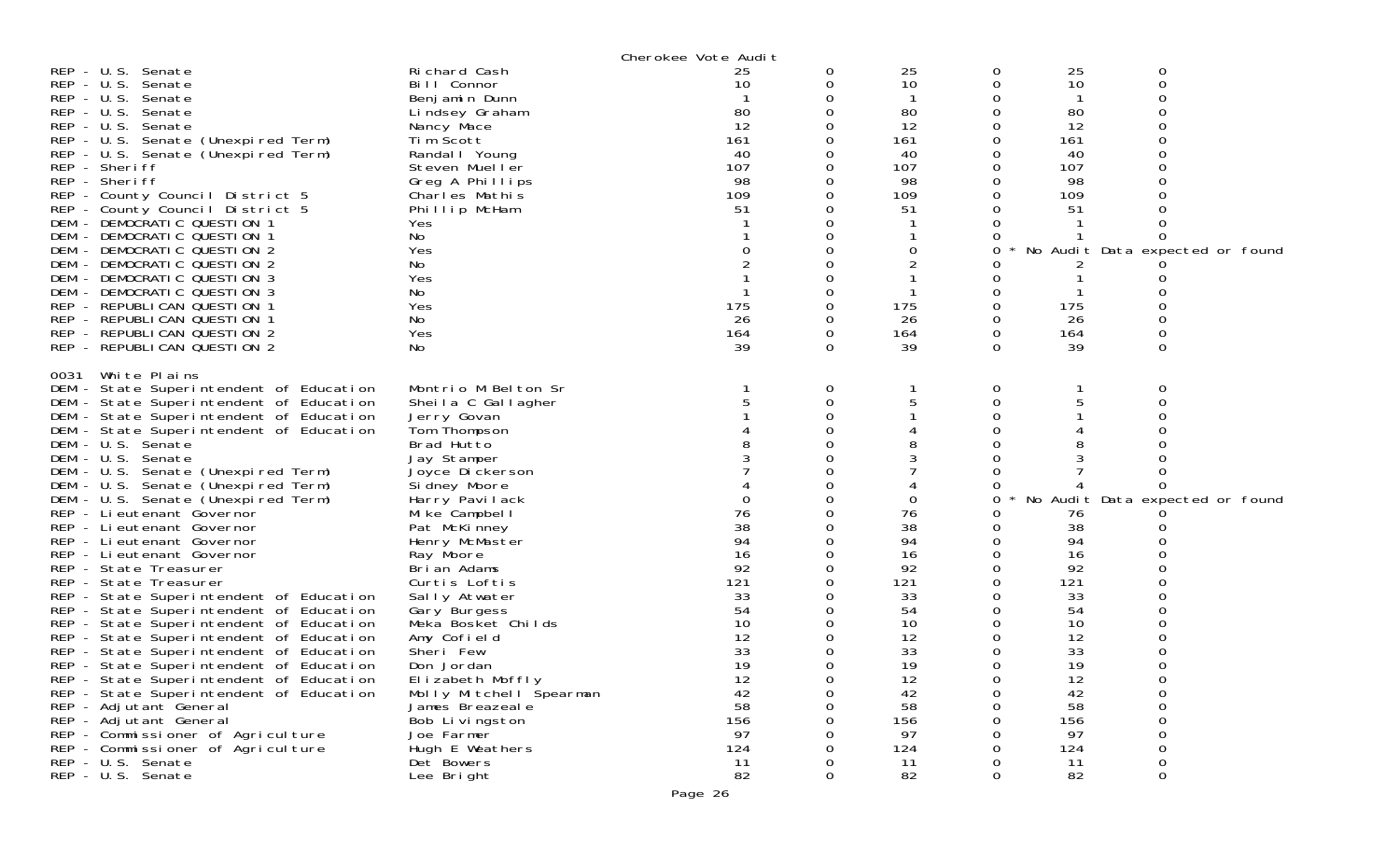|                                                                                                                                                                                                                                                                                                                                                                                                                                                                                                                                                                                                                                                                                                                                                                                                                                                                                                                                                                                                                                                |                                                                                                                                                                                                                                                                                                                                                                                                                                                                                                   | Cherokee Vote Audit                                                                               |                                                     |                                                                                                                         |                                        |                                                                                                             |                                                                                                                               |
|------------------------------------------------------------------------------------------------------------------------------------------------------------------------------------------------------------------------------------------------------------------------------------------------------------------------------------------------------------------------------------------------------------------------------------------------------------------------------------------------------------------------------------------------------------------------------------------------------------------------------------------------------------------------------------------------------------------------------------------------------------------------------------------------------------------------------------------------------------------------------------------------------------------------------------------------------------------------------------------------------------------------------------------------|---------------------------------------------------------------------------------------------------------------------------------------------------------------------------------------------------------------------------------------------------------------------------------------------------------------------------------------------------------------------------------------------------------------------------------------------------------------------------------------------------|---------------------------------------------------------------------------------------------------|-----------------------------------------------------|-------------------------------------------------------------------------------------------------------------------------|----------------------------------------|-------------------------------------------------------------------------------------------------------------|-------------------------------------------------------------------------------------------------------------------------------|
| REP - U.S. Senate<br>REP - U.S. Senate<br>REP - U.S. Senate<br>REP - U.S. Senate<br>REP - U.S. Senate<br>REP - U.S. Senate (Unexpired Term)<br>REP - U.S. Senate (Unexpired Term)<br>REP - Sheriff<br>REP - Sheriff<br>REP - County Council District 5<br>REP - County Council District 5<br>DEM - DEMOCRATIC QUESTION 1<br>DEM - DEMOCRATIC QUESTION 1<br>DEM - DEMOCRATIC QUESTION 2<br>DEM - DEMOCRATIC QUESTION 2<br>DEM - DEMOCRATIC QUESTION 3<br>DEM - DEMOCRATIC QUESTION 3<br>REP - REPUBLICAN QUESTION 1<br>REP - REPUBLICAN QUESTION 1<br>REP - REPUBLICAN QUESTION 2<br>REP - REPUBLICAN QUESTION 2                                                                                                                                                                                                                                                                                                                                                                                                                                | Ri chard Cash<br>Bill Connor<br>Benjamin Dunn<br>Lindsey Graham<br>Nancy Mace<br>Tim Scott<br>Randal   Young<br>Steven Mueller<br>Greg A Phillips<br>Charles Mathis<br>Phillip McHam<br>Yes<br>No<br>Yes<br>No.<br>Yes<br>No.<br>Yes<br>No<br>Yes<br>No                                                                                                                                                                                                                                           | 23<br>10<br>99<br>178<br>44<br>128<br>105<br>187<br>47<br>10<br>10<br>3<br>197<br>26<br>181<br>46 | 0<br>0<br>0<br>0<br>0<br>0<br>0<br>0<br>0<br>0<br>0 | 23<br>10<br>99<br>5<br>178<br>44<br>128<br>105<br>187<br>47<br>10<br>3<br>9<br>10<br>3<br>197<br>26<br>181<br>46        | 0<br>0<br>O<br>O<br>0<br>0<br>$\Omega$ | 23<br>10<br>2<br>99<br>5<br>178<br>44<br>128<br>105<br>187<br>47<br>10<br>10<br>3<br>197<br>26<br>181<br>46 | 0<br>$\Omega$<br>$\Omega$                                                                                                     |
| 0032 Wilkins./Metcalf<br>DEM - State Superintendent of Education<br>DEM - State Superintendent of Education<br>DEM - State Superintendent of Education<br>DEM - State Superintendent of Education<br>DEM - U.S. Senate<br>DEM - U.S. Senate<br>DEM - U.S. Senate (Unexpired Term)<br>DEM - U.S. Senate (Unexpired Term)<br>DEM - U.S. Senate (Unexpired Term)<br>REP - Lieutenant Governor<br>REP - Lieutenant Governor<br>REP - Lieutenant Governor<br>REP - Lieutenant Governor<br>REP - State Treasurer<br>REP - State Treasurer<br>REP - State Superintendent of Education<br>REP - State Superintendent of Education<br>REP - State Superintendent of Education<br>REP - State Superintendent of Education<br>REP - State Superintendent of Education<br>REP - State Superintendent of Education<br>REP - State Superintendent of Education<br>REP - State Superintendent of Education<br>REP - Adjutant General<br>REP - Adjutant General<br>REP - Commissioner of Agriculture<br>REP - Commissioner of Agriculture<br>REP - U.S. Senate | Montrio M Belton Sr<br>Sheila C Gallagher<br>Jerry Govan<br>Tom Thompson<br>Brad Hutto<br>Jay Stamper<br>Joyce Dickerson<br>Si dney Moore<br>Harry Pavilack<br>Mike Campbel I<br>Pat McKinney<br>Henry McMaster<br>Ray Moore<br>Brian Adams<br>Curtis Loftis<br>Sally Atwater<br>Gary Burgess<br>Meka Bosket Childs<br>Amy Cofield<br>Sheri Few<br>Don Jordan<br>Elizabeth Moffly<br>Molly Mitchell Spearman<br>James Breazeal e<br>Bob Livingston<br>Joe Farmer<br>Hugh E Weathers<br>Det Bowers | 0<br>45<br>22<br>53<br>65<br>58<br>36<br>27<br>10<br>8<br>18<br>29<br>92<br>49<br>74<br>8         | 0<br>0<br>0<br>ი                                    | 0<br>3<br>0<br>3<br>0<br>45<br>22<br>53<br>4<br>65<br>58<br>36<br>27<br>9<br>10<br>8<br>18<br>29<br>92<br>49<br>74<br>8 | 0<br>0<br>0<br>0<br>0                  | 45<br>22<br>53<br>4<br>65<br>58<br>36<br>27<br>10<br>8<br>18<br>29<br>92<br>49<br>74<br>8                   | * No Audit Data expected or found<br>* No Audit Data expected or found<br>No Audit Data expected or found<br>$\boldsymbol{0}$ |
| REP - U.S. Senate                                                                                                                                                                                                                                                                                                                                                                                                                                                                                                                                                                                                                                                                                                                                                                                                                                                                                                                                                                                                                              | Lee Bright                                                                                                                                                                                                                                                                                                                                                                                                                                                                                        | 18                                                                                                | 0                                                   | 18                                                                                                                      | 0                                      | 18                                                                                                          | 0                                                                                                                             |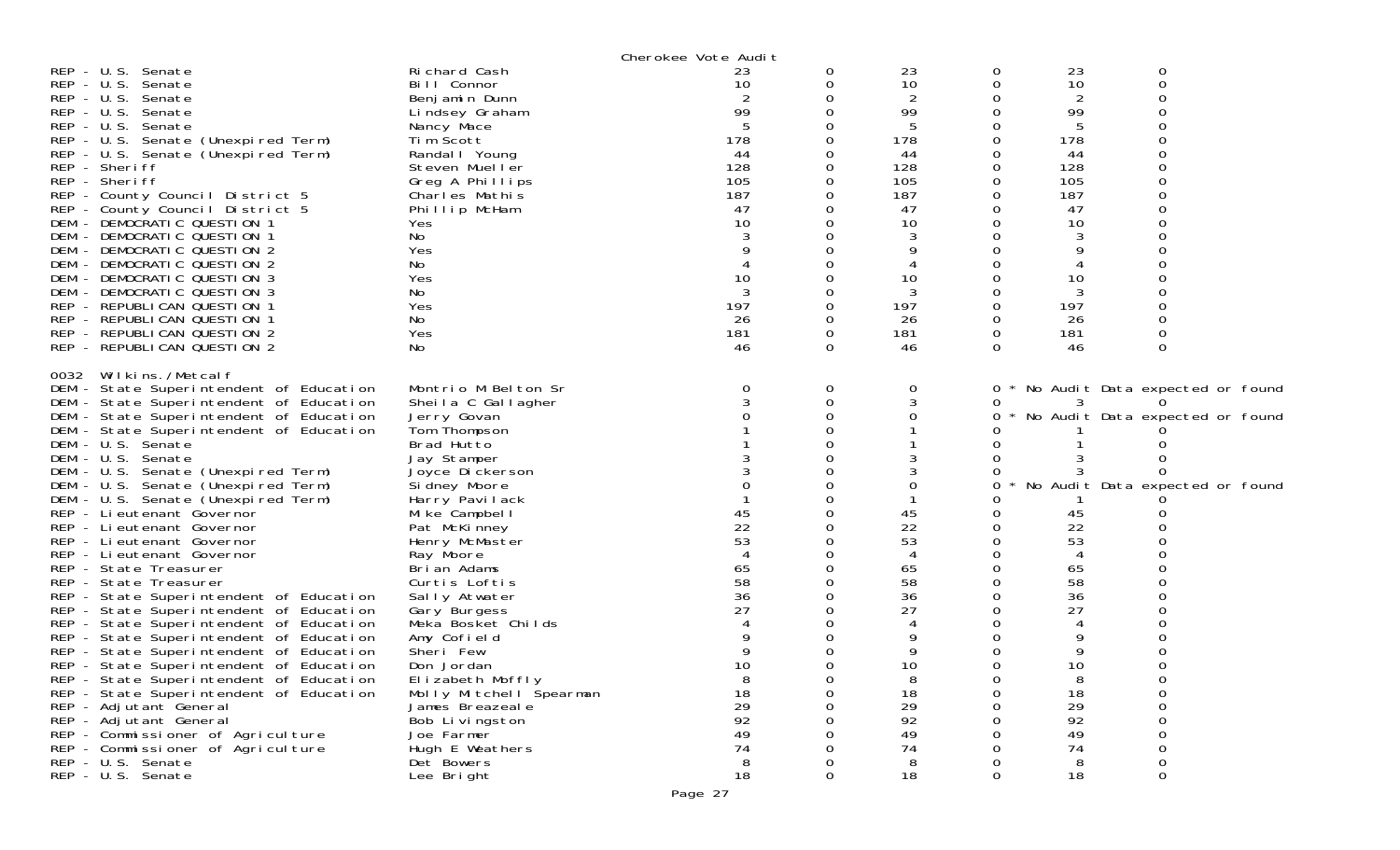|                                                                                                                                                                                                                                                                                                                                                                                                                                                                                                                                                                                                                                                                                                                                                                                                                                                                                                                                                                                                                                                                |                                                                                                                                                                                                                                                                                                                                                                                                                                                                                                               | Cherokee Vote Audit                                                                                                |             |                                                                                                                         |                                                                                                   |                                                                                                                    |                                                          |
|----------------------------------------------------------------------------------------------------------------------------------------------------------------------------------------------------------------------------------------------------------------------------------------------------------------------------------------------------------------------------------------------------------------------------------------------------------------------------------------------------------------------------------------------------------------------------------------------------------------------------------------------------------------------------------------------------------------------------------------------------------------------------------------------------------------------------------------------------------------------------------------------------------------------------------------------------------------------------------------------------------------------------------------------------------------|---------------------------------------------------------------------------------------------------------------------------------------------------------------------------------------------------------------------------------------------------------------------------------------------------------------------------------------------------------------------------------------------------------------------------------------------------------------------------------------------------------------|--------------------------------------------------------------------------------------------------------------------|-------------|-------------------------------------------------------------------------------------------------------------------------|---------------------------------------------------------------------------------------------------|--------------------------------------------------------------------------------------------------------------------|----------------------------------------------------------|
| REP - U.S. Senate<br>$REP - U.S.$<br>Senate<br>REP - U.S. Senate<br>REP - U.S. Senate<br>REP - U.S. Senate<br>REP - U.S. Senate (Unexpired Term)<br>REP - U.S. Senate (Unexpired Term)<br>REP - Sheriff<br>REP - Sheriff<br>REP - County Council District 5<br>REP - County Council District 5<br>DEM - DEMOCRATIC QUESTION 1<br>DEM - DEMOCRATIC QUESTION 1<br>DEM - DEMOCRATIC QUESTION 2<br>DEM - DEMOCRATIC QUESTION 2<br>DEM - DEMOCRATIC QUESTION 3<br>DEM - DEMOCRATIC QUESTION 3<br>REP - REPUBLICAN QUESTION 1<br>REP - REPUBLICAN QUESTION 1<br>REP - REPUBLICAN QUESTION 2<br>REP - REPUBLICAN QUESTION 2                                                                                                                                                                                                                                                                                                                                                                                                                                           | Richard Cash<br>Bill Connor<br>Benjamin Dunn<br>Lindsey Graham<br>Nancy Mace<br>Tim Scott<br>Randal I Young<br>Steven Mueller<br>Greg A Phillips<br>Charles Mathis<br>Phillip McHam<br><b>Yes</b><br>No<br>Yes<br>No<br>Yes<br>No<br><b>Yes</b><br>No<br>Yes<br>No                                                                                                                                                                                                                                            | 85<br>106<br>20<br>82<br>47<br>41<br>20<br>102<br>22<br>99<br>26                                                   | 0<br>0<br>0 | 8<br>2<br>85<br>3<br>106<br>20<br>82<br>47<br>41<br>20<br>Ω<br>102<br>22<br>99<br>26                                    | 0<br>0<br>0<br>0<br>0<br>0<br>Ω<br>0<br>0<br>0<br>Ω<br>0<br>0<br>0<br>$\Omega$                    | 8<br>85<br>3<br>106<br>20<br>82<br>47<br>41<br>20<br>102<br>22<br>99<br>26                                         | 0<br>0<br>No Audit Data expected or found<br>0<br>0      |
| 0033<br>Woods<br>DEM - State Superintendent of Education<br>DEM - State Superintendent of Education<br>DEM - State Superintendent of Education<br>DEM<br>- State Superintendent of Education<br>DEM - U.S. Senate<br>DEM - U.S. Senate<br>DEM - U.S. Senate (Unexpired Term)<br>DEM - U.S. Senate (Unexpired Term)<br>DEM - U.S. Senate (Unexpired Term)<br>REP - Lieutenant Governor<br>REP - Lieutenant Governor<br>REP - Lieutenant Governor<br>REP - Lieutenant Governor<br>REP - State Treasurer<br>REP - State Treasurer<br>REP - State Superintendent of Education<br>REP - State Superintendent of Education<br>REP - State Superintendent of Education<br>REP - State Superintendent of Education<br>REP - State Superintendent of Education<br>REP - State Superintendent of Education<br>REP - State Superintendent of Education<br>REP - State Superintendent of Education<br>REP - Adjutant General<br>REP - Adjutant General<br>REP - Commissioner of Agriculture<br>REP - Commissioner of Agriculture<br>REP - U.S. Senate<br>REP - U.S. Senate | Montrio M Belton Sr<br>Sheila C Gallagher<br>Jerry Govan<br>Tom Thompson<br>Brad Hutto<br>Jay Stamper<br>Joyce Dickerson<br>Si dney Moore<br>Harry Pavilack<br>Mike Campbell<br>Pat McKinney<br>Henry McMaster<br>Ray Moore<br>Brian Adams<br>Curtis Loftis<br>Sally Atwater<br>Gary Burgess<br>Meka Bosket Childs<br>Amy Cofield<br>Sheri Few<br>Don Jordan<br>Elizabeth Moffly<br>Molly Mitchell Spearman<br>James Breazeale<br>Bob Livingston<br>Joe Farmer<br>Hugh E Weathers<br>Det Bowers<br>Lee Bright | 65<br>57<br>105<br>17<br>94<br>138<br>71<br>44<br>13<br>21<br>26<br>10<br>43<br>58<br>166<br>96<br>137<br>15<br>39 | 0<br>0      | 0<br>65<br>57<br>105<br>17<br>94<br>138<br>71<br>44<br>13<br>21<br>26<br>10<br>43<br>58<br>166<br>96<br>137<br>15<br>39 | 0<br>0<br>0<br>O<br>O<br>0<br>0<br>0<br>0<br>0<br>0<br>0<br>Ω<br>0<br>Ω<br><sup>n</sup><br>0<br>O | 65<br>57<br>105<br>17<br>94<br>138<br>71<br>44<br>13<br>21<br>26<br>10<br>43<br>58<br>166<br>96<br>137<br>15<br>39 | 0<br>O<br>No Audit Data expected or found<br>0<br>0<br>0 |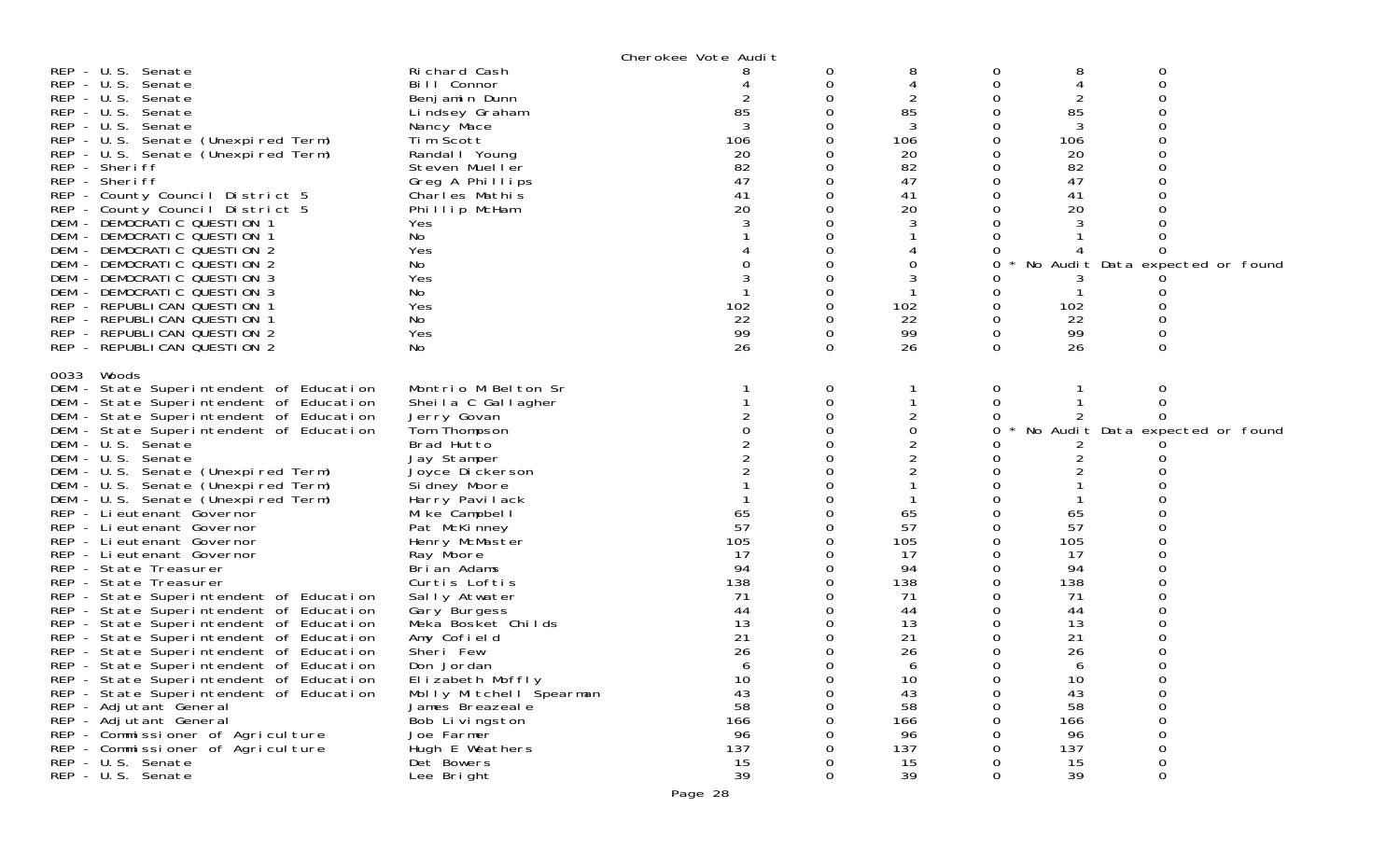|                                                                                                                                                                                                                                                                                                                                                                                                                                                                                                                                                                                                                                                                                                                                                                                                                                                                                                                                                                                                                                                                                                          |                                                                                                                                                                                                                                                                                                                                                                                                                                                                                                                                               | Cherokee Vote Audit                                                                                                                                                        |                                                                                                            |                                                                                                                                                                                   |                                                                                        |                                                                                                                                                                         |                                                                                                                 |
|----------------------------------------------------------------------------------------------------------------------------------------------------------------------------------------------------------------------------------------------------------------------------------------------------------------------------------------------------------------------------------------------------------------------------------------------------------------------------------------------------------------------------------------------------------------------------------------------------------------------------------------------------------------------------------------------------------------------------------------------------------------------------------------------------------------------------------------------------------------------------------------------------------------------------------------------------------------------------------------------------------------------------------------------------------------------------------------------------------|-----------------------------------------------------------------------------------------------------------------------------------------------------------------------------------------------------------------------------------------------------------------------------------------------------------------------------------------------------------------------------------------------------------------------------------------------------------------------------------------------------------------------------------------------|----------------------------------------------------------------------------------------------------------------------------------------------------------------------------|------------------------------------------------------------------------------------------------------------|-----------------------------------------------------------------------------------------------------------------------------------------------------------------------------------|----------------------------------------------------------------------------------------|-------------------------------------------------------------------------------------------------------------------------------------------------------------------------|-----------------------------------------------------------------------------------------------------------------|
| $REP - U.S.$<br>Senate<br>REP - U.S. Senate<br>REP - U.S. Senate<br>REP - U.S. Senate<br>REP - U.S. Senate<br>REP - U.S. Senate (Unexpired Term)<br>REP - U.S. Senate (Unexpired Term)<br>REP - Sheriff<br>REP - Sheriff<br>DEM - DEMOCRATIC QUESTION 1<br>DEM - DEMOCRATIC QUESTION 1<br>DEM - DEMOCRATIC QUESTION 2<br>DEM - DEMOCRATIC QUESTION 2<br>DEM - DEMOCRATIC QUESTION 3<br>DEM - DEMOCRATIC QUESTION 3<br>REP - REPUBLICAN QUESTION 1<br>REP - REPUBLICAN QUESTION 1<br>REP - REPUBLICAN QUESTION 2<br>REP - REPUBLICAN QUESTION 2                                                                                                                                                                                                                                                                                                                                                                                                                                                                                                                                                           | Richard Cash<br>Bill Connor<br>Benjamin Dunn<br>Lindsey Graham<br>Nancy Mace<br>Tim Scott<br>Randal   Young<br>Steven Mueller<br>Greg A Phillips<br>Yes<br>No<br>Yes<br>No<br>Yes<br>No<br>Yes<br>No<br>Yes<br>No                                                                                                                                                                                                                                                                                                                             | 44<br>12<br>2<br>135<br>201<br>28<br>171<br>92<br>210<br>35<br>200<br>43                                                                                                   | 0<br>0<br>0<br>Ω<br>0<br>0<br>0<br>0<br>0<br>0<br>$\Omega$                                                 | 44<br>12<br>2<br>135<br>9<br>201<br>28<br>171<br>92<br>ი<br>ი<br>0<br>210<br>35<br>200<br>43                                                                                      | 0<br>0<br>0<br>0<br>Ω<br>0<br>0<br>0<br>0<br>O<br>0<br>Ω<br>0<br>0<br>$\Omega$         | 44<br>12<br>2<br>135<br>201<br>28<br>171<br>92<br>210<br>35<br>200<br>43                                                                                                | 0<br>O<br>No Audit Data expected or found<br>No Audit Data expected or found<br>No Audit Data expected or found |
| 0750<br>Absentee<br>DEM - State Superintendent of Education<br>DEM - State Superintendent of Education<br>DEM - State Superintendent of Education<br>DEM - State Superintendent of Education<br>DEM - U.S. Senate<br>DEM - U.S. Senate<br>DEM - U.S. Senate (Unexpired Term)<br>DEM - U.S. Senate (Unexpired Term)<br>DEM - U.S. Senate (Unexpired Term)<br>REP - Lieutenant Governor<br>REP - Lieutenant Governor<br>REP - Lieutenant Governor<br>REP - Lieutenant Governor<br>REP - State Treasurer<br>REP - State Treasurer<br>REP - State Superintendent of Education<br>REP - State Superintendent of Education<br>REP - State Superintendent of Education<br>REP - State Superintendent of Education<br>REP - State Superintendent of Education<br>REP - State Superintendent of Education<br>REP - State Superintendent of Education<br>REP - State Superintendent of Education<br>REP - Adjutant General<br>REP - Adjutant General<br>REP - Commissioner of Agriculture<br>REP - Commissioner of Agriculture<br>REP - U.S. Senate<br>REP - U.S. Senate<br>REP - U.S. Senate<br>REP - U.S. Senate | Montrio M Belton Sr<br>Sheila C Gallagher<br>Jerry Govan<br>Tom Thompson<br>Brad Hutto<br>Jay Stamper<br>Joyce Dickerson<br>Si dney Moore<br>Harry Pavilack<br>Mike Campbel I<br>Pat McKinney<br>Henry McMaster<br>Ray Moore<br>Brian Adams<br>Curtis Loftis<br>Sally Atwater<br>Gary Burgess<br>Meka Bosket Childs<br>Amy Cofield<br>Sheri Few<br>Don Jordan<br>Elizabeth Moffly<br>Molly Mitchell Spearman<br>James Breazeale<br>Bob Livingston<br>Joe Farmer<br>Hugh E Weathers<br>Det Bowers<br>Lee Bright<br>Richard Cash<br>Bill Connor | 3<br>17<br>18<br>9<br>19<br>6<br>146<br>105<br>177<br>16<br>152<br>278<br>106<br>66<br>8<br>24<br>39<br>38<br>26<br>103<br>145<br>269<br>157<br>271<br>16<br>75<br>41<br>8 | 0<br>0<br>0<br>32<br>19<br>28<br>6<br>30<br>54<br>16<br>15<br>13<br>10<br>13<br>21<br>59<br>24<br>57<br>18 | 3<br>6<br>0<br>16<br>15<br>8<br>16<br>6<br>114<br>86<br>149<br>10<br>122<br>224<br>90<br>51<br>7<br>18<br>26<br>28<br>25<br>90<br>124<br>210<br>133<br>214<br>12<br>57<br>37<br>4 | 0<br>0<br>0<br>Ω<br>Ω<br>Ω<br>0<br>0<br>0<br>0<br>O<br>0<br>∩<br>0<br>0<br>Ω<br>0<br>0 | 3<br>16<br>15<br>8<br>16<br>6<br>114<br>86<br>149<br>10<br>122<br>224<br>90<br>51<br>7<br>18<br>26<br>28<br>25<br>90<br>124<br>210<br>133<br>214<br>12<br>57<br>37<br>4 | 0<br>No Audit Data expected or found<br>0<br>0<br>O<br>0<br>0                                                   |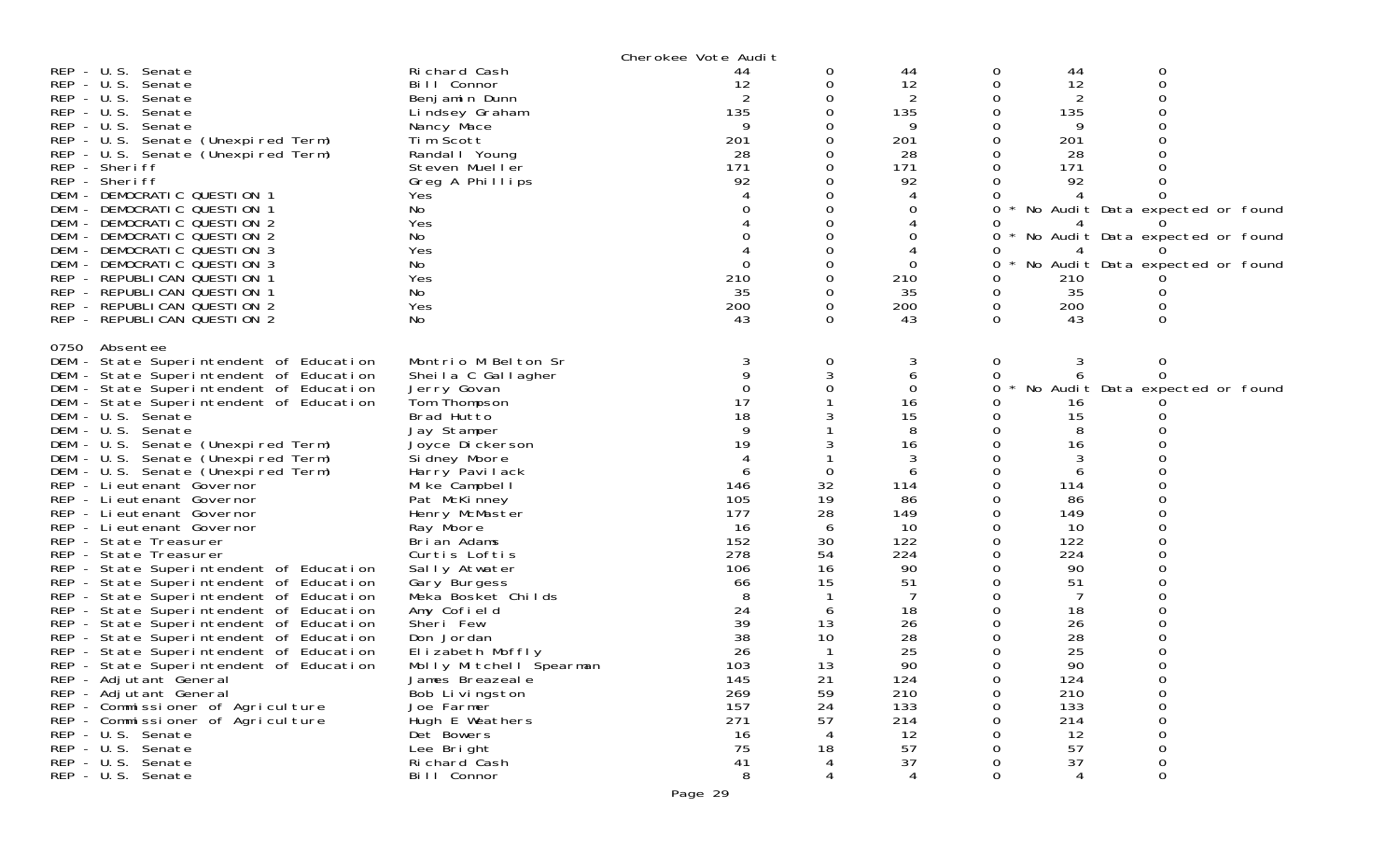|                                                                                                                                                                                                                                                                                                                                                                                                                                                                                                                                                                                                                                                                                                                                                                                                                                           |                                                                                                                                                                                                                                                                                                                                                                                  | Cherokee Vote Audit                                                                                        |                                                                                        |                                                                                                             |                                                                         |                                                                                                            |                                                                                                                                                                                                                                                                                                                                                                                                                                                                                                                                                                                                                                                                                                                                                                                                                                                                                      |  |
|-------------------------------------------------------------------------------------------------------------------------------------------------------------------------------------------------------------------------------------------------------------------------------------------------------------------------------------------------------------------------------------------------------------------------------------------------------------------------------------------------------------------------------------------------------------------------------------------------------------------------------------------------------------------------------------------------------------------------------------------------------------------------------------------------------------------------------------------|----------------------------------------------------------------------------------------------------------------------------------------------------------------------------------------------------------------------------------------------------------------------------------------------------------------------------------------------------------------------------------|------------------------------------------------------------------------------------------------------------|----------------------------------------------------------------------------------------|-------------------------------------------------------------------------------------------------------------|-------------------------------------------------------------------------|------------------------------------------------------------------------------------------------------------|--------------------------------------------------------------------------------------------------------------------------------------------------------------------------------------------------------------------------------------------------------------------------------------------------------------------------------------------------------------------------------------------------------------------------------------------------------------------------------------------------------------------------------------------------------------------------------------------------------------------------------------------------------------------------------------------------------------------------------------------------------------------------------------------------------------------------------------------------------------------------------------|--|
| REP - U.S. Senate<br>REP - U.S. Senate<br>REP - U.S. Senate<br>REP - U.S. Senate (Unexpired Term)<br>REP - U.S. Senate (Unexpired Term)<br>REP - Sheriff<br>REP - Sheriff<br>REP - County Council District 5<br>REP - County Council District 5<br>DEM - DEMOCRATIC QUESTION 1<br>DEM - DEMOCRATIC QUESTION 1<br>DEM - DEMOCRATIC QUESTION 2<br>DEM - DEMOCRATIC QUESTION 2<br>DEM - DEMOCRATIC QUESTION 3<br>DEM - DEMOCRATIC QUESTION 3<br>REP - REPUBLICAN QUESTION 1<br>REP - REPUBLICAN QUESTION 1<br>REP - REPUBLICAN QUESTION 2<br>REP - REPUBLICAN QUESTION 2                                                                                                                                                                                                                                                                     | Benjamin Dunn<br>Lindsey Graham<br>Nancy Mace<br>Tim Scott<br>Randal   Young<br>Steven Mueller<br>Greg A Phillips<br>Charles Mathis<br>Phillip McHam<br><b>Yes</b><br>No<br>Yes<br>No<br>Yes<br>No.<br>Yes<br>No<br>Yes<br>No.                                                                                                                                                   | 323<br>-17<br>395<br>-61<br>342<br>155<br>32<br>12<br>20<br>11<br>20<br>10<br>24<br>406<br>61<br>381<br>79 | 0<br>59<br>5<br>74<br>16<br>69<br>28<br>75<br>12<br>67<br>15                           | 264<br>-12<br>321<br>45<br>273<br>127<br>28<br>8<br>18<br>8<br>17<br>9<br>21<br>5<br>331<br>49<br>314<br>64 | 0<br>0<br>0<br>0<br>0<br>0<br>0<br>Ω<br>Ω<br>O<br>0<br>0<br>0<br>0<br>0 | 2<br>264<br>12<br>321<br>45<br>273<br>127<br>28<br>8<br>18<br>8<br>17<br>9<br>21<br>331<br>49<br>314<br>64 | 0<br>$\mathbf 0$<br>$\Omega$<br>0                                                                                                                                                                                                                                                                                                                                                                                                                                                                                                                                                                                                                                                                                                                                                                                                                                                    |  |
| 0800 Emergency<br>DEM - State Superintendent of Education<br>DEM - State Superintendent of Education<br>DEM - State Superintendent of Education<br>DEM - State Superintendent of Education<br>DEM - U.S. Senate<br>DEM - U.S. Senate<br>DEM - U.S. Senate (Unexpired Term)<br>DEM - U.S. Senate (Unexpired Term)<br>DEM - U.S. Senate (Unexpired Term)<br>REP - Lieutenant Governor<br>REP - Lieutenant Governor<br>REP - Lieutenant Governor<br>REP - Lieutenant Governor<br>REP - State Treasurer<br>REP - State Treasurer<br>REP - State Superintendent of Education<br>REP - State Superintendent of Education<br>REP - State Superintendent of Education<br>REP - State Superintendent of Education<br>REP - State Superintendent of Education<br>REP - State Superintendent of Education<br>REP - State Superintendent of Education | Montrio M Belton Sr<br>Sheila C Gallagher<br>Jerry Govan<br>Tom Thompson<br>Brad Hutto<br>Jay Stamper<br>Joyce Dickerson<br>Sidney Moore<br>Harry Pavilack<br>Mike Campbel I<br>Pat McKinney<br>Henry McMaster<br>Ray Moore<br>Brian Adams<br>Curtis Loftis<br>Sally Atwater<br>Gary Burgess<br>Meka Bosket Childs<br>Amy Cofield<br>Sheri Few<br>Don Jordan<br>Elizabeth Moffly | $\overline{O}$<br>0<br>0                                                                                   | 0<br>0<br>0<br>0<br>0<br>0<br>0<br>0<br>Ω<br>0<br>0<br>0<br>Ω<br>0<br>Ω<br>0<br>0<br>0 | 0<br>0<br>0<br>0<br>0<br>0<br>O<br>0<br>Ω<br>0<br>0<br>0<br>0<br>0<br>Ω<br>0<br>O<br>0<br>0<br>O<br>0<br>0  | 0                                                                       |                                                                                                            | 0 * No Audit Data expected or found<br>0 * No Audit Data expected or found<br>0 * No Audit Data expected or found<br>0 * No Audit Data expected or found<br>0 * No Audit Data expected or found<br>0 * No Audit Data expected or found<br>0 * No Audit Data expected or found<br>0 * No Audit Data expected or found<br>0 * No Audit Data expected or found<br>0 * No Audit Data expected or found<br>0 * No Audit Data expected or found<br>0 * No Audit Data expected or found<br>0 * No Audit Data expected or found<br>0 * No Audit Data expected or found<br>0 * No Audit Data expected or found<br>0 * No Audit Data expected or found<br>0 * No Audit Data expected or found<br>0 * No Audit Data expected or found<br>0 * No Audit Data expected or found<br>0 * No Audit Data expected or found<br>0 * No Audit Data expected or found<br>* No Audit Data expected or found |  |
| REP - State Superintendent of Education<br>REP - Adjutant General<br>REP - Adjutant General<br>REP - Commissioner of Agriculture<br>REP - Commissioner of Agriculture<br>REP - U.S. Senate<br>REP - U.S. Senate<br>REP - U.S. Senate<br>REP - U.S. Senate                                                                                                                                                                                                                                                                                                                                                                                                                                                                                                                                                                                 | Molly Mitchell Spearman<br>James Breazeal e<br>Bob Livingston<br>Joe Farmer<br>Hugh E Weathers<br>Det Bowers<br>Lee Bright<br>Richard Cash<br>Bill Connor                                                                                                                                                                                                                        | $\Omega$<br>0<br>0<br>0<br>0                                                                               | 0<br>0<br>0<br>0<br>0                                                                  | 0<br>0<br>0<br>0<br>0<br>0<br>0<br>0<br>0                                                                   |                                                                         |                                                                                                            | 0 * No Audit Data expected or found<br>0 * No Audit Data expected or found<br>0 * No Audit Data expected or found<br>0 * No Audit Data expected or found<br>0 * No Audit Data expected or found<br>0 * No Audit Data expected or found<br>0 * No Audit Data expected or found<br>0 * No Audit Data expected or found<br>0 * No Audit Data expected or found                                                                                                                                                                                                                                                                                                                                                                                                                                                                                                                          |  |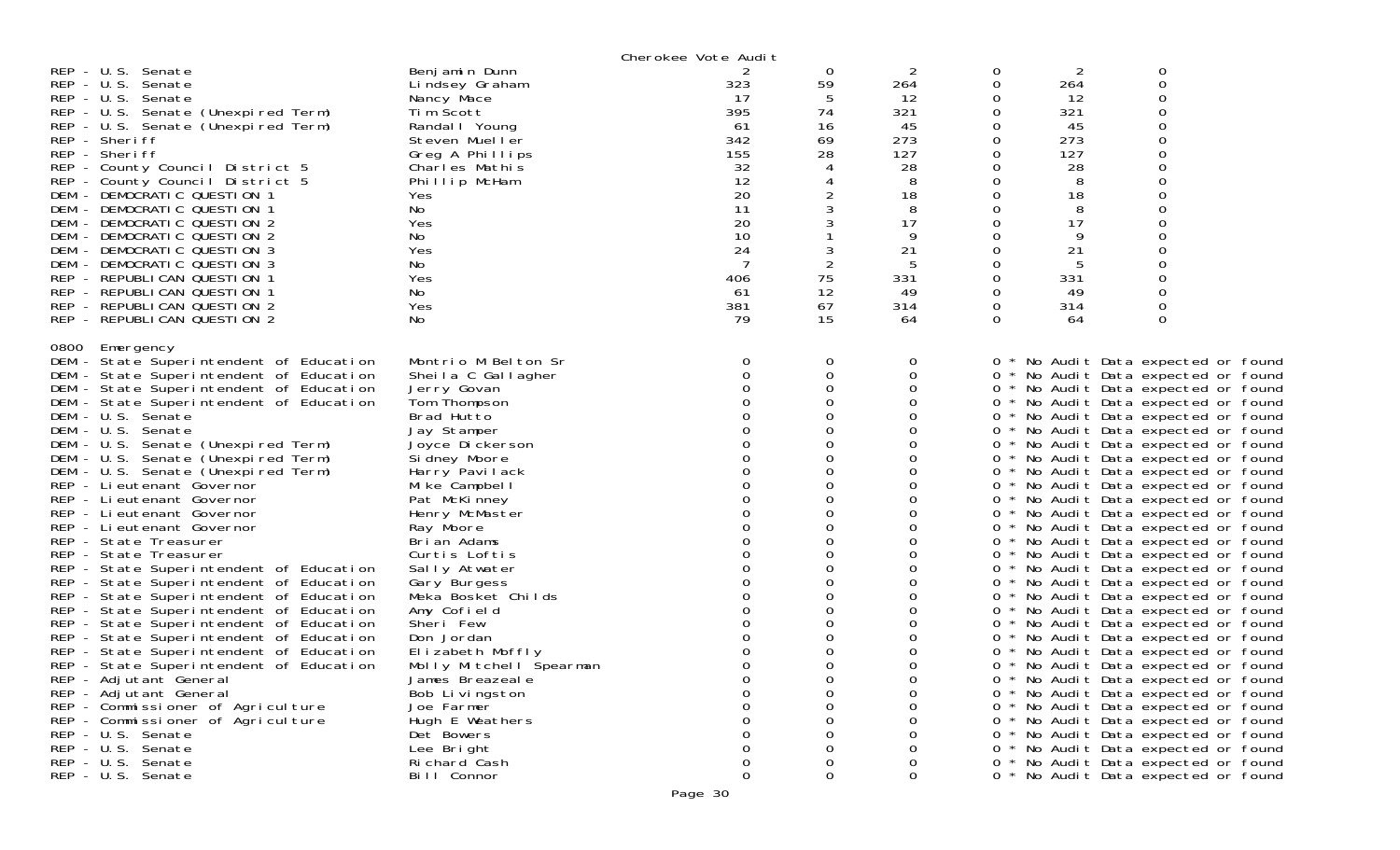|                                         |                         | Cherokee Vote Audit |          |                               |                                               |
|-----------------------------------------|-------------------------|---------------------|----------|-------------------------------|-----------------------------------------------|
| REP - U.S. Senate                       | Benjamin Dunn           |                     | 0        | 0                             | * No Audit Data expected or found             |
| REP - U.S. Senate                       | Lindsey Graham          |                     | 0        | 0                             | 0 * No Audit Data expected or found           |
| REP - U.S. Senate                       | Nancy Mace              |                     | 0        | 0                             | * No Audit Data expected or found<br>0        |
| REP - U.S. Senate (Unexpired Term)      | Tim Scott               |                     |          |                               | * No Audit Data expected or found<br>0        |
| REP - U.S. Senate (Unexpired Term)      | Randal I Young          |                     |          |                               | 0 * No Audit Data expected or found           |
| REP - Sheriff                           | Steven Mueller          |                     |          |                               | * No Audit Data expected or found<br>0        |
| REP - Sheriff                           | Greg A Phillips         |                     |          |                               | * No Audit Data expected or found<br>0        |
| REP - County Council District 5         | Charles Mathis          |                     |          | Ω                             | 0 * No Audit Data expected or found           |
| REP - County Council District 5         | Phillip McHam           |                     |          | Ω                             | 0 * No Audit Data expected or found           |
| DEM - DEMOCRATIC QUESTION 1             | <b>Yes</b>              |                     |          |                               | 0 * No Audit Data expected or found           |
| DEM - DEMOCRATIC QUESTION 1             | No.                     |                     |          |                               | 0 * No Audit Data expected or found           |
| DEM - DEMOCRATIC QUESTION 2             | Yes                     |                     |          | Ω                             | 0 * No Audit Data expected or found           |
| DEM - DEMOCRATIC QUESTION 2             | No                      |                     |          |                               | 0 * No Audit Data expected or found           |
| DEM - DEMOCRATIC QUESTION 3             | Yes                     |                     |          | 0                             | 0 * No Audit Data expected or found           |
| DEM - DEMOCRATIC QUESTION 3             | No                      |                     |          | 0                             | 0 * No Audit Data expected or found           |
| REP - REPUBLICAN QUESTION 1             | Yes                     |                     |          |                               | 0 * No Audit Data expected or found           |
| REP - REPUBLICAN QUESTION 1             | No.                     |                     |          | 0                             | 0 * No Audit Data expected or found           |
| REP - REPUBLICAN QUESTION 2             | Yes                     | 0                   | 0        | 0                             | 0 * No Audit Data expected or found           |
| REP - REPUBLICAN QUESTION 2             | No                      |                     | ი        | 0                             | 0 * No Audit Data expected or found           |
|                                         |                         |                     |          |                               |                                               |
| Failsafe<br>0850                        |                         |                     |          |                               |                                               |
| DEM - State Superintendent of Education | Montrio M Belton Sr     |                     | 0        | Ω                             | * No Audit Data expected or found<br>0        |
| DEM - State Superintendent of Education | Sheila C Gallagher      |                     | 0        |                               |                                               |
| DEM - State Superintendent of Education | Jerry Govan             |                     | 0        |                               | 0<br>* No Audit Data expected or found        |
| DEM - State Superintendent of Education | Tom Thompson            |                     |          |                               |                                               |
| DEM - U.S. Senate                       | Brad Hutto              |                     |          |                               |                                               |
| DEM - U.S. Senate                       | Jay Stamper             |                     |          |                               |                                               |
| DEM - U.S. Senate (Unexpired Term)      | Joyce Dickerson         |                     |          |                               |                                               |
| DEM - U.S. Senate (Unexpired Term)      | Si dney Moore           |                     |          |                               |                                               |
| DEM - U.S. Senate (Unexpired Term)      | Harry Pavilack          |                     |          |                               | No Audit Data expected or found               |
| REP - Lieutenant Governor               | Mike Campbell           | 10                  |          |                               |                                               |
| REP - Lieutenant Governor               | Pat McKinney            |                     |          |                               |                                               |
| REP - Lieutenant Governor               | Henry McMaster          | 11                  |          | 10                            | 10                                            |
| REP - Lieutenant Governor               | Ray Moore               |                     |          | 0                             | No Audit Data expected or found               |
| REP - State Treasurer                   | Brian Adams             |                     |          |                               |                                               |
| REP - State Treasurer                   | Curtis Loftis           | 17                  |          | 16                            | 16                                            |
| REP - State Superintendent of Education | Sally Atwater           |                     |          |                               |                                               |
| REP - State Superintendent of Education | Gary Burgess            |                     |          |                               |                                               |
| REP - State Superintendent of Education | Meka Bosket Childs      |                     |          |                               | No Audit Data expected or found               |
| REP - State Superintendent of Education | Amy Cofield             |                     |          |                               |                                               |
| REP - State Superintendent of Education | Sheri Few               |                     |          |                               |                                               |
| REP - State Superintendent of Education | Don Jordan              |                     |          |                               |                                               |
| REP - State Superintendent of Education | Elizabeth Moffly        |                     |          |                               |                                               |
| REP - State Superintendent of Education | Molly Mitchell Spearman |                     |          |                               |                                               |
| REP - Adjutant General                  | James Breazeale         | 6                   | 0        | 6                             | 6                                             |
| REP - Adjutant General                  | Bob Livingston          | 18                  |          | 16                            | 16                                            |
| REP - Commissioner of Agriculture       | Joe Farmer              | 11                  |          | 10                            | 10                                            |
| REP - Commissioner of Agriculture       | Hugh E Weathers         | 14                  |          | 13                            | 13                                            |
| REP - U.S. Senate                       | Det Bowers              |                     |          |                               |                                               |
| REP - U.S. Senate                       | Lee Bright              |                     |          |                               |                                               |
| REP - U.S. Senate                       | Richard Cash            | $\overline{c}$      |          |                               |                                               |
| REP - U.S. Senate                       | Bill Connor             | $\mathbf 0$         | $\Omega$ | $\overline{c}$<br>$\mathbf 0$ | * No Audit Data expected or found<br>$\Omega$ |
|                                         |                         |                     |          |                               |                                               |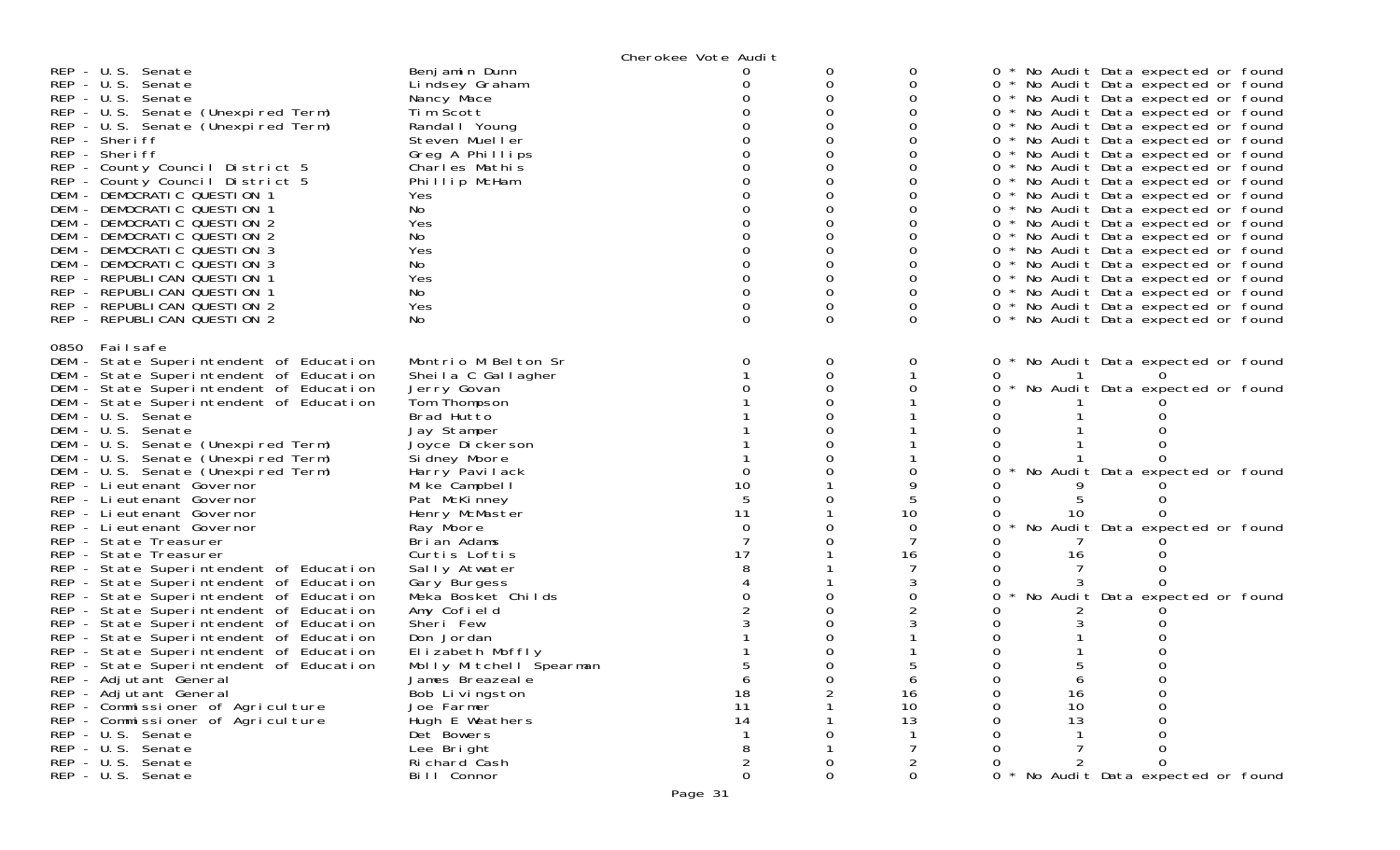|      |                                         |                         | Cherokee Vote Audit |   |             |                |                                     |
|------|-----------------------------------------|-------------------------|---------------------|---|-------------|----------------|-------------------------------------|
|      | REP - U.S. Senate                       | Benjamin Dunn           | 0                   | 0 | 0           | 0              | No Audit Data expected or found     |
|      | REP - U.S. Senate                       | Lindsey Graham          | 15                  |   | 14          | 0<br>14        |                                     |
|      | REP - U.S. Senate                       | Nancy Mace              | $\Omega$            | 0 | $\Omega$    | 0              | No Audit Data expected or found     |
|      | REP - U.S. Senate (Unexpired Term)      | Tim Scott               | 21                  |   | 19          | 19             |                                     |
|      | REP - U.S. Senate (Unexpired Term)      | Randal I Young          |                     |   | 3           | 3              |                                     |
|      | REP - Sheriff                           | Steven Mueller          | 19                  |   | 18          | 18             |                                     |
|      | REP - Sheriff                           | Greg A Phillips         |                     |   |             |                |                                     |
|      | REP - County Council District 5         | Charles Mathis          |                     |   |             |                |                                     |
|      | REP - County Council District 5         | Phillip McHam           |                     |   | 0           |                | No Audit Data expected or found     |
|      | DEM - DEMOCRATIC QUESTION 1             | Yes                     |                     |   |             |                |                                     |
|      | DEM - DEMOCRATIC QUESTION 1             | No.                     |                     |   |             |                |                                     |
|      | DEM - DEMOCRATIC QUESTION 2             | Yes                     |                     |   |             |                |                                     |
|      | DEM - DEMOCRATIC QUESTION 2             | No                      |                     |   |             |                | No Audit Data expected or found     |
|      | DEM - DEMOCRATIC QUESTION 3             | Yes                     |                     |   |             |                |                                     |
|      | DEM - DEMOCRATIC QUESTION 3             | No.                     |                     |   |             |                |                                     |
|      | REP - REPUBLICAN QUESTION 1             | Yes                     | 16                  |   | 15          | 15             |                                     |
|      | REP - REPUBLICAN QUESTION 1             | No.                     | 8                   |   |             |                |                                     |
|      | REP - REPUBLICAN QUESTION 2             | Yes                     | 17                  |   | 16          | 16<br>0        |                                     |
|      | REP - REPUBLICAN QUESTION 2             | No                      | 9                   |   | 8           |                |                                     |
|      |                                         |                         |                     |   |             |                |                                     |
| 0900 | Provi si onal                           |                         |                     |   |             |                |                                     |
|      | DEM - State Superintendent of Education | Montrio M Belton Sr     | 0                   | 0 | 0           | 0              | * No Audit Data expected or found   |
|      | DEM - State Superintendent of Education | Sheila C Gallagher      | 0                   | 0 | 0           |                | 0 * No Audit Data expected or found |
|      | DEM - State Superintendent of Education | Jerry Govan             |                     | 0 | 0           |                | 0 * No Audit Data expected or found |
|      | DEM - State Superintendent of Education | Tom Thompson            |                     |   | 0           |                | 0 * No Audit Data expected or found |
|      | DEM - U.S. Senate                       | Brad Hutto              |                     |   | 0           |                | 0 * No Audit Data expected or found |
|      | DEM - U.S. Senate                       | Jay Stamper             |                     |   | 0           |                | 0 * No Audit Data expected or found |
|      | DEM - U.S. Senate (Unexpired Term)      | Joyce Dickerson         |                     |   |             |                | 0 * No Audit Data expected or found |
|      | DEM - U.S. Senate (Unexpired Term)      | Si dney Moore           |                     |   | Ω           |                | 0 * No Audit Data expected or found |
|      | DEM - U.S. Senate (Unexpired Term)      | Harry Pavilack          |                     |   | 0           |                | 0 * No Audit Data expected or found |
|      | REP - Lieutenant Governor               | Mike Campbel I          |                     |   | 0           | $\overline{0}$ | No Audit Data expected or found     |
|      | REP - Lieutenant Governor               | Pat McKinney            |                     |   | Ω           | $\overline{0}$ | No Audit Data expected or found     |
|      | REP - Lieutenant Governor               | Henry McMaster          |                     |   | 0           |                | 0 * No Audit Data expected or found |
|      | REP - Lieutenant Governor               | Ray Moore               |                     |   |             |                | 0 * No Audit Data expected or found |
|      | REP - State Treasurer                   | Brian Adams             |                     |   |             | 0              | * No Audit Data expected or found   |
|      | REP - State Treasurer                   | Curtis Loftis           |                     |   | O           |                | 0 * No Audit Data expected or found |
|      | REP - State Superintendent of Education | Sally Atwater           |                     |   | Ω           | 0 *            | No Audit Data expected or found     |
|      | REP - State Superintendent of Education | Gary Burgess            |                     |   | Ω           |                | 0 * No Audit Data expected or found |
|      | REP - State Superintendent of Education | Meka Bosket Childs      |                     |   | O           |                | 0 * No Audit Data expected or found |
|      | REP - State Superintendent of Education | Amy Cofield             |                     |   |             |                | 0 * No Audit Data expected or found |
|      | REP - State Superintendent of Education | Sheri Few               |                     |   |             |                | 0 * No Audit Data expected or found |
|      | REP - State Superintendent of Education | Don Jordan              |                     |   |             |                | No Audit Data expected or found     |
|      | REP - State Superintendent of Education | Elizabeth Moffly        |                     |   |             | 0              | No Audit Data expected or found     |
|      | REP - State Superintendent of Education | Molly Mitchell Spearman |                     |   |             | 0<br>$\star$   | No Audit Data expected or found     |
|      | REP - Adjutant General                  | James Breazeale         | 0                   | 0 | 0           |                | 0 * No Audit Data expected or found |
|      | REP - Adjutant General                  | Bob Livingston          | 0                   | 0 | 0           |                | 0 * No Audit Data expected or found |
|      | REP - Commissioner of Agriculture       | Joe Farmer              | ∩                   | 0 | 0           |                | 0 * No Audit Data expected or found |
|      | REP - Commissioner of Agriculture       | Hugh E Weathers         |                     |   | 0           | 0              | * No Audit Data expected or found   |
|      | REP - U.S. Senate                       | Det Bowers              |                     |   | 0           |                | 0 * No Audit Data expected or found |
|      | REP - U.S. Senate                       | Lee Bright              | 0                   |   | 0           | 0              | * No Audit Data expected or found   |
|      | REP - U.S. Senate                       | Richard Cash            | 0                   | 0 | 0           | 0              | * No Audit Data expected or found   |
|      | REP - U.S. Senate                       | Bill Connor             | $\mathbf{O}$        | 0 | $\mathbf 0$ |                | 0 * No Audit Data expected or found |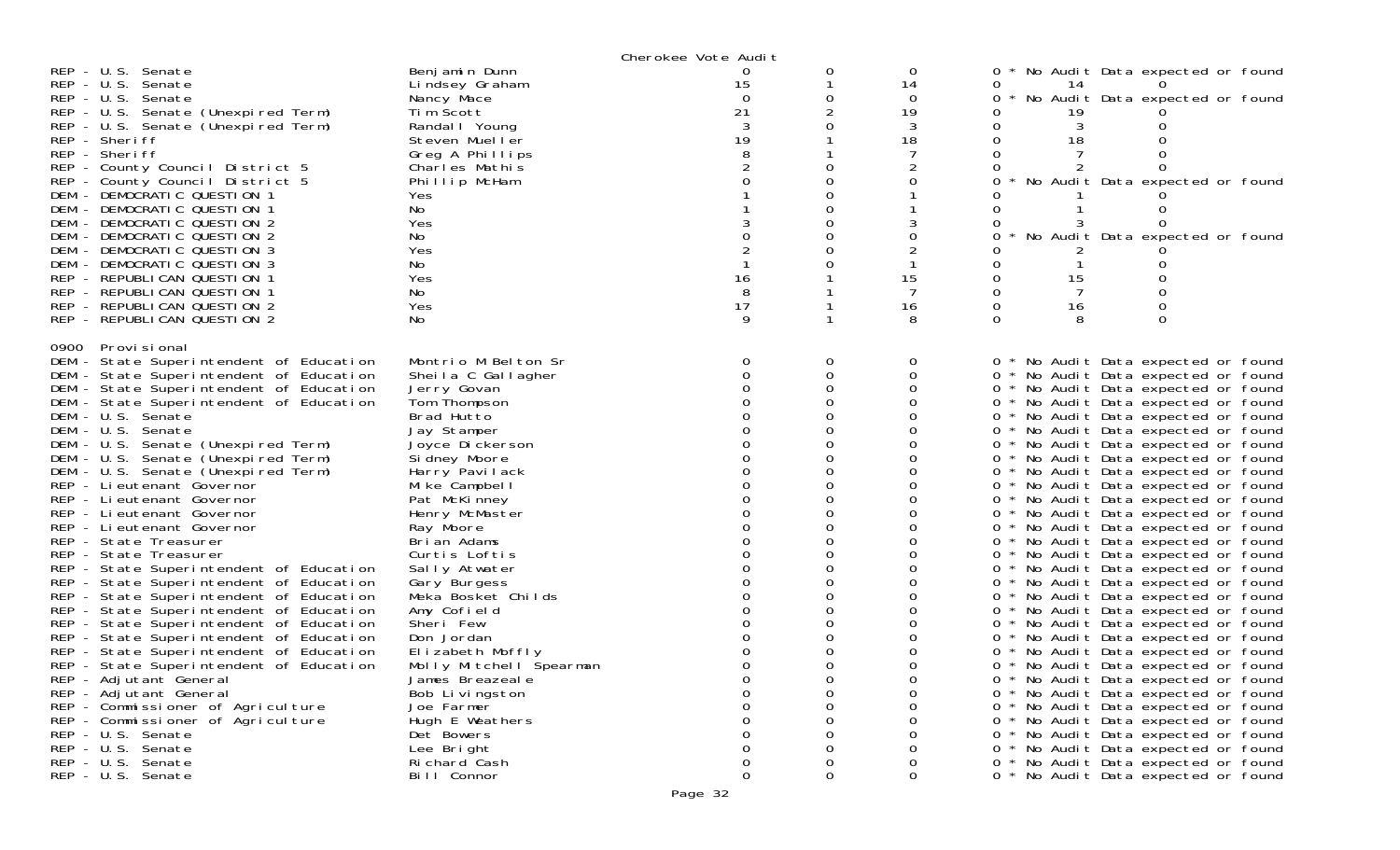|                                         |                         | Cherokee Vote Audit |   |             |                                        |
|-----------------------------------------|-------------------------|---------------------|---|-------------|----------------------------------------|
| REP - U.S. Senate                       | Benjamin Dunn           | 0                   | 0 | 0           | * No Audit Data expected or found      |
| REP - U.S. Senate                       | Lindsey Graham          | 0                   | 0 | 0           | 0 * No Audit Data expected or found    |
| REP - U.S. Senate                       | Nancy Mace              |                     | 0 | 0           | 0 * No Audit Data expected or found    |
| REP - U.S. Senate (Unexpired Term)      | Tim Scott               |                     |   |             | * No Audit Data expected or found<br>0 |
| REP - U.S. Senate (Unexpired Term)      | Randal I Young          |                     |   |             | 0 * No Audit Data expected or found    |
| REP - Sheriff                           | Steven Mueller          |                     |   |             | 0 * No Audit Data expected or found    |
| REP - Sheriff                           | Greg A Phillips         |                     |   |             | 0 * No Audit Data expected or found    |
| REP - County Council District 5         | Charles Mathis          |                     |   | 0           | 0 * No Audit Data expected or found    |
| REP - County Council District 5         |                         |                     | Ω | 0           | 0 * No Audit Data expected or found    |
| DEM - DEMOCRATIC QUESTION 1             | Phillip McHam           |                     |   |             |                                        |
|                                         | Yes                     |                     |   |             | 0 * No Audit Data expected or found    |
| DEM - DEMOCRATIC QUESTION 1             | No                      |                     |   |             | 0 * No Audit Data expected or found    |
| DEM - DEMOCRATIC QUESTION 2             | Yes.                    |                     | Ω | O           | 0 * No Audit Data expected or found    |
| DEM - DEMOCRATIC QUESTION 2             | No                      |                     |   |             | 0 * No Audit Data expected or found    |
| DEM - DEMOCRATIC QUESTION 3             | <b>Yes</b>              |                     |   |             | 0 * No Audit Data expected or found    |
| DEM - DEMOCRATIC QUESTION 3             | No.                     |                     | Ω | 0           | 0 * No Audit Data expected or found    |
| REP - REPUBLICAN QUESTION 1             | Yes                     |                     |   |             | 0 * No Audit Data expected or found    |
| REP - REPUBLICAN QUESTION 1             | No.                     | 0                   |   | 0           | 0 * No Audit Data expected or found    |
| REP - REPUBLICAN QUESTION 2             | Yes                     | 0                   | 0 | 0           | 0 * No Audit Data expected or found    |
| REP - REPUBLICAN QUESTION 2             | No.                     | 0                   | 0 | 0           | 0 * No Audit Data expected or found    |
|                                         |                         |                     |   |             |                                        |
| Failsafe Provisional<br>0950            |                         |                     |   |             |                                        |
| DEM - State Superintendent of Education | Montrio M Belton Sr     | 0                   | 0 | 0           | 0 * No Audit Data expected or found    |
| DEM - State Superintendent of Education | Sheila C Gallagher      | 0                   | 0 | 0           | 0 * No Audit Data expected or found    |
| DEM - State Superintendent of Education | Jerry Govan             | 0                   | 0 | 0           | 0 * No Audit Data expected or found    |
| DEM - State Superintendent of Education | Tom Thompson            |                     |   | 0           | 0 * No Audit Data expected or found    |
| DEM - U.S. Senate                       | Brad Hutto              |                     |   | 0           | 0 * No Audit Data expected or found    |
| DEM - U.S. Senate                       | Jay Stamper             |                     | O | 0           | 0 * No Audit Data expected or found    |
| DEM - U.S. Senate (Unexpired Term)      | Joyce Dickerson         |                     |   |             | 0 * No Audit Data expected or found    |
| DEM - U.S. Senate (Unexpired Term)      | Si dney Moore           |                     |   |             | 0 * No Audit Data expected or found    |
| DEM - U.S. Senate (Unexpired Term)      | Harry Pavilack          |                     |   | 0           | 0 * No Audit Data expected or found    |
| REP - Lieutenant Governor               | Mike Campbell           |                     |   | O           | 0 * No Audit Data expected or found    |
| REP - Lieutenant Governor               | Pat McKinney            |                     |   |             | 0 * No Audit Data expected or found    |
| REP - Lieutenant Governor               | Henry McMaster          |                     | O | O           | 0 * No Audit Data expected or found    |
| REP - Lieutenant Governor               | Ray Moore               |                     |   |             | 0 * No Audit Data expected or found    |
| REP - State Treasurer                   | Brian Adams             |                     |   |             | 0 * No Audit Data expected or found    |
| REP - State Treasurer                   | Curtis Loftis           |                     | O | O           | 0 * No Audit Data expected or found    |
|                                         |                         |                     |   | 0           |                                        |
| REP - State Superintendent of Education | Sally Atwater           |                     |   |             | 0 * No Audit Data expected or found    |
| REP - State Superintendent of Education | Gary Burgess            |                     |   |             | 0 * No Audit Data expected or found    |
| REP - State Superintendent of Education | Meka Bosket Childs      |                     |   |             | 0 * No Audit Data expected or found    |
| REP - State Superintendent of Education | Amy Cofield             |                     |   |             | 0 * No Audit Data expected or found    |
| REP - State Superintendent of Education | Sheri Few               |                     |   |             | 0 * No Audit Data expected or found    |
| REP - State Superintendent of Education | Don Jordan              |                     |   |             | 0 * No Audit Data expected or found    |
| REP - State Superintendent of Education | Elizabeth Moffly        |                     |   |             | 0 * No Audit Data expected or found    |
| REP - State Superintendent of Education | Molly Mitchell Spearman | $\Omega$            |   |             | 0 * No Audit Data expected or found    |
| REP - Adjutant General                  | James Breazeale         | 0                   | 0 | 0           | 0 * No Audit Data expected or found    |
| REP - Adjutant General                  | Bob Livingston          |                     | 0 | 0           | 0 * No Audit Data expected or found    |
| REP - Commissioner of Agriculture       | Joe Farmer              |                     | O | 0           | 0 * No Audit Data expected or found    |
| REP - Commissioner of Agriculture       | Hugh E Weathers         |                     |   | 0           | 0 * No Audit Data expected or found    |
| REP - U.S. Senate                       | Det Bowers              |                     |   | 0           | 0 * No Audit Data expected or found    |
| REP - U.S. Senate                       | Lee Bright              | 0                   | O | 0           | 0 * No Audit Data expected or found    |
| REP - U.S. Senate                       | Richard Cash            | 0                   | 0 | 0           | 0 * No Audit Data expected or found    |
| REP - U.S. Senate                       | Bill Connor             | 0                   | 0 | $\mathbf 0$ | 0 * No Audit Data expected or found    |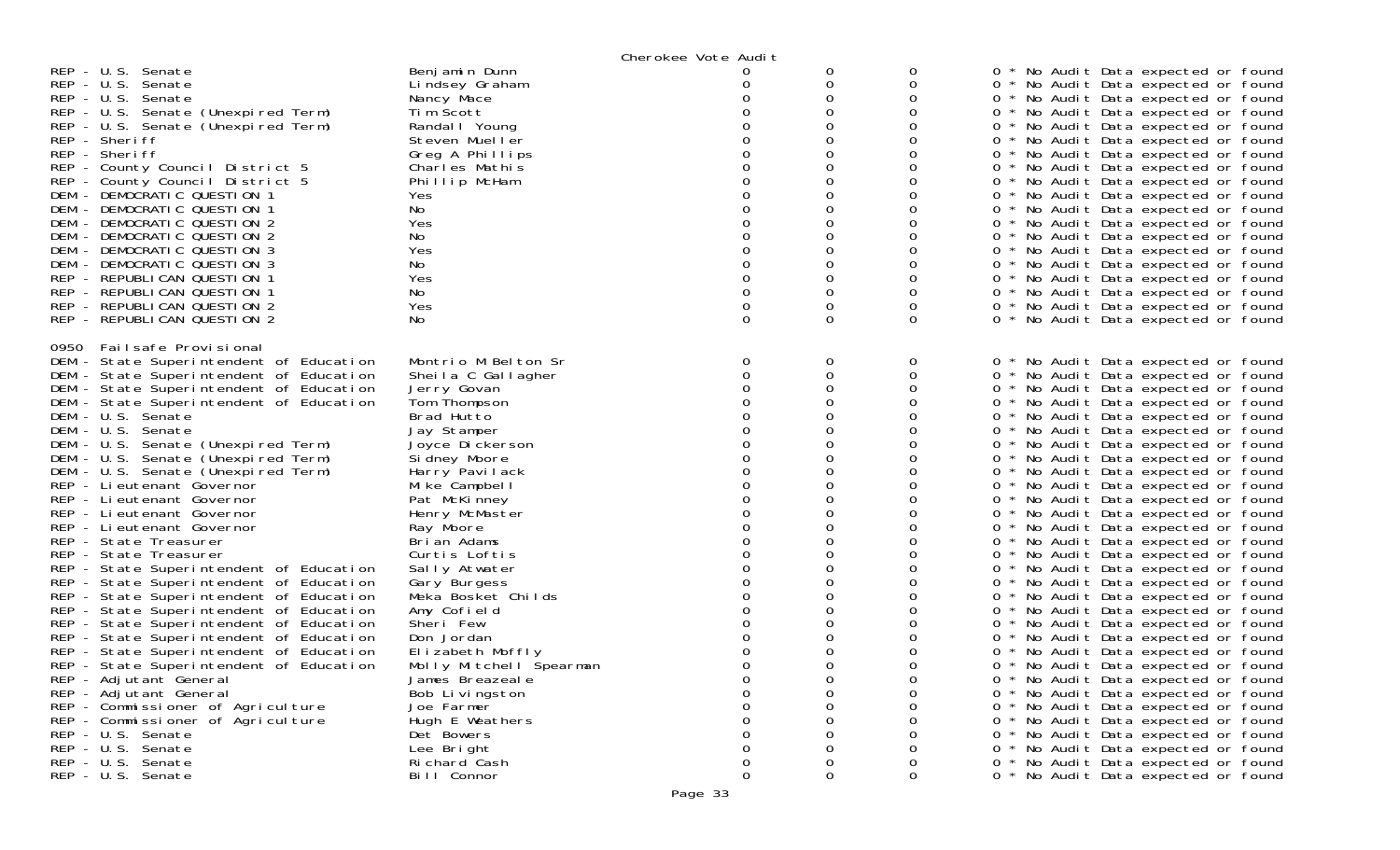|                                    |                 | Cherokee Vote Audit |  |                                     |
|------------------------------------|-----------------|---------------------|--|-------------------------------------|
| REP - U.S. Senate                  | Benjamin Dunn   |                     |  | 0 * No Audit Data expected or found |
| REP - U.S. Senate                  | Lindsey Graham  |                     |  | 0 * No Audit Data expected or found |
| REP - U.S. Senate                  | Nancy Mace      |                     |  | No Audit Data expected or found     |
| REP - U.S. Senate (Unexpired Term) | Tim Scott       |                     |  | 0 * No Audit Data expected or found |
| REP - U.S. Senate (Unexpired Term) | Randal I Young  |                     |  | 0 * No Audit Data expected or found |
| REP - Sheriff                      | Steven Mueller  |                     |  | 0 * No Audit Data expected or found |
| REP - Sheriff                      | Greg A Phillips |                     |  | 0 * No Audit Data expected or found |
| DEM - DEMOCRATIC QUESTION 1        | Yes             |                     |  | 0 * No Audit Data expected or found |
| DEM - DEMOCRATIC QUESTION 1        | No              |                     |  | 0 * No Audit Data expected or found |
| DEM - DEMOCRATIC QUESTION 2        | Yes             |                     |  | 0 * No Audit Data expected or found |
| DEM - DEMOCRATIC QUESTION 2        | No              |                     |  | 0 * No Audit Data expected or found |
| DEM - DEMOCRATIC QUESTION 3        | Yes             |                     |  | No Audit Data expected or found     |
| DEM - DEMOCRATIC QUESTION 3        | No              |                     |  | 0 * No Audit Data expected or found |
| REP - REPUBLICAN QUESTION 1        | Yes             |                     |  | No Audit Data expected or found     |
| REP - REPUBLICAN QUESTION 1        | No              |                     |  | 0 * No Audit Data expected or found |
| REP - REPUBLICAN QUESTION 2        | Yes             |                     |  | 0 * No Audit Data expected or found |
| REP - REPUBLICAN QUESTION 2        | No              |                     |  | 0 * No Audit Data expected or found |
| There was no unmatched audit data  |                 |                     |  |                                     |

How to read this report.

This is the vote level report. It compares the number of votes cast for each candidate in the tabulation report with the number of ballots cast in the audit data for each candidates in each precinct.

The tabulated values as read from the EL30A report are reported in four categories; Total, Optical (Opt), iVotronic (iVo) and Flash. None of these values on each line are calculated but parsed from the actual report. In the EL30A report all Write-in votes are added together and reported as one candidate name - Write-in. The EL30A does not report individual Write-in candidates

The Opt totals are the total number of votes cast on paper ballots that were scanned into the optical scanner and transferred to the tabulation computer via memory stick or ZipDisk (depending on the type of device, M100 or M650 used to scan the ballots.) Optical totals should exist only in some but not all of the Virtual Precincts at the bottom of the table.

The iVo totals are the results gathered from the PEBs (Personal Electronic Ballot) which are used to open and close an iVotronic voting machine and, after the polls have closed, gather the ballots cast for transmission to the tabulation system.

The Flash totals are the totals that are read from the flash cards in the rare event that the ballots cannot be copied from the machine to the PEB or from the PEB to the tabulating machine.

The values on the Audit side come from the iVotronic audit data that is read from the flash cards as part of the audit process. That process combines the individual machine data into a master audit file, the EL155 Vote image log.

The EL155 contains a record of all the votes cast on a ballot. The vote images indicate the machine 0counting the number of times a candidate name for a contest appears in a precint we get the number of votes cast in that precinct for that candidates. That number should always match the number of votes cast for that candidate in that contest in the iVo column on the EL30A side of the report.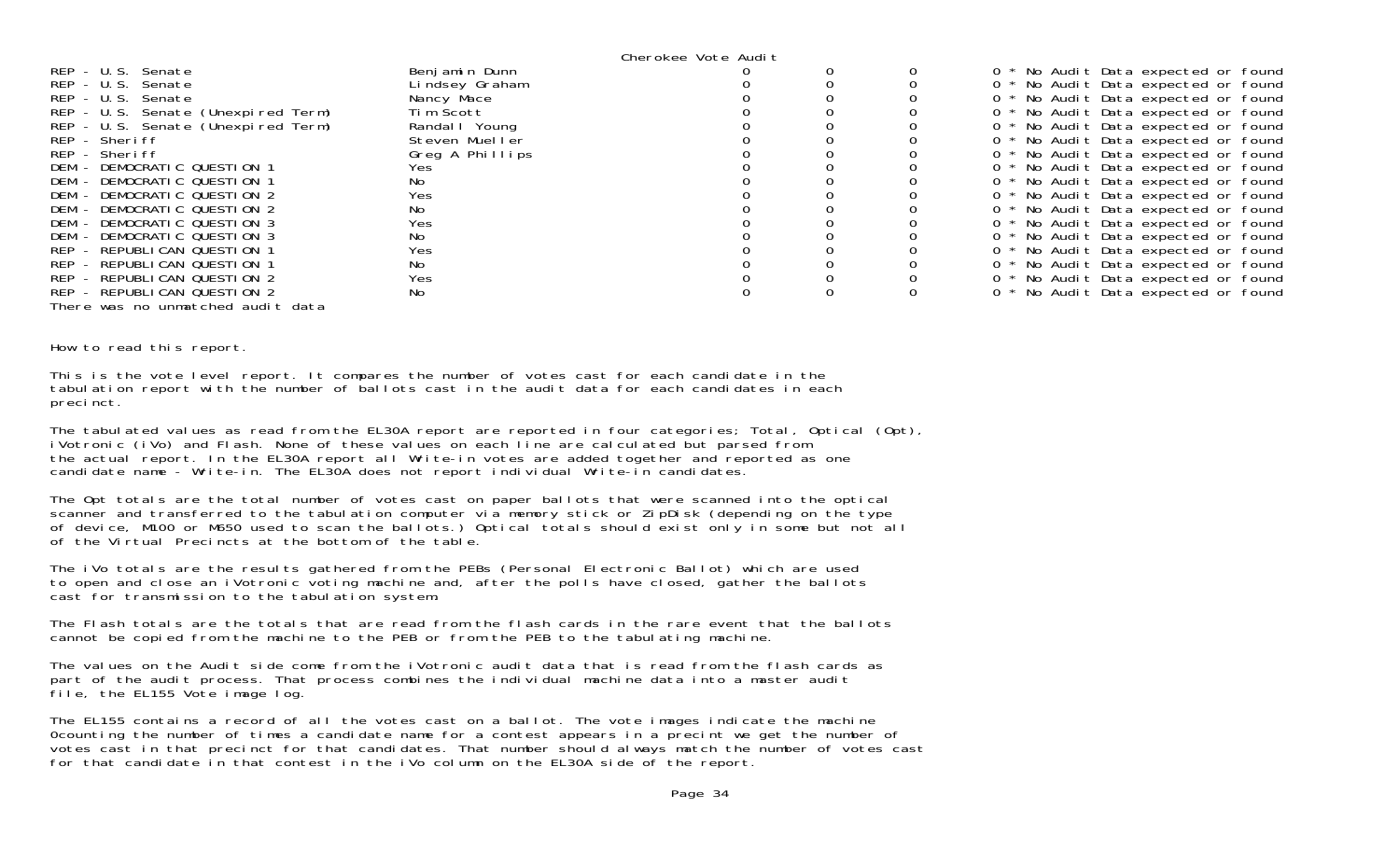## Cherokee Vote Audit

 Optical ballots do not have electonically readable audit files. So if the audit data iVotronic total votes does not match the EL30A iVo value one of two things will occur. The first is if the iVotronic tabulated is zero and the Total tabulated votes match the tabulated Optical votes the following comment is made in the Audit side of the report; All votes cast for this candidate in this precicnt are optical No Audit Data for optical, or secondly, if the iVotronic total is not zero, a notation indicating which data Audit data In the event a candidate or the combined Write-in candidates did not receive any votes in a precinct the EL30A will report a zero vote count. If there are no votes for this candidate in a precinct in the audit data, the following comment will be placed into the audit report by the auditing software; No Audit Data expected or found.

Finaly the audit software will search the audit data for any votes that were not found on the EL30A report. If it finds some, it will report those vote totals by contest, candidate name and precinct. if it does not find any unmatched audit data it will report; There was no unmatched audit data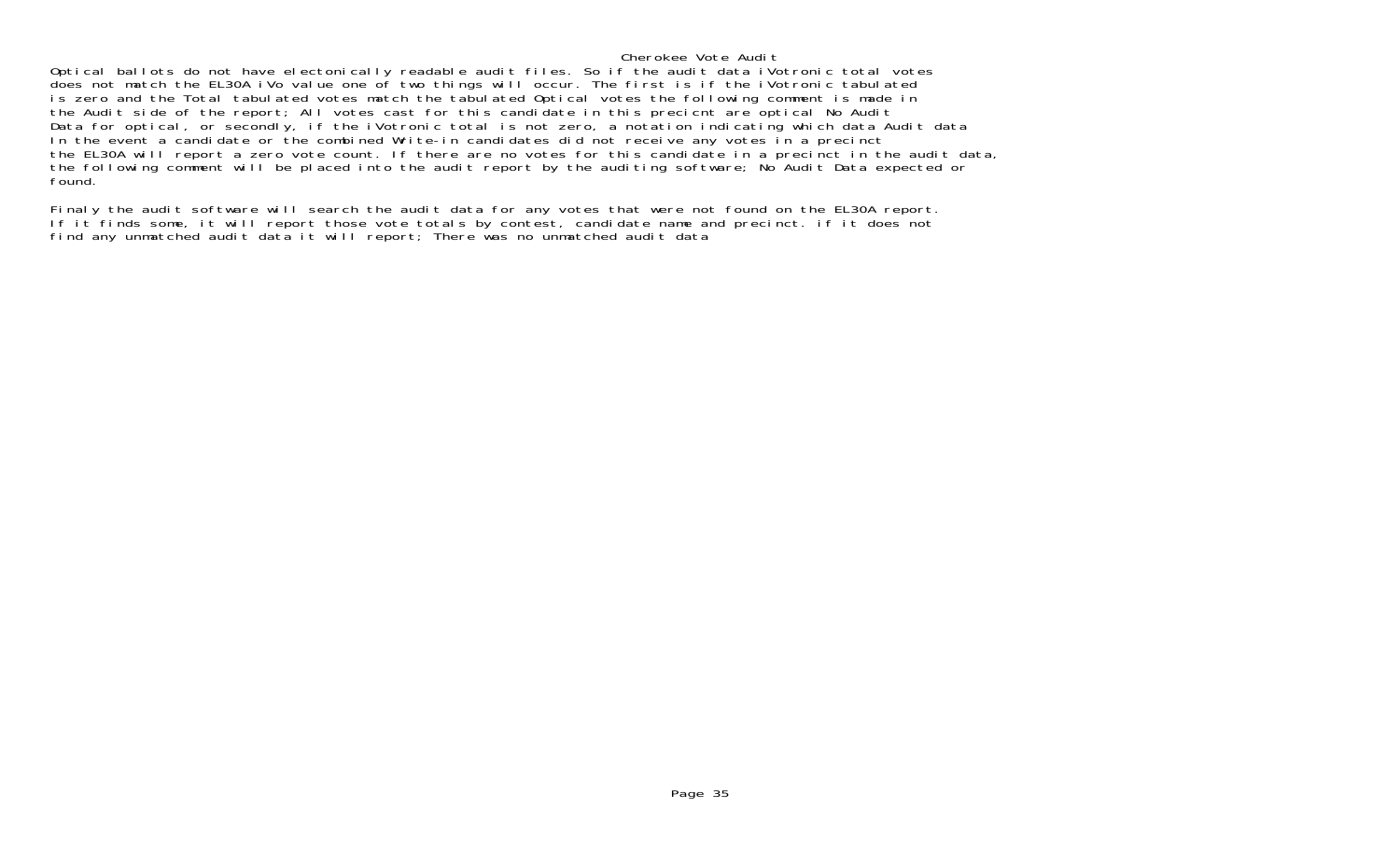### Cherokee EL30A45A Comparison Report Election: 2014 Primary Audit Date: 21:10:0, Thu Jun 12, 2014

|                                   |                         |       | +-------------EL30A-------------+-----------------EL45A----------------+ |                |      |                |      |                |      |                 |             |
|-----------------------------------|-------------------------|-------|--------------------------------------------------------------------------|----------------|------|----------------|------|----------------|------|-----------------|-------------|
| Office                            | Candi date              | Party | Tot                                                                      | Opt            |      | iVo Flash      | Tot  | Opt            |      | iVo Flash Delta |             |
| State Superintendent of Education | Montrio M Belton Sr     |       | 36                                                                       | $\overline{0}$ | 36   | $\mathbf{O}$   | 36   | $\mathbf{O}$   | 36   | 0               | 0           |
| State Superintendent of Education | Sheila C Gallagher      |       | 107                                                                      | 3              | 104  | $\overline{0}$ | 107  | 3              | 104  | $\mathsf{O}$    | 0           |
| State Superintendent of Education | Jerry Govan             |       | - 14                                                                     | $\mathbf{0}$   | 14   | $\overline{0}$ | 14   | $\overline{0}$ | - 14 | 0               | 0           |
| State Superintendent of Education | Tom Thompson            |       | 151                                                                      | $\mathbf{1}$   | 150  | $\Omega$       | 151  | $\mathbf{1}$   | 150  | 0               | 0           |
| U.S. Senate                       | Brad Hutto              |       | 172                                                                      | 3              | 169  | $\overline{0}$ | 172  | 3              | 169  | 0               | 0           |
| U.S. Senate                       | Jay Stamper             |       | 129                                                                      | $\mathbf{1}$   | 128  | $\mathbf{O}$   | 129  | $\mathbf{1}$   | 128  | 0               | 0           |
| U.S. Senate (Unexpired Term)      | Joyce Dickerson         |       | 172                                                                      | 3              | 169  | $\overline{0}$ | 172  | 3              | 169  | 0               | 0           |
| U.S. Senate (Unexpired Term)      | Si dney Moore           |       | 102                                                                      | $\mathbf{1}$   | 101  | 0              | 102  | $\mathbf{1}$   | 101  | 0               | 0           |
| U.S. Senate (Unexpired Term)      | Harry Pavilack          |       | 33                                                                       | $\overline{O}$ | 33   | $\Omega$       | 33   | $\Omega$       | 33   | 0               | 0           |
| Li eutenant Governor              | Mike Campbell           |       | 1603                                                                     | 33             | 1570 | $\mathbf 0$    | 1603 | 33             | 1570 | 0               | 0           |
| Li eutenant Governor              | Pat McKinney            |       | 1195                                                                     | 19             | 1176 | 0              | 1195 | 19             | 1176 | 0               | $\mathbf 0$ |
| Li eutenant Governor              | Henry McMaster          |       | 2464                                                                     | 29             | 2435 | $\overline{0}$ | 2464 | 29             | 2435 | $\mathsf{O}$    | 0           |
| Lieutenant Governor               | Ray Moore               |       | 257                                                                      | 6              | 251  | $\mathbf{O}$   | 257  | 6              | 251  | 0               | 0           |
| State Treasurer                   | Brian Adams             |       | 2322                                                                     | 30             | 2292 | $\mathbf{O}$   | 2322 | 30             | 2292 | 0               | 0           |
| State Treasurer                   | Curtis Loftis           |       | 2966                                                                     | 55             | 2911 | $\Omega$       | 2966 | 55             | 2911 | 0               | 0           |
| State Superintendent of Education | Sally Atwater           |       | 1287                                                                     | 17             | 1270 | $\overline{0}$ | 1287 | 17             | 1270 | 0               | 0           |
| State Superintendent of Education | Gary Burgess            |       | 1031                                                                     | 16             | 1015 | $\overline{0}$ | 1031 | 16             | 1015 | $\Omega$        | $\Omega$    |
| State Superintendent of Education | Meka Bosket Childs      |       | 256                                                                      | $\mathbf{1}$   | 255  | 0              | 256  | $\mathbf{1}$   | 255  | $\mathbf 0$     | 0           |
| State Superintendent of Education | Amy Cofield             |       | 309                                                                      | 6              | 303  | 0              | 309  | 6              | 303  | 0               | 0           |
| State Superintendent of Education | Sheri Few               |       | 623                                                                      | 13             | 610  | $\mathsf{O}$   | 623  | 13             | 610  | 0               | 0           |
| State Superintendent of Education | Don Jordan              |       | 387                                                                      | 10             | 377  | $\mathbf{0}$   | 387  | 10             | 377  | 0               | 0           |
| State Superintendent of Education | Elizabeth Moffly        |       | 285                                                                      | $\overline{1}$ | 284  | $\overline{0}$ | 285  | $\overline{1}$ | 284  | 0               | 0           |
| State Superintendent of Education | Molly Mitchell Spearman |       | 1107                                                                     | 13             | 1094 | $\Omega$       | 1107 | 13             | 1094 | $\Omega$        | 0           |
| Adjutant General                  | James Breazeale         |       | 1570                                                                     | 21             | 1549 | $\mathbf{O}$   | 1570 | 21             | 1549 | 0               | 0           |
| Adjutant General                  | Bob Livingston          |       | 3612                                                                     | 61             | 3551 | $\mathbf{O}$   | 3612 | 61             | 3551 | 0               | 0           |
| Commissioner of Agriculture       | Joe Farmer              |       | 2167                                                                     | 25             | 2142 | $\mathbf{O}$   | 2167 | 25             | 2142 | 0               | 0           |
| Commissioner of Agriculture       | Hugh E Weathers         |       | 3169                                                                     | 58             | 3111 | $\Omega$       | 3169 | 58             | 3111 | $\mathsf{O}$    | 0           |
| U.S. Senate                       | Det Bowers              |       | 345                                                                      | $\overline{4}$ | 341  | $\mathbf 0$    | 345  | $\overline{4}$ | 341  | 0               | 0           |
| U.S. Senate                       | Lee Bright              |       | 1136                                                                     | 19             | 1117 | 0              | 1136 | 19             | 1117 | 0               | 0           |
| U.S. Senate                       | Richard Cash            |       | 688                                                                      | 4              | 684  | $\mathbf{O}$   | 688  | 4              | 684  | 0               | $\mathbf 0$ |
| U.S. Senate                       | Bill Connor             |       | -166                                                                     | 4              | 162  | $\mathbf{O}$   | 166  | $\overline{4}$ | 162  | 0               | 0           |
| U.S. Senate                       | Benjamin Dunn           |       | 42                                                                       | $\Omega$       | 42   | $\overline{0}$ | 42   | $\Omega$       | 42   | 0               | 0           |
| U.S. Senate                       | Lindsey Graham          |       | 3162                                                                     | 60             | 3102 | $\overline{0}$ | 3162 | 60             | 3102 | $\Omega$        | 0           |
| U.S. Senate                       | Nancy Mace              |       | 239                                                                      | 5              | 234  | $\overline{0}$ | 239  | 5              | 234  | 0               | $\Omega$    |
| U.S. Senate (Unexpired Term)      | Tim Scott               |       | 4629<br>$D = 4$                                                          | 76             | 4553 | $\mathbf{O}$   | 4629 | 76             | 4553 | 0               | 0           |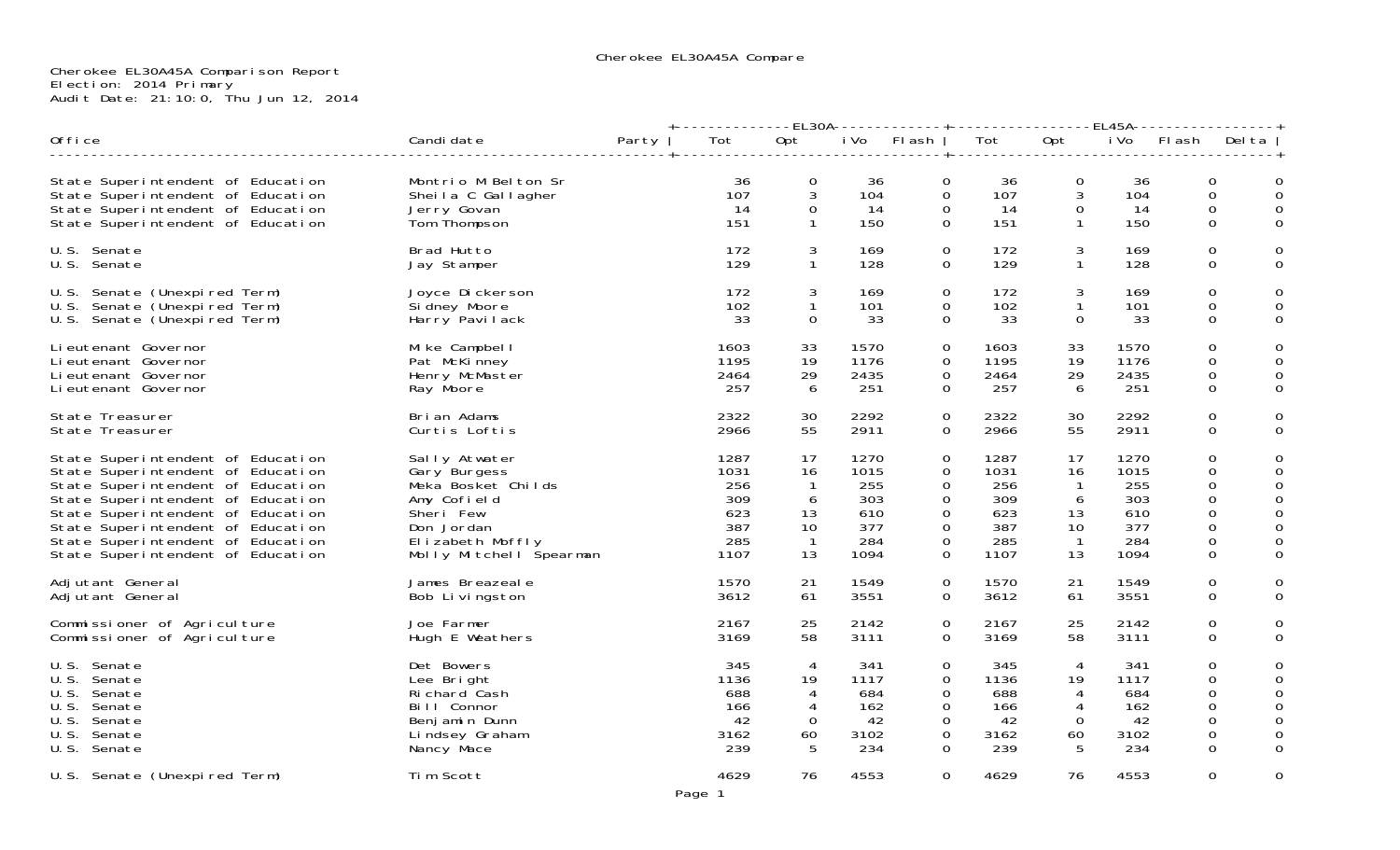| U.S. Senate (Unexpired Term)                                 | Randal I Young                  | Cherokee EL30A45A Compare<br>867 | 16                  | 851        | $\mathbf 0$                | 867        | 16                  | 851        | $\overline{0}$             | $\overline{0}$      |
|--------------------------------------------------------------|---------------------------------|----------------------------------|---------------------|------------|----------------------------|------------|---------------------|------------|----------------------------|---------------------|
| Sheri ff                                                     | Steven Mueller                  | 3741                             | 70                  | 3671       | $\overline{0}$             | 3741       | 70                  | 3671       | $\mathbf 0$                | 0                   |
| Sheri ff                                                     | Greg A Phillips                 | 2201                             | 29                  | 2172       | $\mathbf 0$                | 2201       | 29                  | 2172       | $\mathbf 0$                | $\overline{0}$      |
| District 5<br>County Council<br>District 5<br>County Council | Charles Mathis<br>Phillip McHam | 708<br>258                       | 4<br>$\overline{4}$ | 704<br>254 | $\mathbf 0$<br>$\mathsf O$ | 708<br>258 | 4<br>$\overline{4}$ | 704<br>254 | $\mathbf 0$<br>$\mathsf O$ | 0<br>$\overline{0}$ |
| DEMOCRATIC QUESTION 1                                        | Yes                             | 222                              | $\overline{2}$      | 220        | $\mathbf 0$                | 222        | 2                   | 220        | $\mathbf 0$                | $\overline{0}$      |
| DEMOCRATIC QUESTION 1                                        | <b>No</b>                       | 98                               | 3                   | 95         | $\mathbf 0$                | 98         | 3                   | 95         | $\mathsf O$                | $\overline{0}$      |
| DEMOCRATIC QUESTION 2<br>DEMOCRATIC QUESTION 2               | Yes<br>No                       | 248<br>70                        | 3                   | 245<br>69  | $\mathbf 0$<br>$\mathbf 0$ | 248<br>70  | 3                   | 245<br>69  | $\mathbf 0$<br>$\mathsf O$ | 0<br>$\overline{0}$ |
| DEMOCRATIC QUESTION 3                                        | Yes                             | 257                              | 3                   | 254        | $\mathbf 0$                | 257        | 3                   | 254        | $\mathbf 0$                | $\overline{0}$      |
| DEMOCRATIC QUESTION 3                                        | No                              | 64                               | $\overline{2}$      | 62         | $\mathbf 0$                | 64         | $\overline{2}$      | 62         | $\mathbf 0$                | $\mathbf 0$         |
| REPUBLICAN QUESTION 1                                        | Yes                             | 4766                             | 76                  | 4690       | $\mathbf 0$                | 4766       | 76                  | 4690       | $\mathbf 0$                | $\overline{0}$      |
| REPUBLICAN QUESTION 1                                        | <b>No</b>                       | 846                              | 13                  | 833        | $\mathbf 0$                | 846        | 13                  | 833        | $\mathsf O$                | $\mathbf{O}$        |
| REPUBLICAN QUESTION 2                                        | Yes                             | 4535                             | 68                  | 4467       | $\overline{0}$             | 4535       | 68                  | 4467       | $\mathbf 0$                | 0                   |
| REPUBLICAN QUESTION 2                                        | No                              | 1078                             | 16                  | 1062       | $\mathbf 0$                | 1078       | 16                  | 1062       | $\mathbf 0$                | $\overline{0}$      |

How to read this report.

This is EL30A EL45A Crosscheck Report. It sums each candidates vote totals in each precinct in the EL30A Precinct Detail Report and compares it to the EL45A Election Summary Report that contains the tabulated total for each candidate in the county.

The values read from the EL30A report are reported in four categories; Total, Optical (Opt), iVotronic (iVo) and Flash. None of these values on each line are calculated but parsed from the actual report. The total lines are the calculated sums of the individual precince line values.

The Opt totals are the total number of votes cast on paper ballots that were scanned into the optical scanner and transferred to the tabulation computer via memory stick or ZipDisk (depending on the type of device, M100 or M650 used to scan the ballots.) Optical totals should exist only in some but not all of the Virtual Precincts at the bottom of the table.

The iVo totals are the results gathered from the PEBs (Personal Electronic Ballot) which are used to open and close an iVotronic voting machine and, after the polls have closed, gather the ballots cast for transmission to the tabulation system.

The Flash totals are the totals that are read from the flash cards in the rare event that the ballotscannot be copied from the machine to the PEB or from the PEB to the tabulating machine.

The values read from the EL45A report are reported in same four categories; Total, Optical (Opt), iVotronic (iVo) and Flash as the EL30A. Like the EL30A they are parsed from the actual EL45A report. The summary candidate totals are compared against the calculated sums for each candidate from, the EL30A report. Each of the values in each line on the EL30A side must match the same value on the EL45A side and the Delta value must be zero.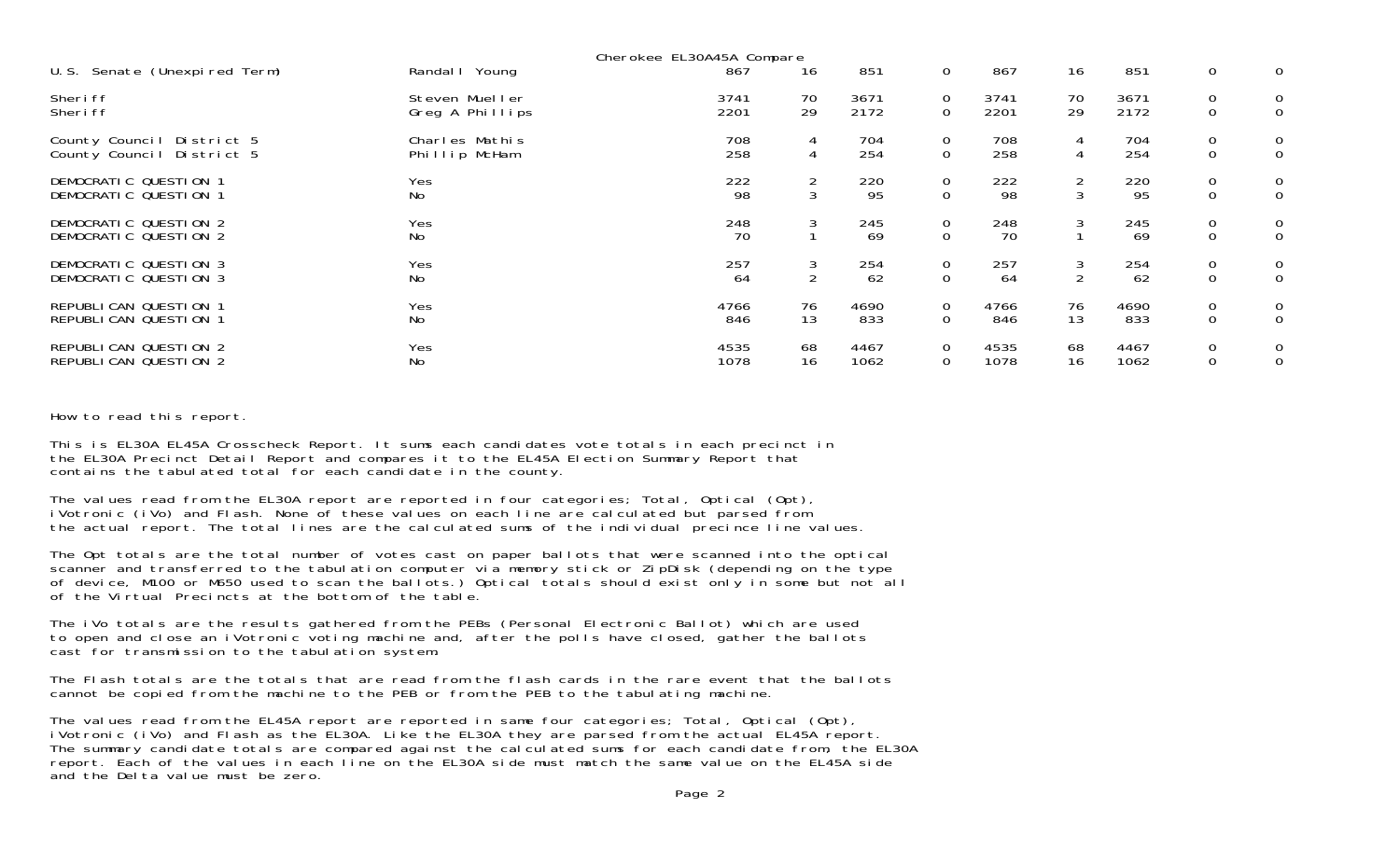Cherokee EL30A45A Compare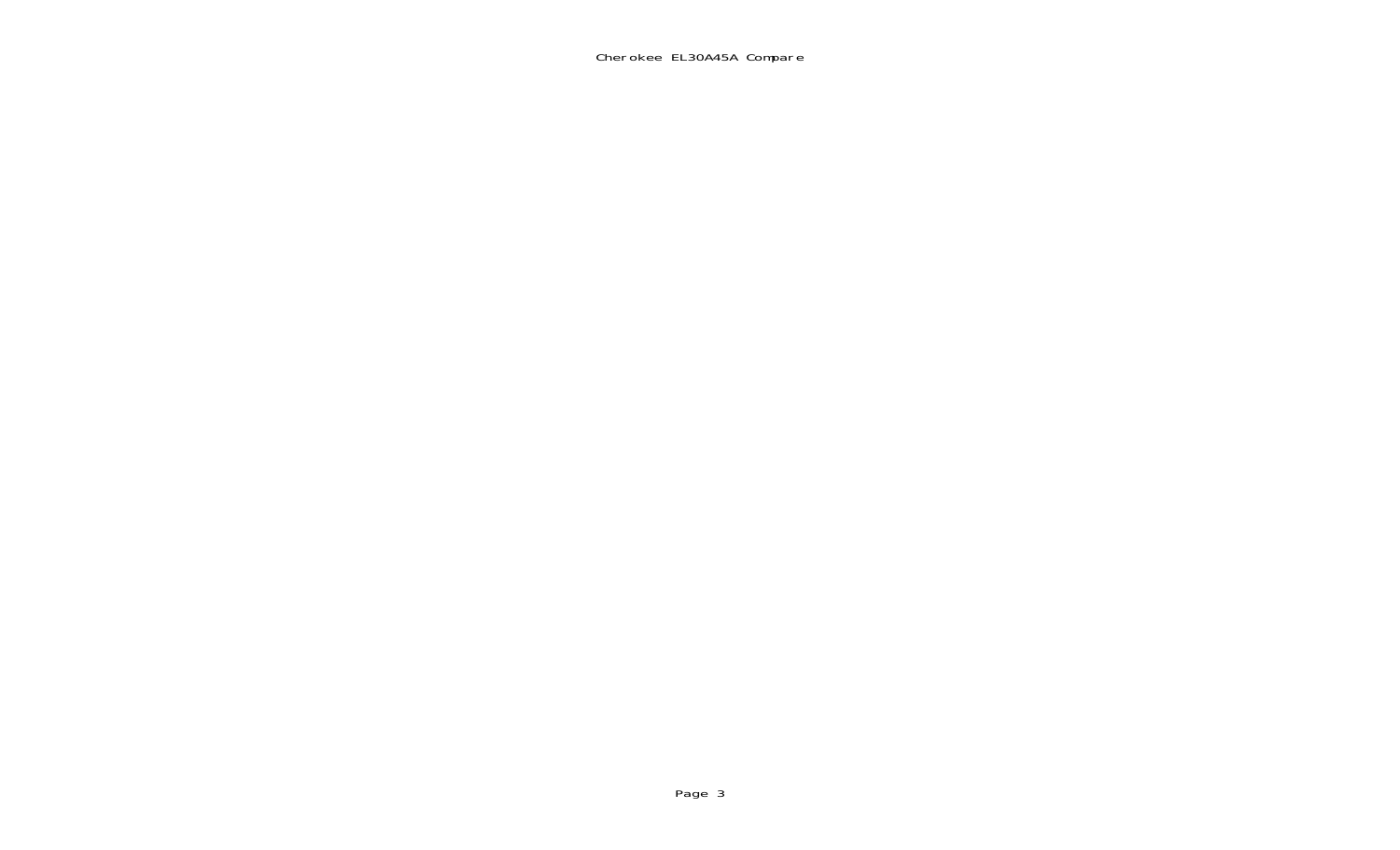Cherokee PEB Use Report Election: 2014 Primary Audit Date: 21:9:38, Thu Jun 12, 2014

| Preci nct         | PEBs Used | Comments |
|-------------------|-----------|----------|
| Al I ens          | 148779    |          |
| Alma Mill         | 150474    |          |
| Antioch/Kings Ck  | 151394    |          |
| Ashworth          | 148651    |          |
| Blacksburg Ward 1 | 148708    |          |
| Blacksburg Ward 2 | 150840    |          |
| Draytonville      | 150733    |          |
| Ezells/Butler     | 148958    |          |
| Gaffney Ward 1    | 148805    |          |
| Gaffney Ward 2    | 150032    |          |
| Gaffney Ward 3    | 148689    |          |
| Gaffney Ward 4    | 148785    |          |
| Gaffney Ward 5    | 150317    |          |
| Gaffney Ward 6    | 150260    |          |
| Grassy Pond       | 150770    |          |
| Goucher/Thicketty | 150538    |          |
| H. Grove/Buffalo  | 148685    |          |
| Limestone Mill    | 148882    |          |
| L' Johns/Sarratt  | 148672    |          |
| Macedoni a        | 150189    |          |
| Morgan            | 150107    |          |
| Musgrove          | 195672    |          |
| 99/Cherokee Falls | 150255    |          |
| Pleasant Grove    | 150465    |          |
| Pleasant Meadows  | 148653    |          |
| Timber Ridge      | 150397    |          |
| White Plains      | 150083    |          |
| Wilkins./Metcalf  | 148691    |          |
| Woods             | 148815    |          |
| Absentee          | 148673    |          |
| Fai I safe        | 148673    |          |

## 31 precincts processed

The following precinct(s) have no ballots cast in them: Emergency, Provisional, Failsafe Provisiona Note: if there are no ballots cast in a precinct the machines in that precinct cannot be identified so these precinct(s) will not appear in this report.

How to read this report.

This is the PEB Used report. It lists the precints found in the Audit data and lists all the PEBs that were used by the poll workers to open and close the iVotronic machines in that. precinct.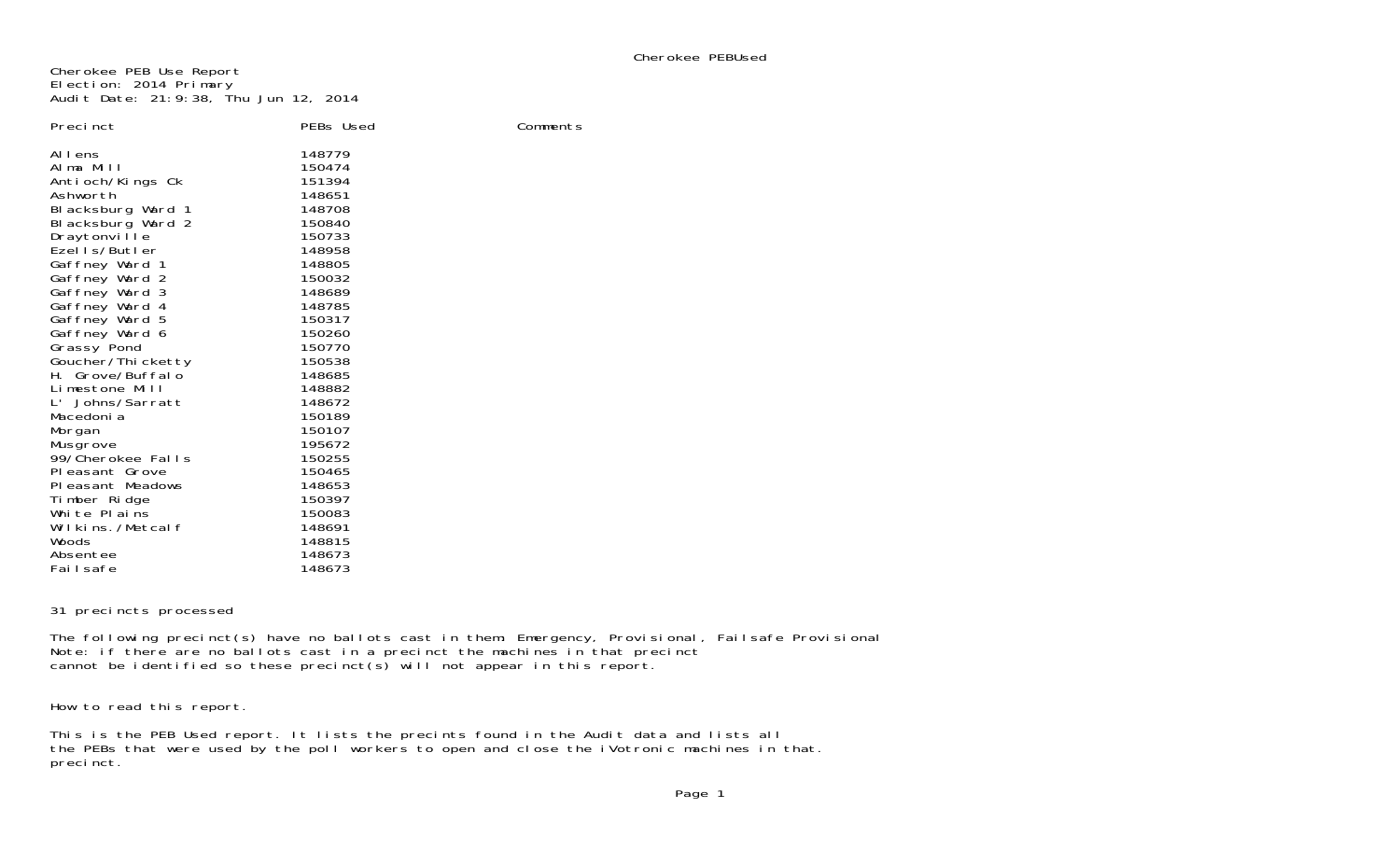# Cherokee PEBUsed

If more than one PEB is used to open and close all the iVotronic machines in a precinct then the County Election Commission must read ALL the PEBs used in that precinct to assure that they have collected all the ballots from that precinct. A county whose report shows a precinct that has machines open or closed by more than one PEB should double check the Ballot Audit Report against the iVotronic paper tapes and the Poll Book to make sure that all the ballots have been collected and tabulated.